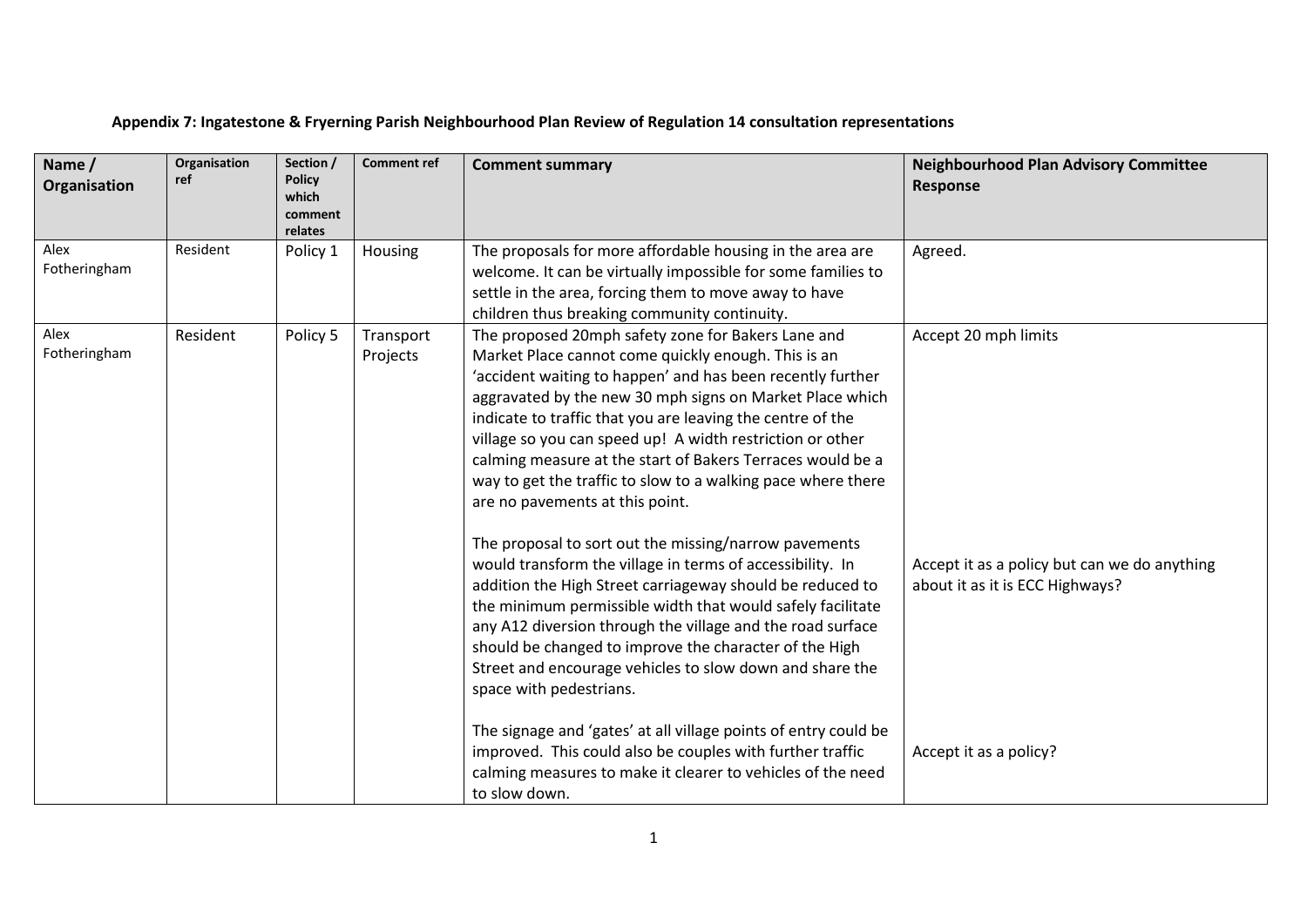| Name /<br>Organisation | Organisation<br>ref | Section /<br><b>Policy</b><br>which<br>comment<br>relates | <b>Comment ref</b> | <b>Comment summary</b>                                                                                                                                                                                                                                                                                                                                                                                                                                                                                          | <b>Neighbourhood Plan Advisory Committee</b><br><b>Response</b> |
|------------------------|---------------------|-----------------------------------------------------------|--------------------|-----------------------------------------------------------------------------------------------------------------------------------------------------------------------------------------------------------------------------------------------------------------------------------------------------------------------------------------------------------------------------------------------------------------------------------------------------------------------------------------------------------------|-----------------------------------------------------------------|
|                        |                     |                                                           |                    |                                                                                                                                                                                                                                                                                                                                                                                                                                                                                                                 |                                                                 |
| Alex<br>Fotheringham   | Resident            | Policy 3                                                  | Heritage           | The lamp posts in the High Street/Bakers Lane/Market Place<br>conservation area should be all the same and of traditional<br>style rather than the newer urban style to preserve the<br>special character of this conservation area and provide<br>continuity. Consideration could also begiven to placing<br>signage indicating there is a conservation area.                                                                                                                                                  | Noted                                                           |
| Alex<br>Fotheringham   | Resident            | Policy 4                                                  | Economy            | In order to increase opportunities for small scale farmers<br>markets, fairs, village celebrations and the like, a<br>consideration could be made to re-landscape some of the<br>lawned area in front of Ingatestone church nearest the<br>pavement so that there was a larger paved area with<br>benches etc which would encourage a sense that the village<br>had a clear central focal point. Although maybe considered<br>a 'radical' change this could really be positive for the village<br>street scene. | Accept we should consider ideas to enhance the<br>street scene. |
| Pat Clark              | Resident            |                                                           | Vision             | I endorse the shared vision for our community.                                                                                                                                                                                                                                                                                                                                                                                                                                                                  | <b>Noted</b>                                                    |
| Pat Clark              | Resident            | Policy 1                                                  | Housing            | In particular I would like to stress the need for affordable<br>housing to enable our youngsters the opportunity to live in<br>the community where they have grown up and wish to raise<br>their own families here. I would hope this could be a mix of<br>privately owned and social housing that would make living<br>here affordable than having to pay exorbitant rents that are<br>currently on offer.                                                                                                     | Agreed.                                                         |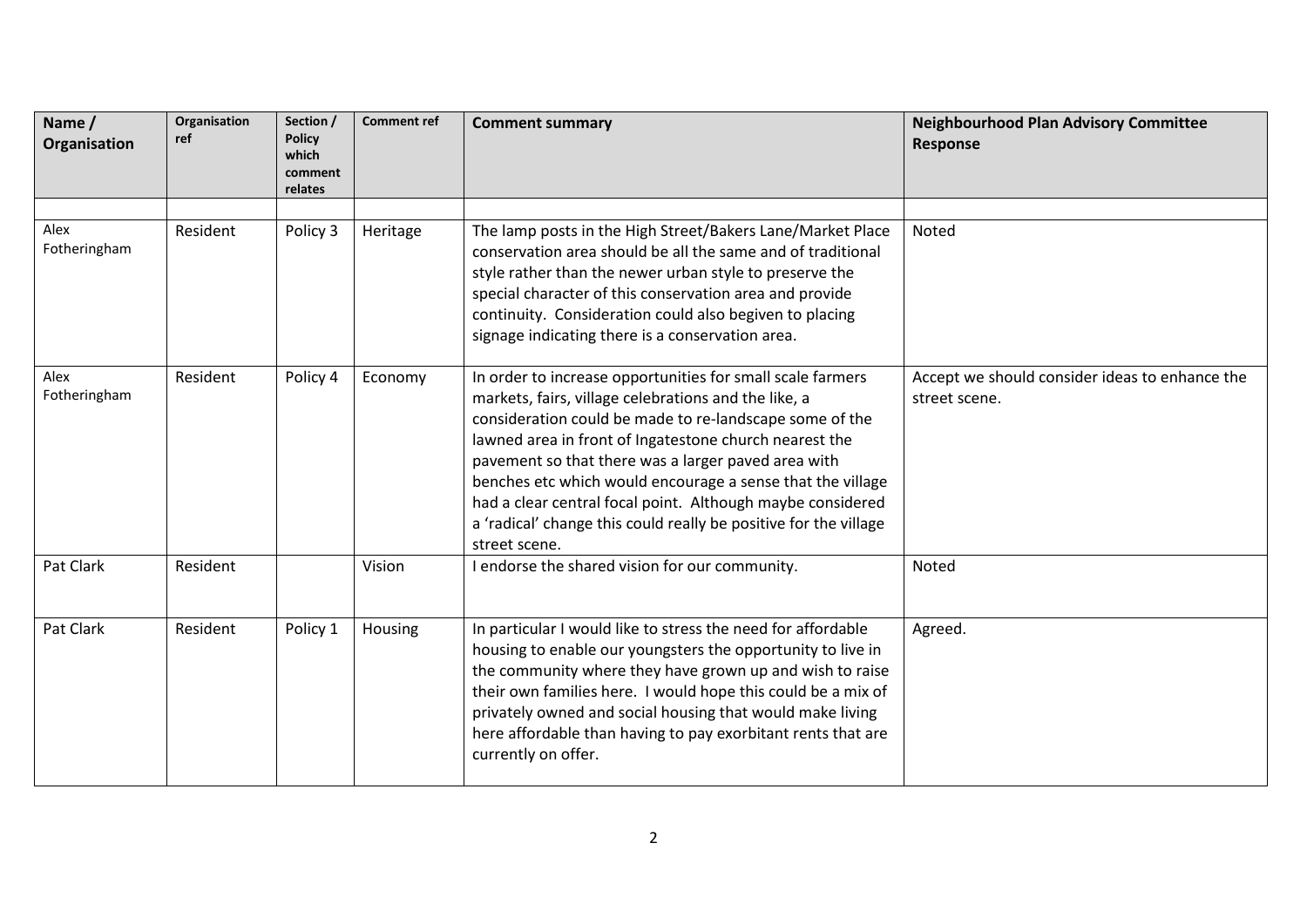| Name /<br>Organisation   | Organisation<br>ref | Section /<br><b>Policy</b><br>which<br>comment<br>relates | <b>Comment ref</b> | <b>Comment summary</b>                                                                                                                                                                                                                                                                                 | <b>Neighbourhood Plan Advisory Committee</b><br>Response |
|--------------------------|---------------------|-----------------------------------------------------------|--------------------|--------------------------------------------------------------------------------------------------------------------------------------------------------------------------------------------------------------------------------------------------------------------------------------------------------|----------------------------------------------------------|
| John & Helen<br>Gillings | Residents           | Policy 1                                                  | Housing            | Page 11. 'to promote an integrated approach to achieving<br>sustainable and quality residential environments' seems a<br>bit like 'official speak' and although as we read on we<br>grasped some idea of what was meant, the way this<br>objective is stated could do with further clarity.            | Could re-phrase this or leave it out.                    |
| John & Helen<br>Gillings | Residents           | Policy 3<br>a)                                            | Heritage           | This doesn't read well and needs clearer phrasing.                                                                                                                                                                                                                                                     | Noted                                                    |
| John & Helen<br>Gillings | Residents           | Policy 4                                                  | Economy            | Page 23. The term 'sui generis' could do with an example at<br>this point of introduction.                                                                                                                                                                                                             | Noted                                                    |
| John & Helen<br>Gillings | Residents           | Policy 4                                                  | Economy            | Page 29. We couldn't find any reference in the plan to the<br>classification system used to describe employment site<br>usages. In fact after looking this up in Town and Country<br>Planning (use classes) 1987 order amended, we discovered<br>that from 2020 B1 no longer exists and subsumed by E. | Noted                                                    |
| John & Helen<br>Gillings | Residents           | Context                                                   | Transport          | Page 31. The reference to effective enforcement for safety<br>needs to include a reference to adherence to driving speed<br>restrictions.                                                                                                                                                              | Accept.                                                  |
| John & Helen<br>Gillings | Residents           | Policy 5                                                  | Transport          | Page 36 Proposals for new developments should include<br>'Provide effective enforcement to signed speed restrictions.                                                                                                                                                                                  | Accept.                                                  |
| Georgina<br>Fotheringham | Resident            | Policy 5                                                  | Transport          | am a resident of Bakers Lane and am in full support of<br>making it a 20mph and school safety zone. It would make it<br>so much safer and I know the other residents are also in full<br>support. The cars drive so fast down here which is a worry<br>for us as I have two small children.            | Accept.                                                  |
| Emma<br>Matthews         | Resident            |                                                           | Heritage           | would like to mention the road signs off the High Street ie<br>Pine Drive, Park Drive, they are all very tatty and in poor<br>condition and it would great to have them udated. I noticed                                                                                                              | Noted                                                    |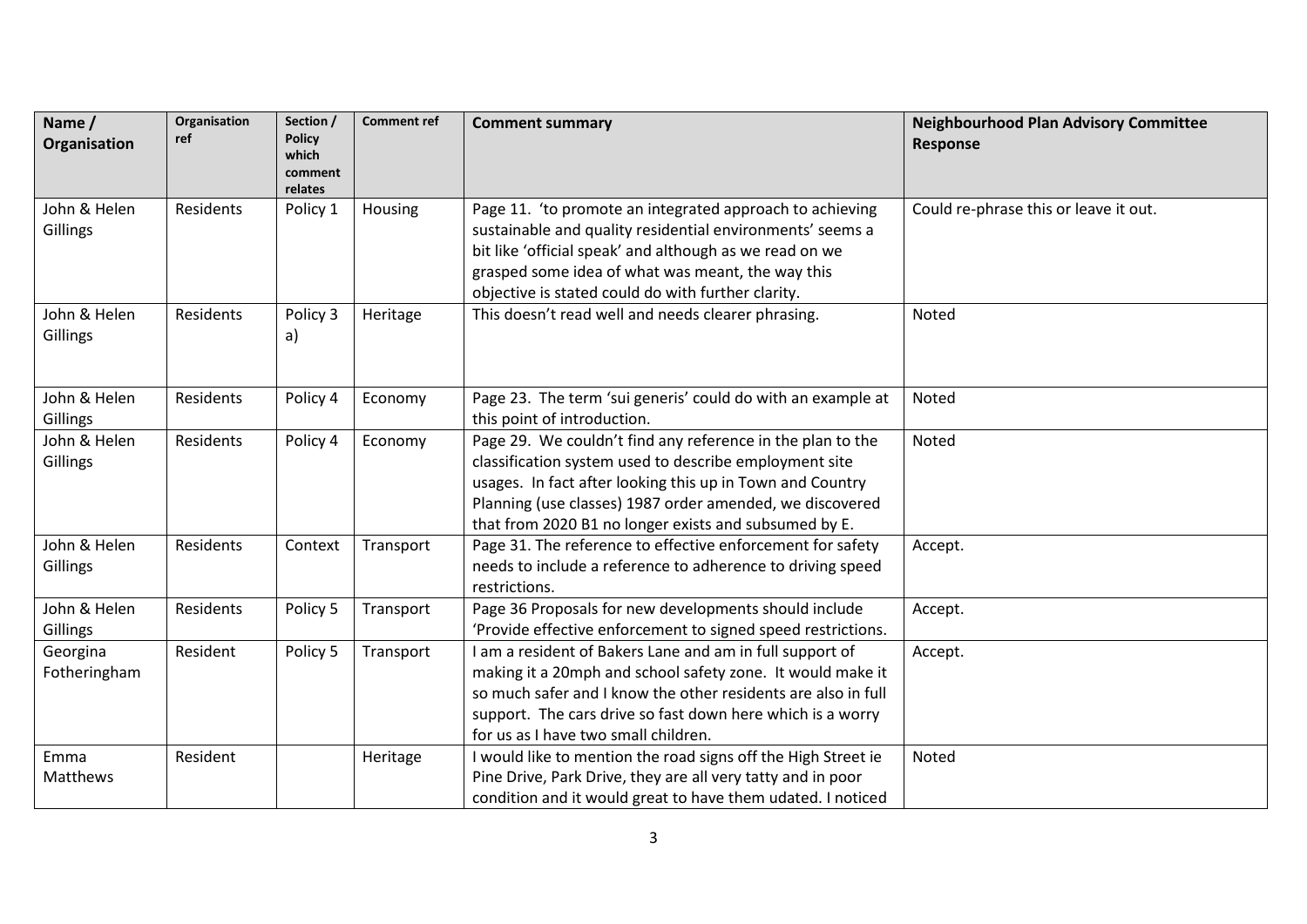| Name /<br>Organisation       | Organisation<br>ref | Section /<br><b>Policy</b><br>which<br>comment<br>relates | <b>Comment ref</b> | <b>Comment summary</b>                                                                                                                                                                                                                                                                                                                                                                                                                                                                                                                                                                                | <b>Neighbourhood Plan Advisory Committee</b><br><b>Response</b> |
|------------------------------|---------------------|-----------------------------------------------------------|--------------------|-------------------------------------------------------------------------------------------------------------------------------------------------------------------------------------------------------------------------------------------------------------------------------------------------------------------------------------------------------------------------------------------------------------------------------------------------------------------------------------------------------------------------------------------------------------------------------------------------------|-----------------------------------------------------------------|
|                              |                     |                                                           |                    | that Post Office Road has a really nice sign, did the residents<br>pay for it themselves as it's a private road? Could that be an<br>option for individual roads to do?                                                                                                                                                                                                                                                                                                                                                                                                                               |                                                                 |
| Emma<br>Matthews             | Resident            | Policy 5                                                  | Transport          | I think the 20mph speed limit is an excellent idea. I do feel<br>however that there are not enough signs up to show drivers<br>that this is the speed limit. So more signs are needed. I<br>know it has definitely slowed me down and now when I<br>drive out of the village towards Brentwood I'm aware that<br>I'm sticking to the 30mph limit down the hill past Station<br>Lane as a result of the village limit.                                                                                                                                                                                 | Accept.                                                         |
| Bernard &<br>Maisie Bradford | Residents           | Policy 5                                                  | Transport          | In addition to the areas included in the<br>table on Page 33, there should also be:-<br>Pavement adjacent to the Manse (URC)<br>is only 89cm wide and partly obstructed<br>by overhanging shrubs; pavement<br>adjacent to former Crown Pub-Crown<br>Mews 112 cm wide; pavement adjacent<br>to the cottages from Crown Mews to<br>Bellmead 116cm wide. While the latter<br>two are wider than the others in the<br>table the first Is narrower than that near<br>Budgens. In addition the traffic along this<br>section of the High Street is travelling at<br>a much greater speed than in the centre | Accept - but can we legislate for wider<br>pavements?           |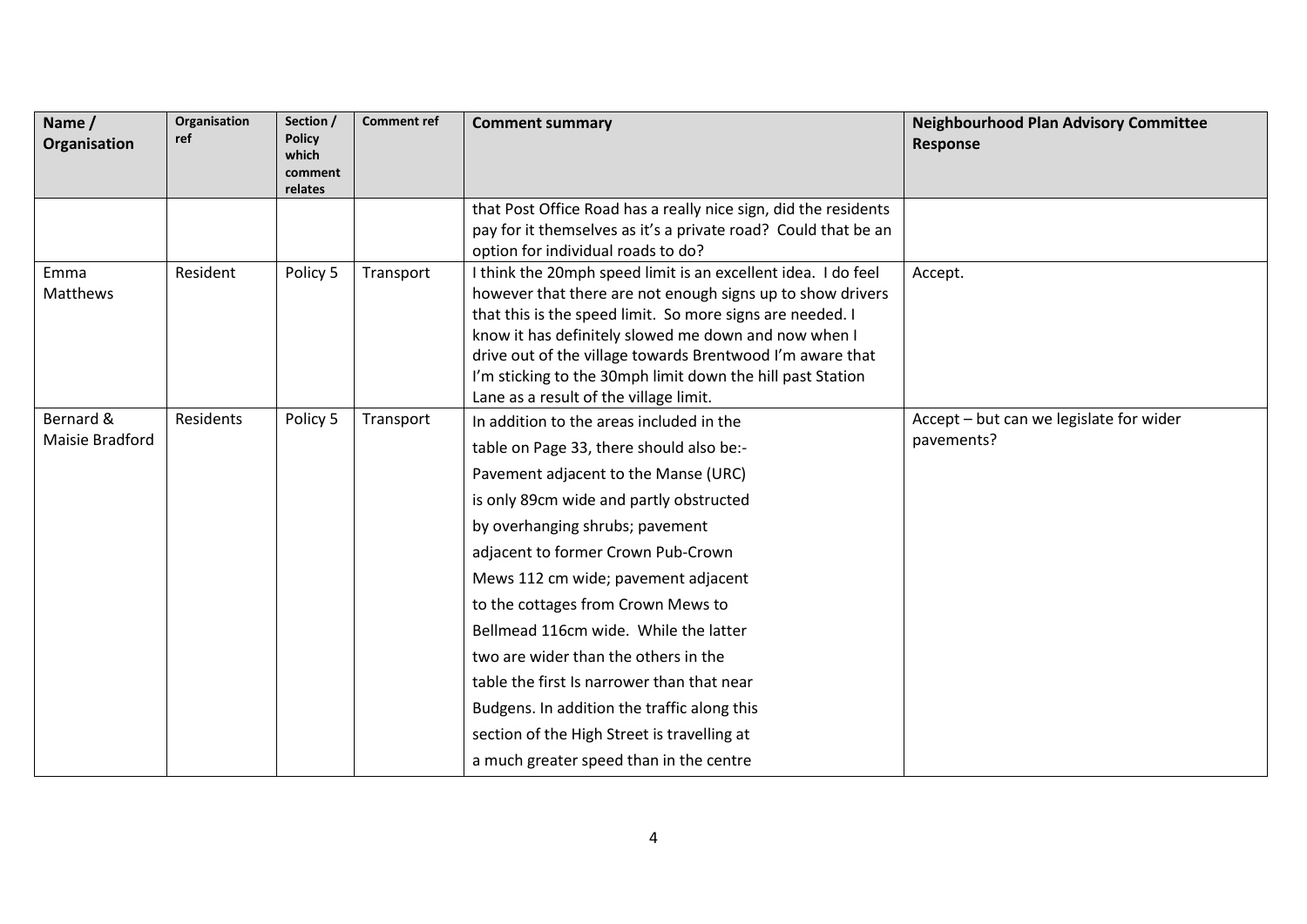| Name /<br>Organisation | Organisation<br>ref | Section /<br><b>Policy</b><br>which<br>comment<br>relates | <b>Comment ref</b> | <b>Comment summary</b>                                                                                                                                                                                                                                                                                                                                                                                                                                                       | <b>Neighbourhood Plan Advisory Committee</b><br><b>Response</b>                                                                    |
|------------------------|---------------------|-----------------------------------------------------------|--------------------|------------------------------------------------------------------------------------------------------------------------------------------------------------------------------------------------------------------------------------------------------------------------------------------------------------------------------------------------------------------------------------------------------------------------------------------------------------------------------|------------------------------------------------------------------------------------------------------------------------------------|
|                        |                     |                                                           |                    | of the village and there is probably more                                                                                                                                                                                                                                                                                                                                                                                                                                    |                                                                                                                                    |
|                        |                     |                                                           |                    | danger to pedestrians at these locations.                                                                                                                                                                                                                                                                                                                                                                                                                                    |                                                                                                                                    |
| Harriet<br>Whyman      | Resident            | Text<br>p.24                                              | Economy            | I am a new resident of Ingatestone and would definitely take<br>a look at the current neighbourhood plan but for a starting<br>point do we do community gatherings historically? Perhaps<br>at key times of the year like bonfire night, Halloween and or<br>a Christmas Market?                                                                                                                                                                                             | NP mentions some events like the Horticultural<br>Show and need for more local events. Could<br>include others like NYE Fireworks? |
| <b>Geoffrey Walker</b> | Resident            | Policy 5                                                  | Transport          | Would it be possible to re-route the pavement currently<br>between the High Street and Seymour Field either right<br>against the fence or even inside the fence? This would<br>enable about 200 metres of diagonal parking where the<br>pavement is currently located. The parking, if diagonal,<br>would not obstruct the highway and would be easy to enter<br>and leave.                                                                                                  | Accept it as a policy but can we do anything<br>about it as it is Highways?                                                        |
|                        |                     |                                                           |                    | To encourage shoppers parking could be pay and display<br>with first 2 hours free.<br>This area seems to me to be the only place in the village<br>which could provide a significant amount of parking at a very<br>low cost. (map was provided)                                                                                                                                                                                                                             | Accept as it is the case that IFPC short term<br>parking is free for first two hours                                               |
| <b>Richard Pusey</b>   | Resident            |                                                           | Transport          | We all agree that the High Street is too narrow and the<br>Fryerning Lane/Stock Lane junction is a nightmare<br>particularly at school start/finish times. It was not designed<br>for modern modes of transport and big lorries etc and will<br>only get worse when the proposed new houses are built.<br>Short of demolishing a large number of properties, I feel<br>there is no solution except making the whole area<br>pedestrian only which is not a practical option. | Accept.                                                                                                                            |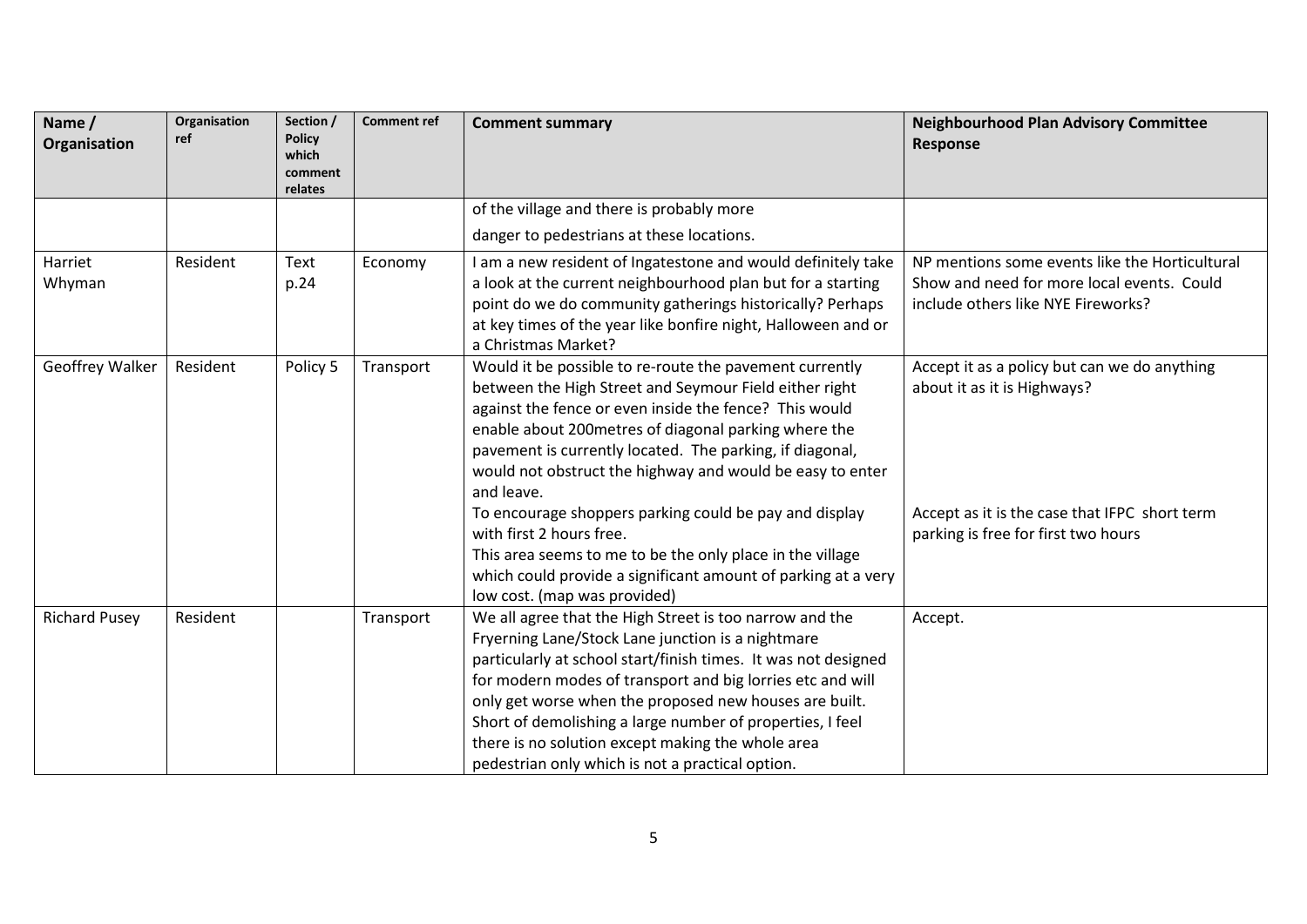| Name /<br>Organisation | Organisation<br>ref | Section /<br><b>Policy</b><br>which<br>comment<br>relates | <b>Comment ref</b> | <b>Comment summary</b>                                           | <b>Neighbourhood Plan Advisory Committee</b><br>Response |
|------------------------|---------------------|-----------------------------------------------------------|--------------------|------------------------------------------------------------------|----------------------------------------------------------|
| <b>Richard Pusey</b>   | Resident            | The                                                       | Economy            | As chairman of the Historical Society, I am slightly surprised   | This seems to be an oversight? Accept we should          |
|                        |                     | future                                                    |                    | we have not been consulted about the proposed museum.            | join up with the Historical Society re the museum.       |
|                        |                     |                                                           |                    | I doubt very much it is a viable proposition and will cost a lot |                                                          |
|                        |                     |                                                           |                    | of money to renovate the building for very little use. Who is    |                                                          |
|                        |                     |                                                           |                    | going to staff it, and maintain it and when will it be open?     |                                                          |
|                        |                     |                                                           |                    | Will there be designated parking for visitors as without I       |                                                          |
|                        |                     |                                                           |                    | doubt many will stop there.                                      |                                                          |
| Chelmsford City        | Senior              |                                                           | Environment        | There is one strategic issue which affects Chelmsford City       | Noted                                                    |
| Council                | Planning            |                                                           |                    | Council's administrative area:                                   |                                                          |
|                        | Officer             |                                                           |                    | As one of the local authorities involved in the Essex-wide       |                                                          |
|                        |                     |                                                           |                    | recreational Disturbance Avoidance and Mitigation Strategy       |                                                          |
|                        |                     |                                                           |                    | (RAMS) we would encourage reference in the Local Planning        |                                                          |
|                        |                     |                                                           |                    | Context to the RAMS Strategy, as part of the area covered by     |                                                          |
|                        |                     |                                                           |                    | the NP designation is within the Essex Coast Zone of             |                                                          |
|                        |                     |                                                           |                    | influence. In addition, the Brentwood Local Plan Habitats        |                                                          |
|                        |                     |                                                           |                    | Regulations Assessment (January 2018) identifies that new        |                                                          |
|                        |                     |                                                           |                    | residential development within the Borough is likely to          |                                                          |
|                        |                     |                                                           |                    | result in significant effects on the Essex coast Habitats sites  |                                                          |
|                        |                     |                                                           |                    | due to the draw of the coast for recreation.                     |                                                          |
| Chelmsford City        | Senior              |                                                           | Economy            | The Neighbourhood Plan will need to take account of the          | Accept.                                                  |
| Council                | Planning            |                                                           | & Housing          | recent changes to Permitted Development Rights including         |                                                          |
|                        | Officer             |                                                           |                    | the introduction of Use Class E (September 2020); and the        |                                                          |
|                        |                     |                                                           |                    | emerging Planning for the Future While Paper (August 2020)       |                                                          |
| Chelmsford City        | Senior              |                                                           | General text       | We would comment in general terms that a number of               | Noted                                                    |
| Council                | Planning            |                                                           |                    | policy requirements within the draft Ingatestone and             |                                                          |
|                        | Officer             |                                                           |                    | Fryerning Neighbourhood Plan appear to repeat policy             |                                                          |
|                        |                     |                                                           |                    | contained within the Brentwood Local Plan Pre-Submission         |                                                          |
|                        |                     |                                                           |                    | Document (February 2019). Examples include Policy 3,             |                                                          |
|                        |                     |                                                           |                    | Heritage; and Policy 6, Environment in relation to SUDS,         |                                                          |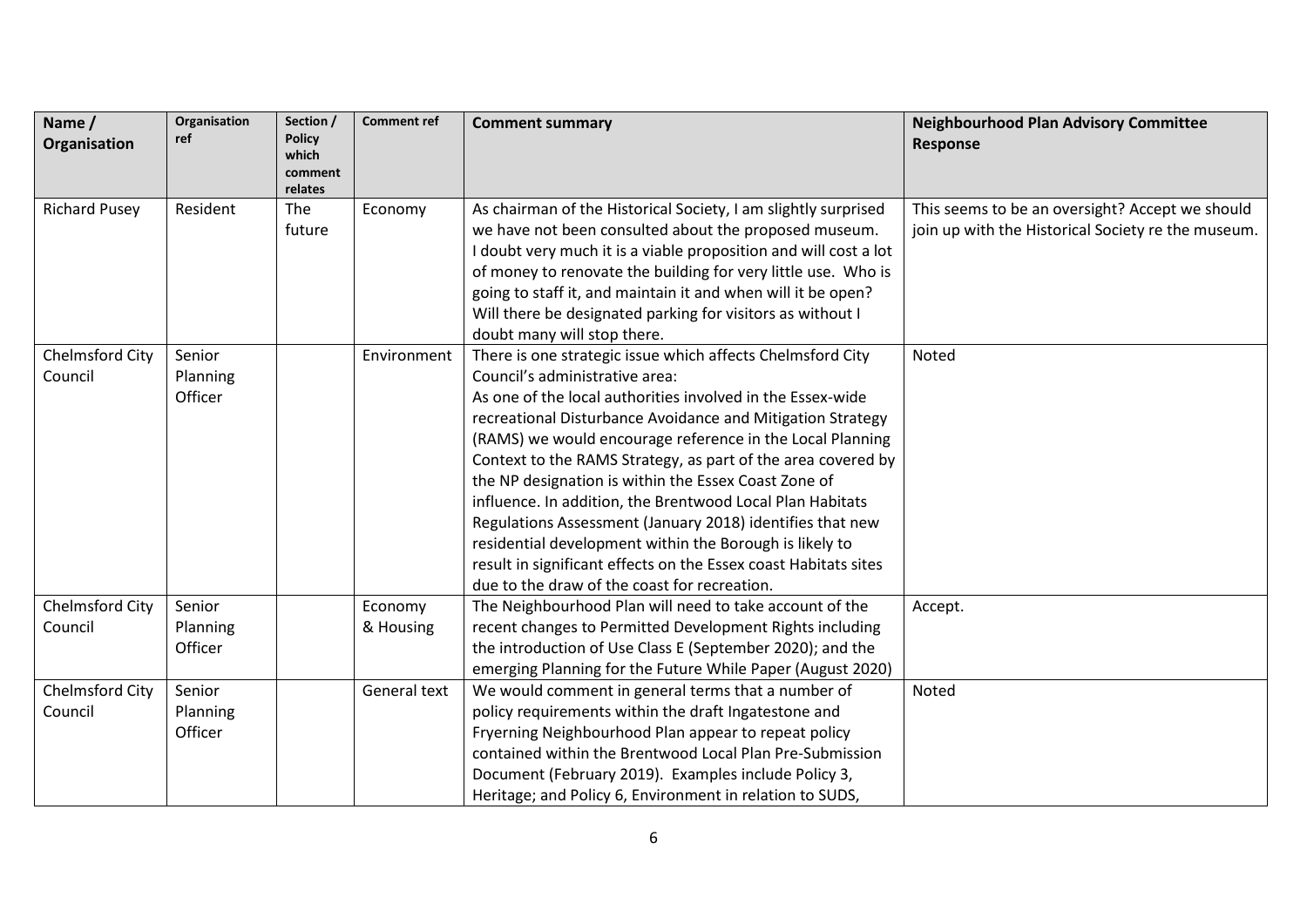| Name /<br>Organisation | Organisation<br>ref | Section /<br><b>Policy</b><br>which<br>comment<br>relates | <b>Comment ref</b>       | <b>Comment summary</b>                                                                                                                                                                                                                                                                                                                                                                                                                                                                                                                                                                                                                                                                                | <b>Neighbourhood Plan Advisory Committee</b><br><b>Response</b> |
|------------------------|---------------------|-----------------------------------------------------------|--------------------------|-------------------------------------------------------------------------------------------------------------------------------------------------------------------------------------------------------------------------------------------------------------------------------------------------------------------------------------------------------------------------------------------------------------------------------------------------------------------------------------------------------------------------------------------------------------------------------------------------------------------------------------------------------------------------------------------------------|-----------------------------------------------------------------|
|                        |                     |                                                           |                          | electric vehicle charging, air quality etc. These<br>Neighbourhood Plan Policies either repeat or provide less<br>detail than the Local Plan Policies, meaning they will be<br>ineffective and not likely to succeed at Examination.                                                                                                                                                                                                                                                                                                                                                                                                                                                                  |                                                                 |
| Anglian Water          |                     | Policy 1                                                  | Housing                  | As drafted Policy 1 requires the development to provide<br>appropriate surface water and waste water drainage. We<br>would expect surface water to be discharged to Sustainable<br>Drainage Systems (SuDs) with a connection to the public<br>sewerage network considered as a last resort. It is therefore<br>proposed that Policy 1 is amended as follows:<br>'Provides appropriate Sustainable Drainage Systems to<br>manage surface water and waste water drainage.'                                                                                                                                                                                                                              | Accept amended wording.                                         |
| Anglian Water          |                     | Policy 2                                                  | <b>Housing</b><br>Design | We welcome the reference to increased water efficiency<br>which can have wider community and environmental<br>benefits including reducing impacts on the public sewerage<br>network.                                                                                                                                                                                                                                                                                                                                                                                                                                                                                                                  | Accept.                                                         |
| Anglian Water          |                     | Policy 6                                                  | Environment              | Anglian Water support the requirement for applicants to<br>include the provision of Sustainable Drainage Systems<br>(SuDS). The use of SuDS would help to reduce the risk of<br>surface water and sewer flooding which have wider benefits<br>e.g. water quality enhancement.<br>We would expect surface water to be discharged to SuDS<br>with a connection to the public sewerage network as last<br>resort.<br>Therefore, we would suggest the policy should ensure that<br>developments include SuDS wherever possible.<br>Please note the term 'Sustainable Drainage Systems' is<br>currently used in national planning policy which was<br>previously referred to as Sustainable Urban Drainage | Noted                                                           |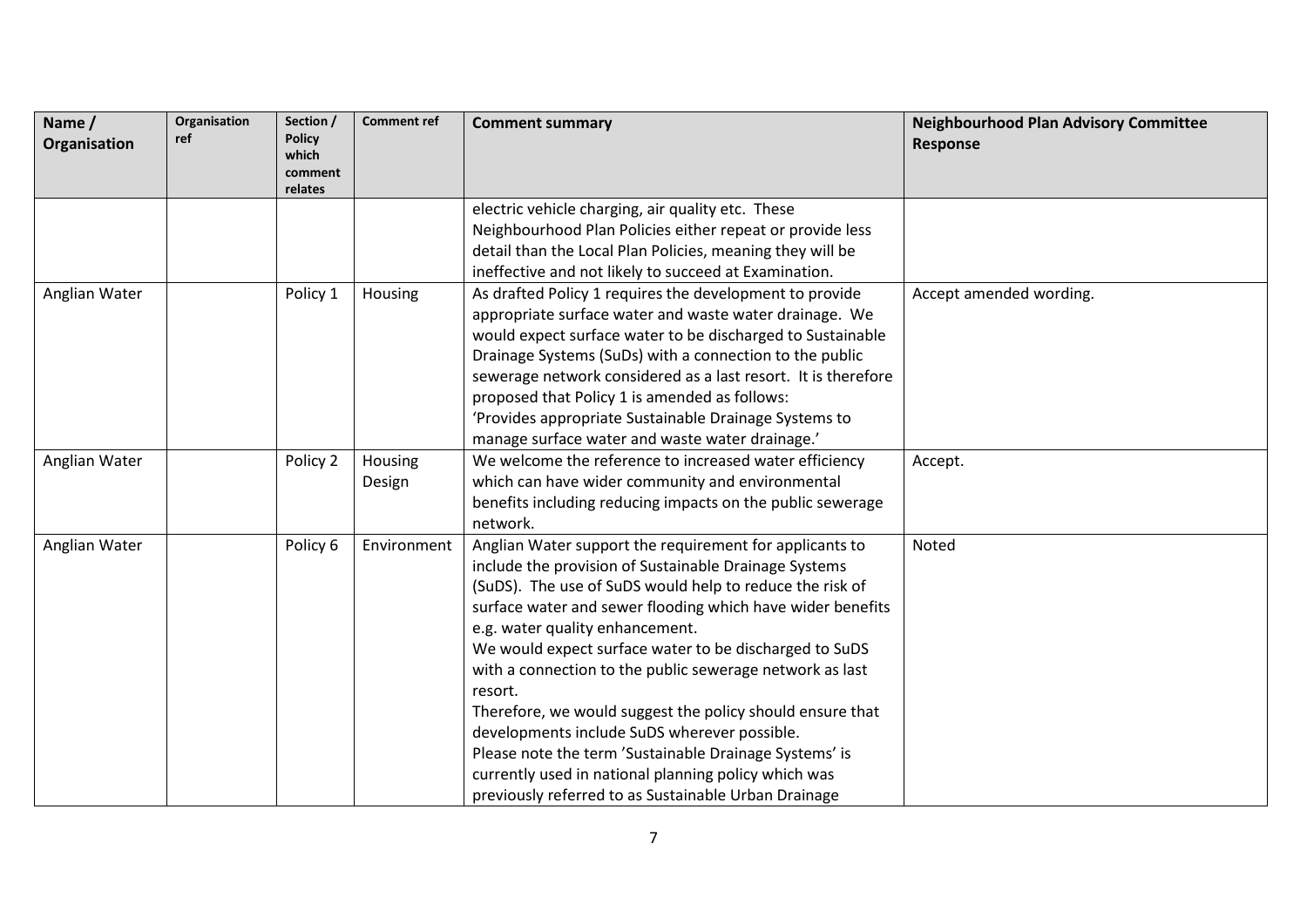| Name /<br>Organisation | Organisation<br>ref | Section /<br><b>Policy</b><br>which | <b>Comment ref</b> | <b>Comment summary</b>                                                                 | <b>Neighbourhood Plan Advisory Committee</b><br><b>Response</b> |
|------------------------|---------------------|-------------------------------------|--------------------|----------------------------------------------------------------------------------------|-----------------------------------------------------------------|
|                        |                     | comment                             |                    |                                                                                        |                                                                 |
|                        |                     | relates                             |                    | Systems. Therefore, we would suggest the term Sustainable                              |                                                                 |
|                        |                     |                                     |                    | Drainage Systems should be used in the policy.                                         |                                                                 |
|                        |                     |                                     |                    | It is therefore proposed that Policy 6 is amended as follows:                          |                                                                 |
|                        |                     |                                     |                    | 'New development proposals should incorporate sustainable                              |                                                                 |
|                        |                     |                                     |                    | urban drainage systems (SuDS) wherever possible                                        |                                                                 |
|                        |                     |                                     |                    | appropriate to manage rates of surface water runoff and to                             |                                                                 |
|                        |                     |                                     |                    | reduce the potential for flooding. SuDS schemes should also                            |                                                                 |
|                        |                     |                                     |                    | be used to enhance biodiversity and ecosystems within                                  |                                                                 |
|                        |                     |                                     |                    | development proposals.'                                                                |                                                                 |
| Jon Cloke              | Resident &          | Text                                | Housing            | Most of the new housing developments of a large scale are                              | Information.                                                    |
|                        | Ward                | Page 13                             |                    | in Mountnessing rather than Ingatestone, this includes the                             |                                                                 |
|                        | Councillor          |                                     |                    | 'Ingatestone Garden Centre' and Thoby Priory. Whilst                                   |                                                                 |
|                        |                     |                                     |                    | Redrow would have us believe that they can develop across                              |                                                                 |
|                        |                     |                                     |                    | the National Grid Gas Main and the English Trust site                                  |                                                                 |
|                        |                     |                                     |                    | (Recycling Centre) and 'Bushcade' site it should be                                    |                                                                 |
|                        |                     |                                     |                    | remembered that these sites have not been made available                               |                                                                 |
|                        |                     |                                     |                    | in the Brentwood Borough Council Local Development Plan                                |                                                                 |
|                        |                     |                                     |                    | for rezoning; also that the 'Bushcade' site (Brentwood                                 |                                                                 |
|                        |                     |                                     |                    | Depositories) operates illegally as the owner was paid to                              |                                                                 |
|                        |                     |                                     |                    | return it to Greenbelt after the A12 works about 10 years                              |                                                                 |
|                        |                     |                                     |                    | ago. It still exists on BBC's enforcement horizon.                                     |                                                                 |
| Jon Cloke              | Resident            | Text                                | Housing            | would definitely support the requirement for Bungalows,                                | Information. Emphasises the need for adequate                   |
|                        | & Ward              | page 11                             |                    | due to the age scale of the Parish, however the fact is that                           | parking provison with new developments.                         |
|                        | Councillor          |                                     |                    | Bungalows are being permitted to be rebuilt into two                                   |                                                                 |
|                        |                     |                                     |                    | stories, contrary to section H6 of the current Brentwood                               |                                                                 |
|                        |                     |                                     |                    | Replacement local plan.<br>Smaller sites adjacent to the High Street have been allowed |                                                                 |
|                        |                     |                                     |                    | for development in spite of the need for additional local                              |                                                                 |
|                        |                     |                                     |                    |                                                                                        |                                                                 |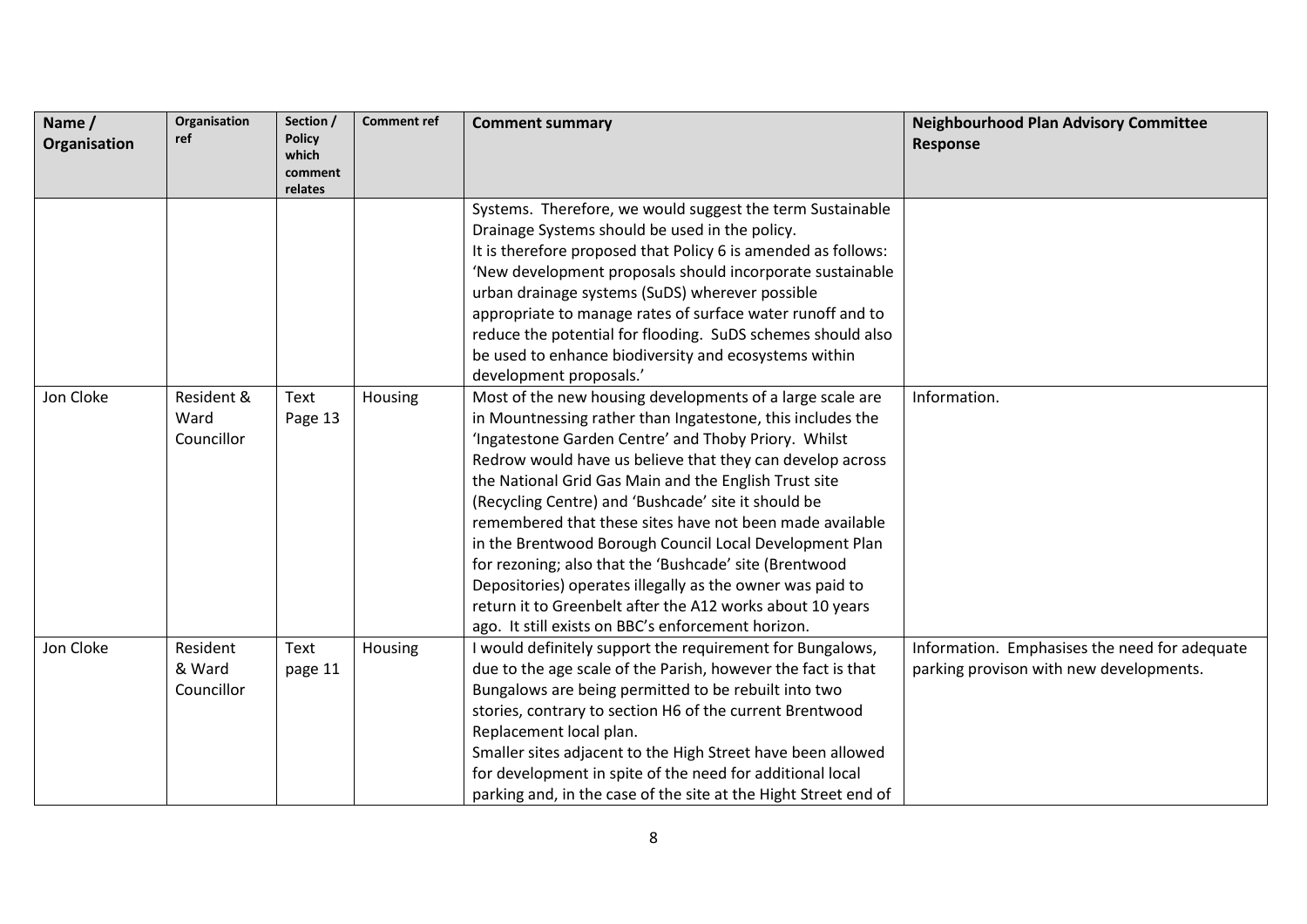| Name /<br>Organisation | Organisation<br>ref | Section /<br><b>Policy</b> | <b>Comment ref</b> | <b>Comment summary</b>                                         | <b>Neighbourhood Plan Advisory Committee</b><br>Response |
|------------------------|---------------------|----------------------------|--------------------|----------------------------------------------------------------|----------------------------------------------------------|
|                        |                     | which<br>comment           |                    |                                                                |                                                          |
|                        |                     | relates                    |                    |                                                                |                                                          |
|                        |                     |                            |                    | Stock Lane where, because of the lack of provision for any     |                                                          |
|                        |                     |                            |                    | parking in the developments; vehicles of all sizes park on the |                                                          |
|                        |                     |                            |                    | crossroads and particularly to the Southern Side where a       |                                                          |
|                        |                     |                            |                    | house was allowed to be built in the car park by the           |                                                          |
|                        |                     |                            |                    | Inspector at appeal and has already seen three nasty           |                                                          |
|                        |                     |                            |                    | accidents in the short period (c4 years) that it has existed.  |                                                          |
| Jon Cloke              | Resident            | text.                      | Economy            | Essex County Council Highways safety report was published      | Information.                                             |
|                        | & Ward              | Page 23                    |                    | in September 2017, LBRE172088 has been in existence for        |                                                          |
|                        | Councillor          | & 31                       |                    | over three years and forms the baseline requirement for the    |                                                          |
|                        |                     |                            |                    | recent TRO for Ingatestone High Street; Station Lane to        |                                                          |
|                        |                     |                            |                    | Seymour Field, AMD4 which the Parish Council at first          |                                                          |
|                        |                     |                            |                    | supported and then objected to. This report was done in        |                                                          |
|                        |                     |                            |                    | response to an original request to SEPP in 2011 by the Parish  |                                                          |
|                        |                     |                            |                    | Council.                                                       |                                                          |
| Jon Cloke              | Resident &          | Text                       | Transport          | Narrow pavements. Ingatestone High Street is a                 | Information.                                             |
|                        | Ward                | page 33                    |                    | conservation area; however it is still a PR2 (some             |                                                          |
|                        | Councillor          |                            |                    | citePR1) road and is the only immediate emergency              |                                                          |
|                        |                     |                            |                    | replacement to the A12, which is regularly blocked by          |                                                          |
|                        |                     |                            |                    | accidents on the original, dual carriageway Ingatestone By-    |                                                          |
|                        |                     |                            |                    | pass. The High Street cannot be narrowed to widen              |                                                          |
|                        |                     |                            |                    | pavements because it is a conservation area; it is classed as  |                                                          |
|                        |                     |                            |                    | the emergency by pass for the A12 both by Highways             |                                                          |
|                        |                     |                            |                    | England and ECC (the Highways authority). Even in the days     |                                                          |
|                        |                     |                            |                    | of the Ingatestone Victorian Evening Events the road closure   |                                                          |
|                        |                     |                            |                    | was under a ruling to be lifted within 5 minutes should the    |                                                          |
|                        |                     |                            |                    | A12 be closed. It is supposed to allow the passage of HGVs     |                                                          |
|                        |                     |                            |                    | in both directions, therefore cross street banners are not     |                                                          |
|                        |                     |                            |                    | allowed either.                                                |                                                          |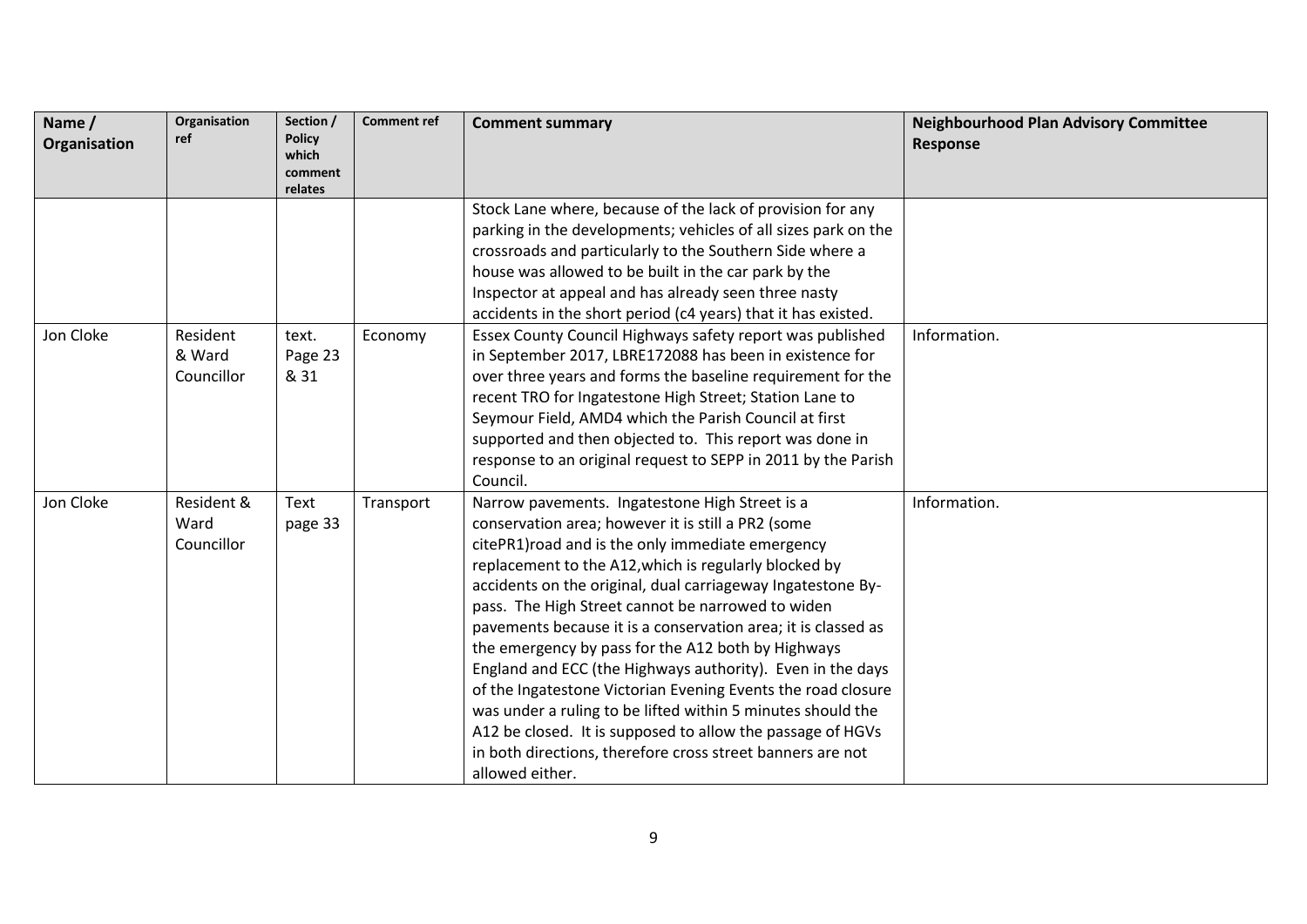| Name /       | <b>Organisation</b><br>ref       | Section /<br><b>Policy</b>  | <b>Comment ref</b> | <b>Comment summary</b>                                                                                                                                                                                                                                                                                                                                                                                                                                                                                                                                                                                                                                                            | <b>Neighbourhood Plan Advisory Committee</b> |
|--------------|----------------------------------|-----------------------------|--------------------|-----------------------------------------------------------------------------------------------------------------------------------------------------------------------------------------------------------------------------------------------------------------------------------------------------------------------------------------------------------------------------------------------------------------------------------------------------------------------------------------------------------------------------------------------------------------------------------------------------------------------------------------------------------------------------------|----------------------------------------------|
| Organisation |                                  | which<br>comment<br>relates |                    |                                                                                                                                                                                                                                                                                                                                                                                                                                                                                                                                                                                                                                                                                   | Response                                     |
| Jon Cloke    | Resident &<br>Ward<br>Councillor | Text<br>page 34             | Transport          | Cycle paths. As you will understand from above there is<br>little room for cycle paths, and under the Highway Code<br>(reinforced by Laws HA 1835 section 72 & RSA 1984) cycling<br>on the pavement is illegal. Curently ECC hope to impose a<br>condition on the developers of 'Ingatestone' Garden Centre<br>to provide a cycle path from there into the village and also<br>through Mountnessing, this is currently under discussion.                                                                                                                                                                                                                                          | Information.                                 |
| Jon Cloke    | Resident &<br>Ward<br>Councillor | Text<br>page 34             | Transport          | I have put in place protection zones and zig zags on both the<br>Junior and Infant Schools, including barriers. From a SEPP<br>point of view this is as much as we can achieve without ECC<br>support. I am also putting in parking improvements on New<br>Road (grasscrete) but it would be very helpful if the Parish<br>Council made their car park at Seymour Field available<br>toother users including the Anglo European School. The new<br>AMD4 parking arrangements will improve safety at the<br>North of the village and also allow short term school bus<br>parking.                                                                                                  | Information.                                 |
| Jon Cloke    | Resident &<br>Ward<br>Councillor | Text<br>page 34             | Transport          | Speed Reductions. There is currently in place a Temporary<br>Traffic Regulation Order (TTRO) on Ingatestone High Street<br>from Station Lane to Seymour Field; this is not being<br>observed and I am aware that Essex Police have made<br>multiple arrests for speeding in this area. Should the village<br>want to keep it, a campaign to make it better observed is<br>necessary as it will otherwise lapse after 18 months. I am<br>also aware that ECC may be putting in place a programme<br>whereby with joint funding by Parish or Town councils,<br>speed cameras may be emplaced. At least one would be<br>very useful. The latest cameras function in both directions. | Information.                                 |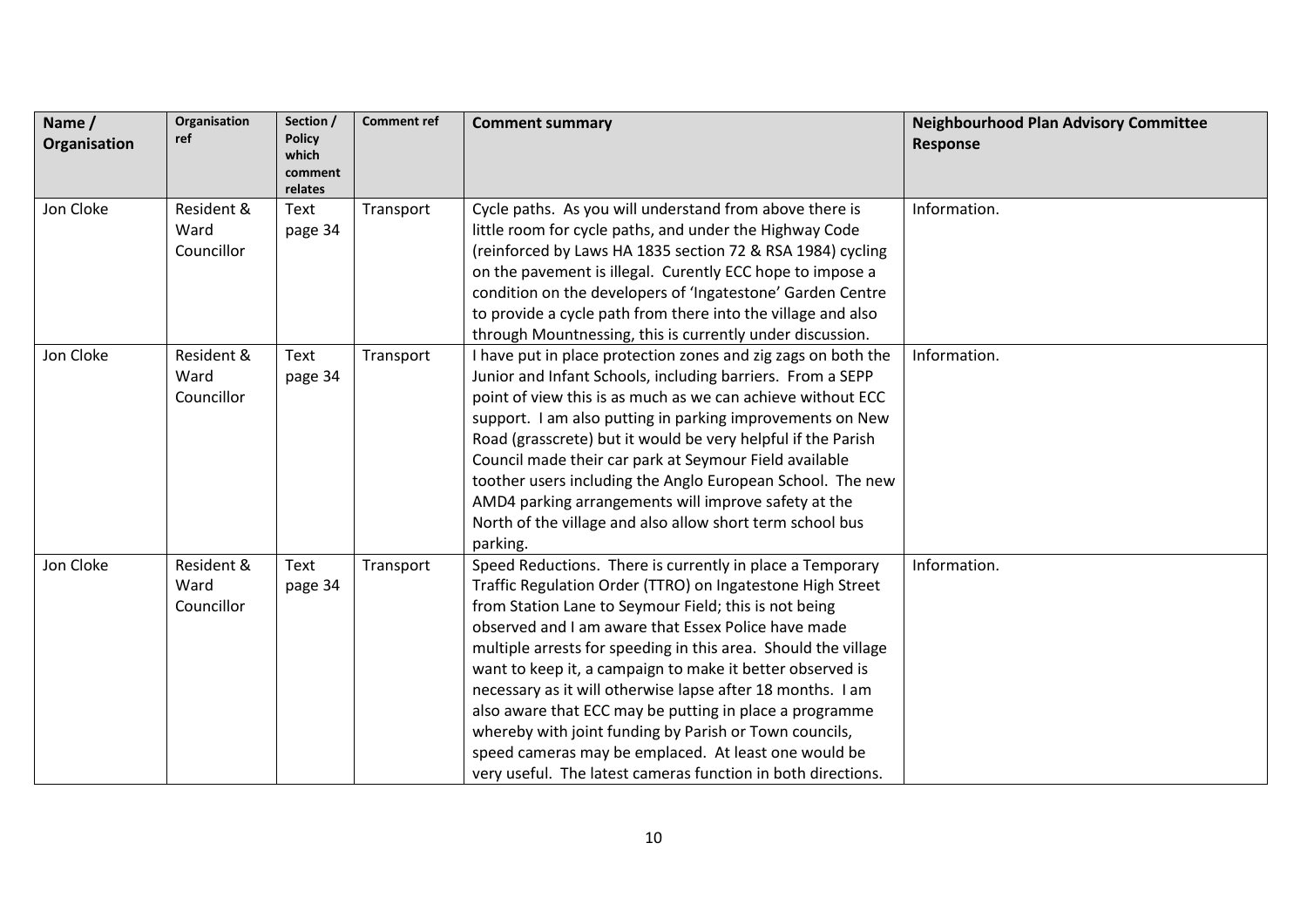| Name /<br>Organisation | Organisation<br>ref              | Section /<br><b>Policy</b><br>which<br>comment<br>relates | <b>Comment ref</b> | <b>Comment summary</b>                                                                                                                                                                                                                                                                                                                                                                                                                                             | <b>Neighbourhood Plan Advisory Committee</b><br>Response |
|------------------------|----------------------------------|-----------------------------------------------------------|--------------------|--------------------------------------------------------------------------------------------------------------------------------------------------------------------------------------------------------------------------------------------------------------------------------------------------------------------------------------------------------------------------------------------------------------------------------------------------------------------|----------------------------------------------------------|
| Jon Cloke              | Resident<br>&Ward<br>Councillor  | Text<br>page 34                                           | Transport          | Speed Bumps. These are opposed by the emergency<br>services, ECC and HE on Health and Safety grounds together<br>with emergency response times.                                                                                                                                                                                                                                                                                                                    | If so must we accept?                                    |
| Jon Cloke              | Resident &<br>Ward<br>Councillor | Text<br>page 35                                           | Transport          | ECC have nothing to do with parking at Ingatestone Station                                                                                                                                                                                                                                                                                                                                                                                                         | Accept it is GA/NCP                                      |
| Jon Cloke              | Resident &<br>Ward<br>Councillor | Text<br>page 35                                           | Transport          | ECC are only in control of on-street parking, this is why<br>AMD4 has been implemented. As chair of SEPP I am open to<br>any future proposals.                                                                                                                                                                                                                                                                                                                     | Information.                                             |
| Jon Cloke              | Resident &<br>Ward<br>Councillor | Text<br>page 35                                           | Transport          | Possible car parking areas of small size especially around the<br>High Street are being built on. With no parking provision for<br>the residents of those buildings, and no conditioning to stop<br>them parking a car locally, this has created problems in<br>Budgens car park as the early morning delivery trucks cannot<br>access the shop. Conditions as such have previously been<br>implemented at sites (Waterloo Road and Swan Paddock) in<br>Brentwood. | Information.                                             |
| Jon Cloke              | Resident &<br>Ward<br>Councillor | Text<br>page 35                                           | Transport          | Bridleways are not the responsibility of ECC, whilst<br>Mapletree Lane was resurfaced by a joint BBC/Chelmsford<br>City Council Local Highways Panels initiative about 4 years<br>ago this was because the Bridleway was being ruined by the<br>Chelmsford City Council rubbish trucks that used it. The<br>residents and Lord Petre agreed at the time that they would<br>maintain it in the future; unfortunately CCC Rubbish trucks<br>still use it.            | Information.                                             |
| Jon Cloke              | Resident &<br>Ward<br>Councillor | Text<br>page 39                                           | Environment        | Figure 17 isn't Mill Green Common                                                                                                                                                                                                                                                                                                                                                                                                                                  | Noted                                                    |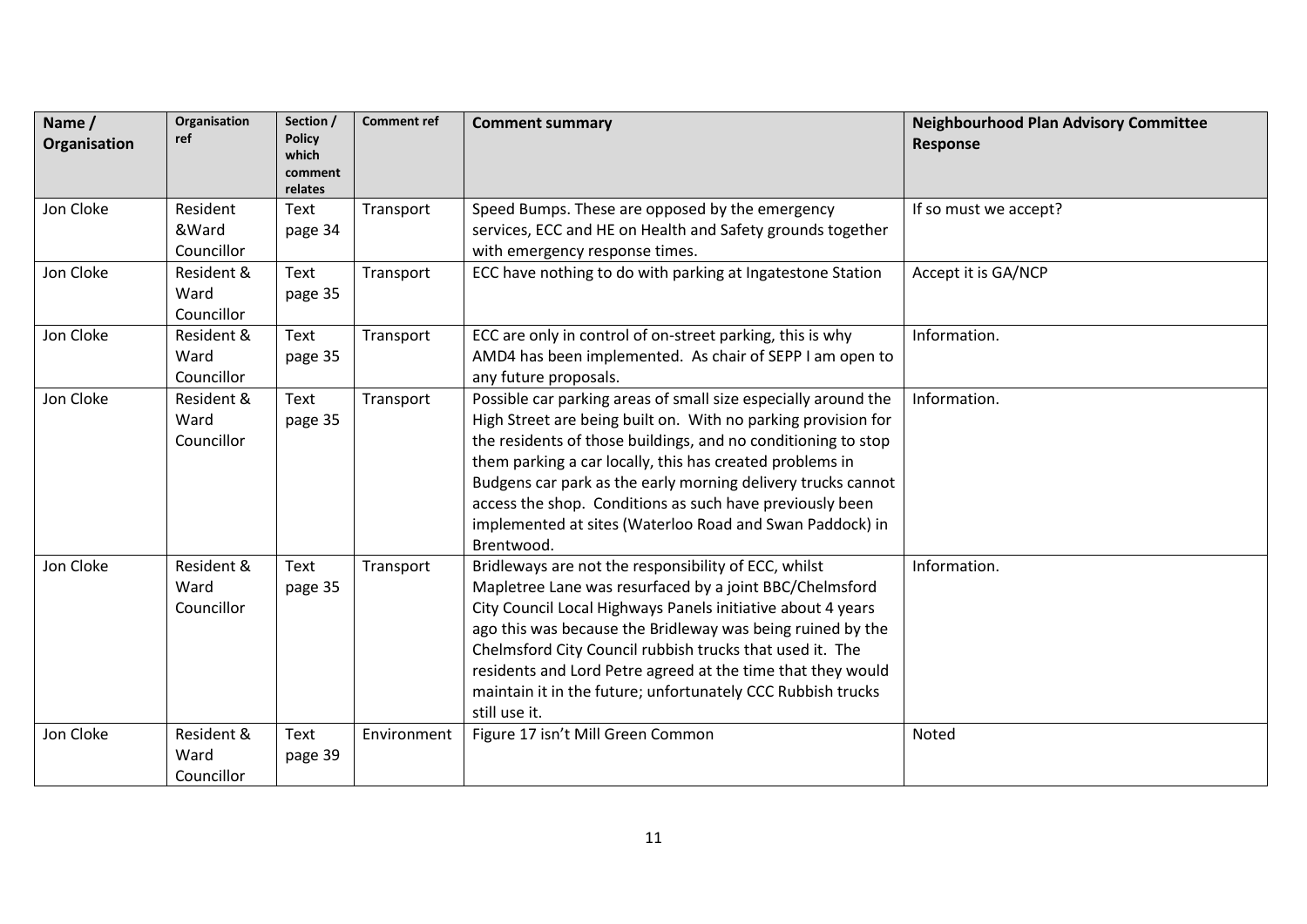| Name /<br>Organisation | Organisation<br>ref | Section /<br><b>Policy</b><br>which<br>comment | <b>Comment ref</b> | <b>Comment summary</b>                                          | <b>Neighbourhood Plan Advisory Committee</b><br><b>Response</b> |
|------------------------|---------------------|------------------------------------------------|--------------------|-----------------------------------------------------------------|-----------------------------------------------------------------|
|                        |                     | relates                                        |                    |                                                                 |                                                                 |
| Jon Cloke              | Resident &          | Text                                           | Environment        | Flooding. This really applies to the River Wid at Buttsbury     | Noted                                                           |
|                        | Ward                | page 40                                        |                    | Wash and at the Stock Lane listed bridge. The CCC               |                                                                 |
|                        | Councillor          |                                                |                    | development plan proposal for the floodplain at                 |                                                                 |
|                        |                     |                                                |                    | Margaretting accepts that these crossings could be 1 metre      |                                                                 |
|                        |                     |                                                |                    | deeper when flooded after the Dam at Margaretting has           |                                                                 |
|                        |                     |                                                |                    | been built. As I think everyone locally is aware the situation  |                                                                 |
|                        |                     |                                                |                    | is already intolerable. Whilst Stock Lane Bridge is             |                                                                 |
|                        |                     |                                                |                    | Stock/Ingatestone and Buttsbury Ford is                         |                                                                 |
|                        |                     |                                                |                    | Stock/Mountnessing there should be something in the Plan        |                                                                 |
|                        |                     |                                                |                    | to address this jointly with BBC/CCC as an s106/CIL device.     |                                                                 |
|                        |                     |                                                |                    | BBC didn't support this at the original application but should. |                                                                 |
| Jon Cloke              | Resident &          | Text                                           | Environment        | Renewable Energy. Not an easy one but remember there is a       | Noted                                                           |
|                        | Ward                | page 40                                        |                    | historic, privately owned windmill in Fryerning and the         |                                                                 |
|                        | Councillor          |                                                |                    | Reservoir is at the top of the hill.                            |                                                                 |
| Jon Cloke              | Resident &          | Policy 6                                       | Environment        | SuDS. I see very little enforcement of this in any new          | Noted                                                           |
|                        | Ward                |                                                |                    | developments, small or large. We get flooded roads if no        |                                                                 |
|                        | Councillor          |                                                |                    | drainage is supplied on-site as described in the original ECC   |                                                                 |
|                        |                     |                                                |                    | documentation. No-one even applies this when re-surfacing       |                                                                 |
|                        |                     |                                                |                    | their drives, where most of the run-off comes from.             |                                                                 |
| Jon Cloke              | Resident &          | Text                                           | Wellbeing          | Mill Green Common belong to Lord Petre.                         | Noted                                                           |
|                        | Ward                | page 44                                        | Leisure &          |                                                                 |                                                                 |
|                        | Councillor          |                                                | Community          |                                                                 |                                                                 |
|                        |                     |                                                | <b>Facilities</b>  |                                                                 |                                                                 |
| Jon Cloke              | Resident &          | Text                                           | Wellbeing          | CCTV on Fairfield again would be beneficial. Note the land      | Noted                                                           |
|                        | Ward                | page 44                                        | Leisure &          | belongs to Lord Petre and is leased to IFPC at a peppercorn     |                                                                 |
|                        | Councillor          |                                                | Community          | rent. Similarly some drainage improvements (simple land         |                                                                 |
|                        |                     |                                                | <b>Facilities</b>  | drains) might help. The old Tennis Club courts don't really     |                                                                 |
|                        |                     |                                                |                    | see much use except for the Cricket Club parking.               |                                                                 |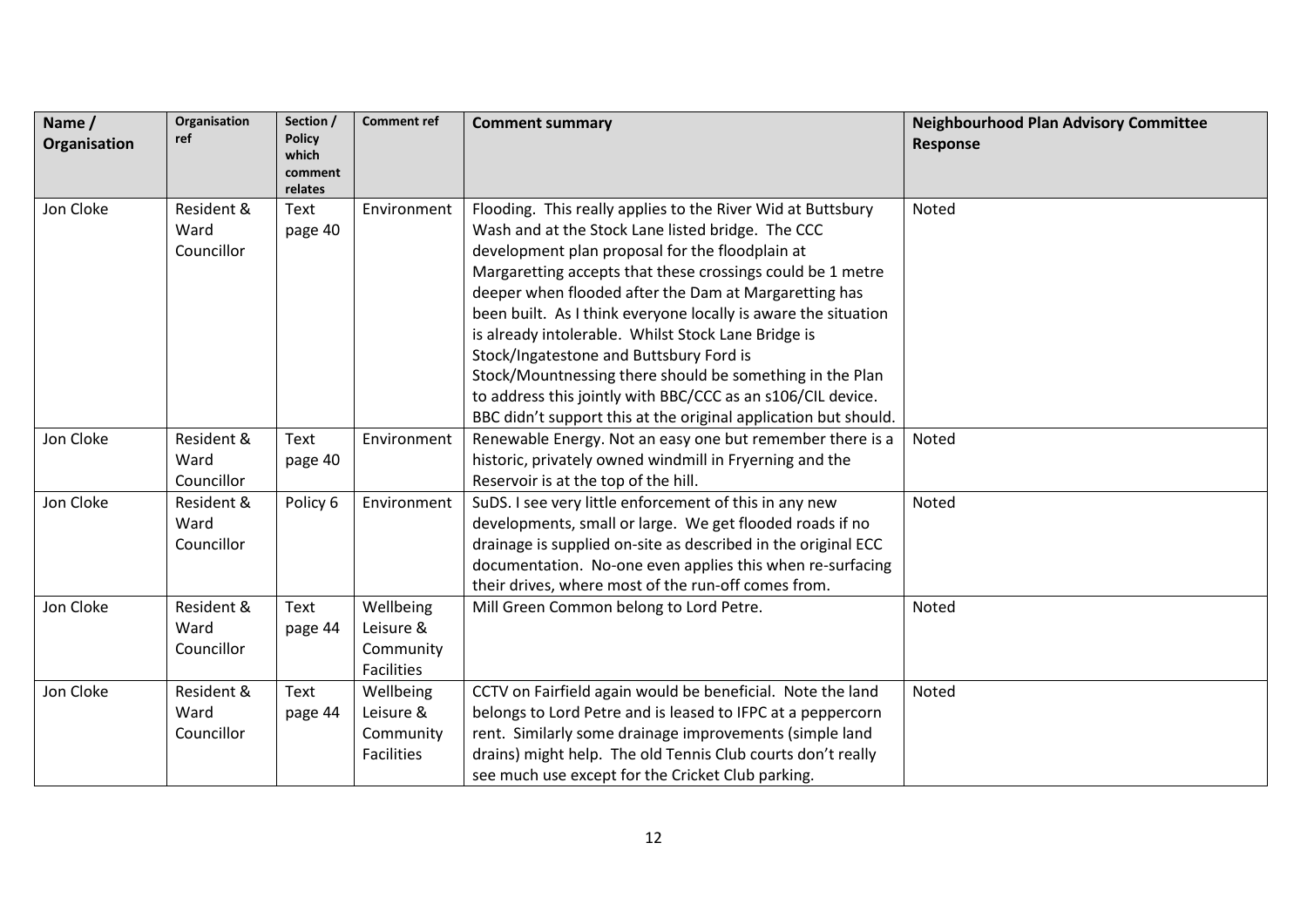| Name /<br>Organisation | Organisation<br>ref                  | Section /<br><b>Policy</b><br>which<br>comment<br>relates | <b>Comment ref</b>                                       | <b>Comment summary</b>                                                                                                                                                                                                                                                                                                                                                                                                                                                                                                                                                                                                                                                                                                                                                                                                                                                                                                                                                                                                                                                                                                                                                                                                      | <b>Neighbourhood Plan Advisory Committee</b><br><b>Response</b>                                                                                               |
|------------------------|--------------------------------------|-----------------------------------------------------------|----------------------------------------------------------|-----------------------------------------------------------------------------------------------------------------------------------------------------------------------------------------------------------------------------------------------------------------------------------------------------------------------------------------------------------------------------------------------------------------------------------------------------------------------------------------------------------------------------------------------------------------------------------------------------------------------------------------------------------------------------------------------------------------------------------------------------------------------------------------------------------------------------------------------------------------------------------------------------------------------------------------------------------------------------------------------------------------------------------------------------------------------------------------------------------------------------------------------------------------------------------------------------------------------------|---------------------------------------------------------------------------------------------------------------------------------------------------------------|
| Jon Cloke              | Resident &<br>Ward<br>Councillor     | Text<br>page 45                                           | Wellbeing<br>Leisure &<br>Community<br><b>Facilities</b> | The Anglo European School are installing a MUGA, could<br>that be used out of school times? An outdoor gym at either<br>site has been a long standing suggestion (2016), those at<br>Herongate and Mountnessing have proved very successful<br>and were grant-funded.                                                                                                                                                                                                                                                                                                                                                                                                                                                                                                                                                                                                                                                                                                                                                                                                                                                                                                                                                       | Noted                                                                                                                                                         |
| <b>Natural England</b> |                                      |                                                           |                                                          | No specific comments were made. An annex was attached<br>covering the issues and opportunities that should be<br>considered when preparing a Neighbourhood Plan.                                                                                                                                                                                                                                                                                                                                                                                                                                                                                                                                                                                                                                                                                                                                                                                                                                                                                                                                                                                                                                                            | Noted                                                                                                                                                         |
| Lesley Wagland         | Resident and<br>County<br>Councillor |                                                           | <b>General Text</b>                                      | In terms of the layout of the Document itself, it would be<br>useful, given the processes to which the Plan will still be<br>subject for its paragraphs to be numbered and the pages to<br>be clearly numbered so that references to its paragraphs can<br>more easily be made.<br>It would be useful for our residents and businesses for there<br>to be a graphic box making clear at a glance the next steps in<br>the progress of the Plan.<br>Better if the Plan acknowledged those aspects (such as<br>speed bumps and pavement widening) where options are<br>constrained by functional requirements of the national road<br>network, of historic layout, or which would require changes<br>to national policies and/or engineering standards. I am not<br>aware of the extent to which the Plan was prepared with<br>input from ECC, Highways England and Network Rail on<br>transport issues which could help inform the evidence-base<br>on such matters as these.<br>Similarly where the policies or proposals in the Plan would<br>require compulsory purchase or commercial negotiations<br>with landowners or other funding arrangements, this should<br>be identified, so that those voting on the Plan will | Pages are numbered, not sure paragraph<br>numbering would help in a document like this.<br>Need for an action plan or statement that one<br>will be produced? |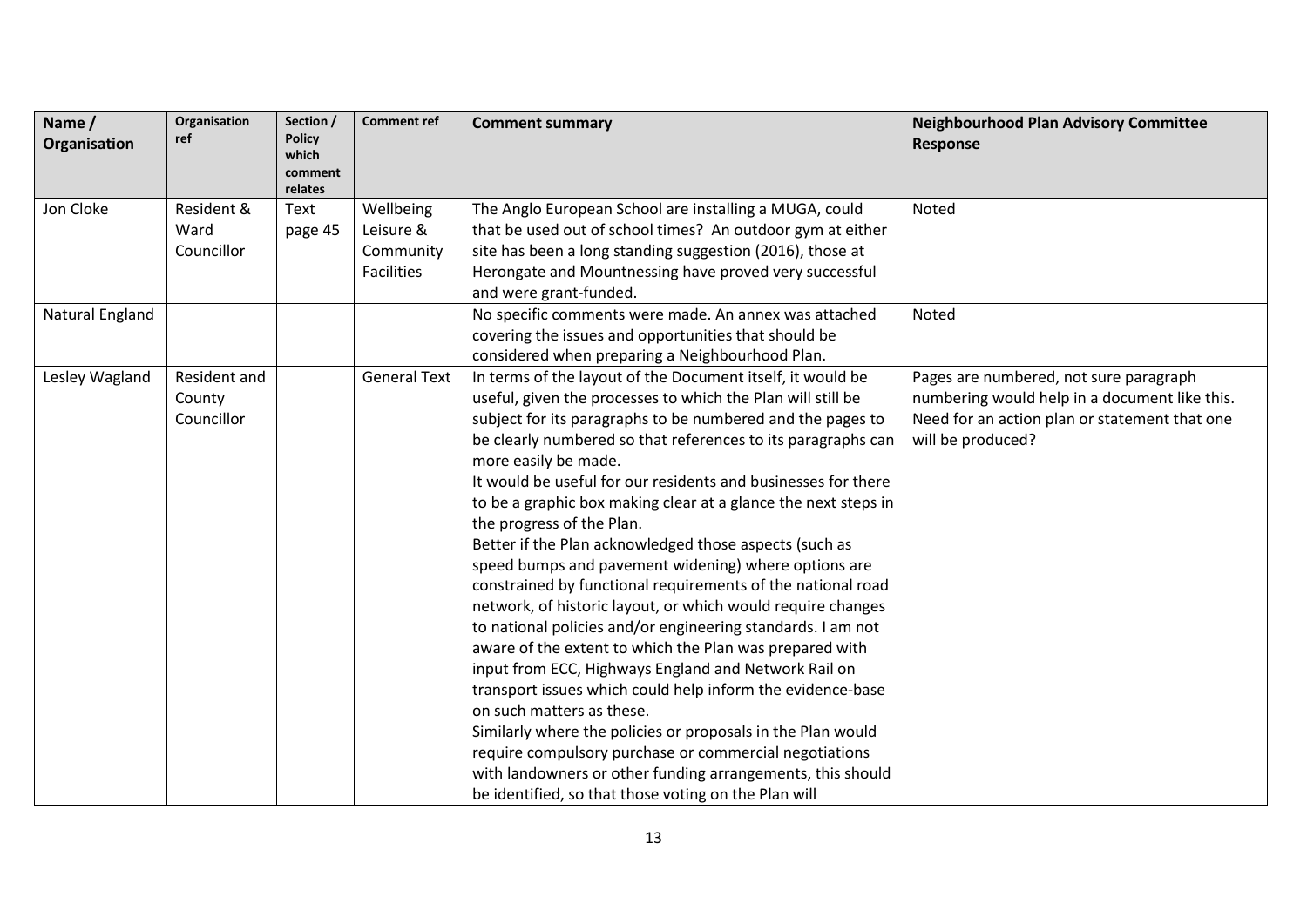| Name/<br>Organisation | Organisation<br>ref                  | Section /<br><b>Policy</b><br>which<br>comment<br>relates | <b>Comment ref</b>        | <b>Comment summary</b>                                                                                                                                                                                                                                                                                                                                                                                                                                                                                                                                                                                                                                                                                                                                                                                                                                                                                      | <b>Neighbourhood Plan Advisory Committee</b><br>Response                                                                                                            |
|-----------------------|--------------------------------------|-----------------------------------------------------------|---------------------------|-------------------------------------------------------------------------------------------------------------------------------------------------------------------------------------------------------------------------------------------------------------------------------------------------------------------------------------------------------------------------------------------------------------------------------------------------------------------------------------------------------------------------------------------------------------------------------------------------------------------------------------------------------------------------------------------------------------------------------------------------------------------------------------------------------------------------------------------------------------------------------------------------------------|---------------------------------------------------------------------------------------------------------------------------------------------------------------------|
|                       |                                      |                                                           |                           | understand what is feasible and what is aspirational<br>requiring additional and/or exceptional resources.<br>Our villages are regularly identified in surveys as some of the<br>best places in England. It would be useful if the Plan could<br>specifically identify the core qualities underpinning this and<br>how the Plan will maintain and enhance them.                                                                                                                                                                                                                                                                                                                                                                                                                                                                                                                                             |                                                                                                                                                                     |
| Lesley Wagland        | Resident and<br>County<br>Councillor |                                                           | Future<br>Developmen<br>t | There should be a core policy that development should be<br>based on small scale additions to maintain and support the<br>viability of each village without adversely affecting their<br>essential character, including its historic and green belt<br>aspects.<br>There should be a policy against the coalescence of<br>settlements.                                                                                                                                                                                                                                                                                                                                                                                                                                                                                                                                                                      | Accept. Policies to be strengthened.                                                                                                                                |
| Lesley Wagland        | Resident and<br>County<br>Councillor |                                                           | Housing<br>Design         | 1. The most recent completed development referred to is Tor<br>Bryan and I agree with the comments about this. However,<br>it would be useful to identify some of those more recent<br>developments which have been positively responded to by<br>local people. Examples of those which I have received<br>compliments about are the two phases at Crown Mews and<br>the ECC's Essex Housing redevelopment in Norton Road.<br>The latter is an example of a successful development under<br>which a Housing Association manage the scheme for<br>residents with special needs.<br>2. The identification of a use of materials palette is too<br>specific to be included in a Policy box. This seeks to<br>mandate darker colours and materials when the two<br>examples mentioned in my paragraph above have<br>successfully adopted lighter colours schemes. This<br>illustrates the need for flexibility. | This is controversial. The Crown Mews<br>development should have been a single<br>development with Section 106 monies coming<br>into the parish.<br>Review wording. |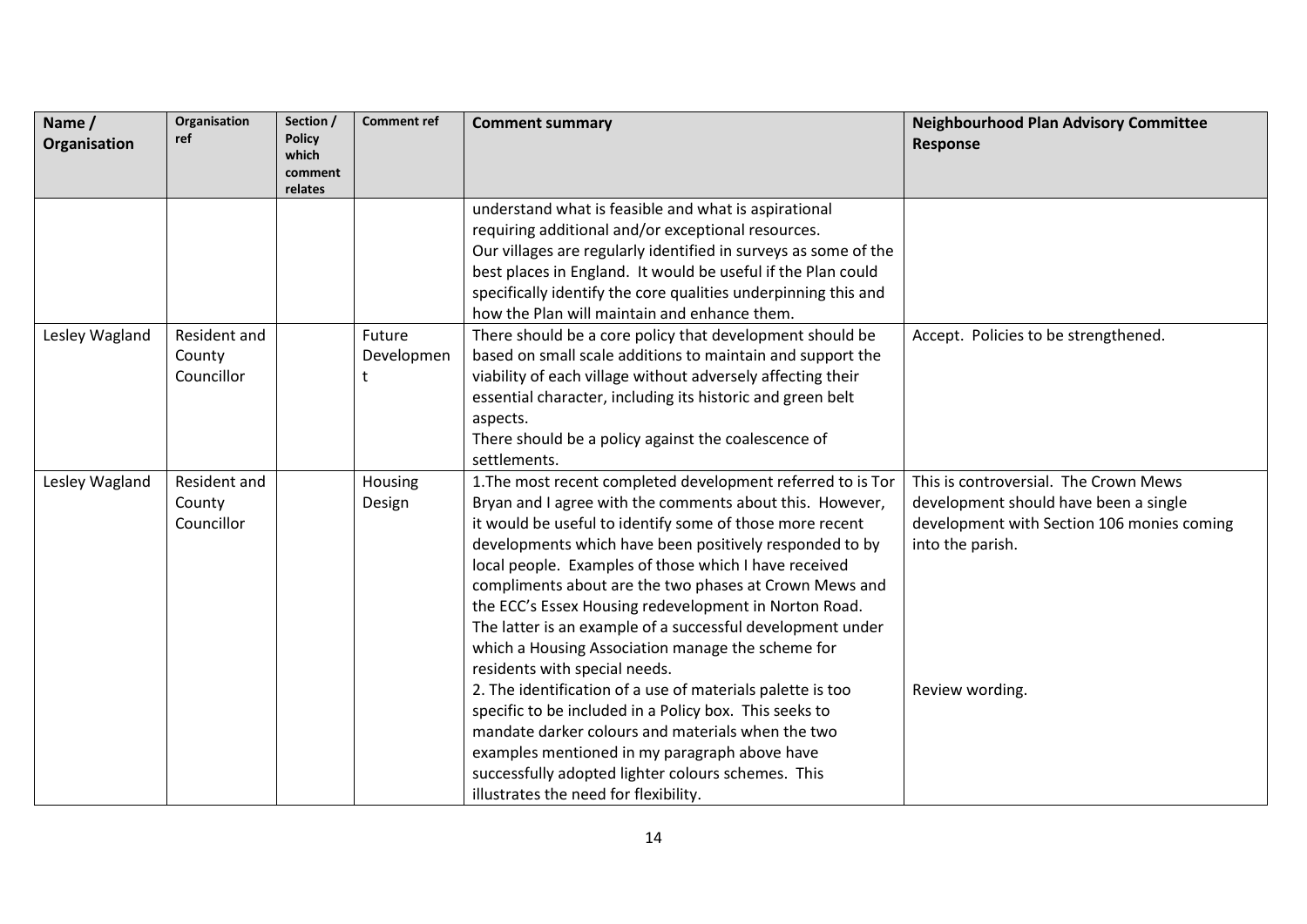| Name /         | Organisation | Section /              | <b>Comment ref</b> | <b>Comment summary</b>                                           | <b>Neighbourhood Plan Advisory Committee</b>   |
|----------------|--------------|------------------------|--------------------|------------------------------------------------------------------|------------------------------------------------|
| Organisation   | ref          | <b>Policy</b><br>which |                    |                                                                  | <b>Response</b>                                |
|                |              | comment                |                    |                                                                  |                                                |
|                |              | relates                |                    |                                                                  |                                                |
|                |              |                        |                    | 3. I agree with support in the Plan for the Essex Design         |                                                |
|                |              |                        |                    | Guide. The Plan may also wish to consider other options for      |                                                |
|                |              |                        |                    | achieving high quality design, for example reference to one      |                                                |
|                |              |                        |                    | of the quality panels now available in Essex.                    |                                                |
|                |              |                        |                    | 4. I am delighted to see the policies of the Plan that           |                                                |
|                |              |                        |                    | affordable housing should be of a least the same design          |                                                |
|                |              |                        |                    | quality as the other types of tenure. I think it confuses Policy |                                                |
|                |              |                        |                    | 1 to define that quality as 'identical' and would recommend      |                                                |
|                |              |                        |                    | that a requirement of 'at least similar quality' would be        |                                                |
|                |              |                        |                    | preferable.                                                      |                                                |
|                |              |                        |                    | 5. Any refurbishment/regeneration of Ingleton House should       |                                                |
|                |              |                        |                    | similarly be to standards consistent with high quality design    |                                                |
|                |              |                        |                    | and materials.                                                   |                                                |
|                |              |                        |                    | 6. I would recommend an additional policy of trying to           | Consider adding this.                          |
|                |              |                        |                    | facilitate independent living for the elderly for as long as     |                                                |
|                |              |                        |                    | possible, supported by design and technology.                    |                                                |
| Lesley Wagland | Resident and |                        | Transport          | 1 The Plan should consider how to encourage short local          | Accept as the plan does seek to encourage less |
|                | County       |                        |                    | journeys (of less than 3 miles) from being made by car.          | car usage.                                     |
|                | Councillor   |                        |                    | 2. I would endorse Councillor Hones 'query about the extent      |                                                |
|                |              |                        |                    | of commuter use of village facilities before travelling to work  | Accept that we should know the extent of       |
|                |              |                        |                    | and going home (other than parking, sometimes unlawfully).       | commuter use and how we divert such            |
|                |              |                        |                    | This aspect of the Plan would need to be supported (or           | commuters to High Street shops. Maybe part of  |
|                |              |                        |                    | otherwise) by evidence perhaps in the form of a survey.          | the Tourism/App programme?                     |
|                |              |                        |                    | 3. The Plan should be brought up to date on ECC's                |                                                |
|                |              |                        |                    | temporary 20mph limit which I am seeking to make                 |                                                |
|                |              |                        |                    | permanent, and should include SEPP parking scheme which          |                                                |
|                |              |                        |                    | will be implemented this month.                                  |                                                |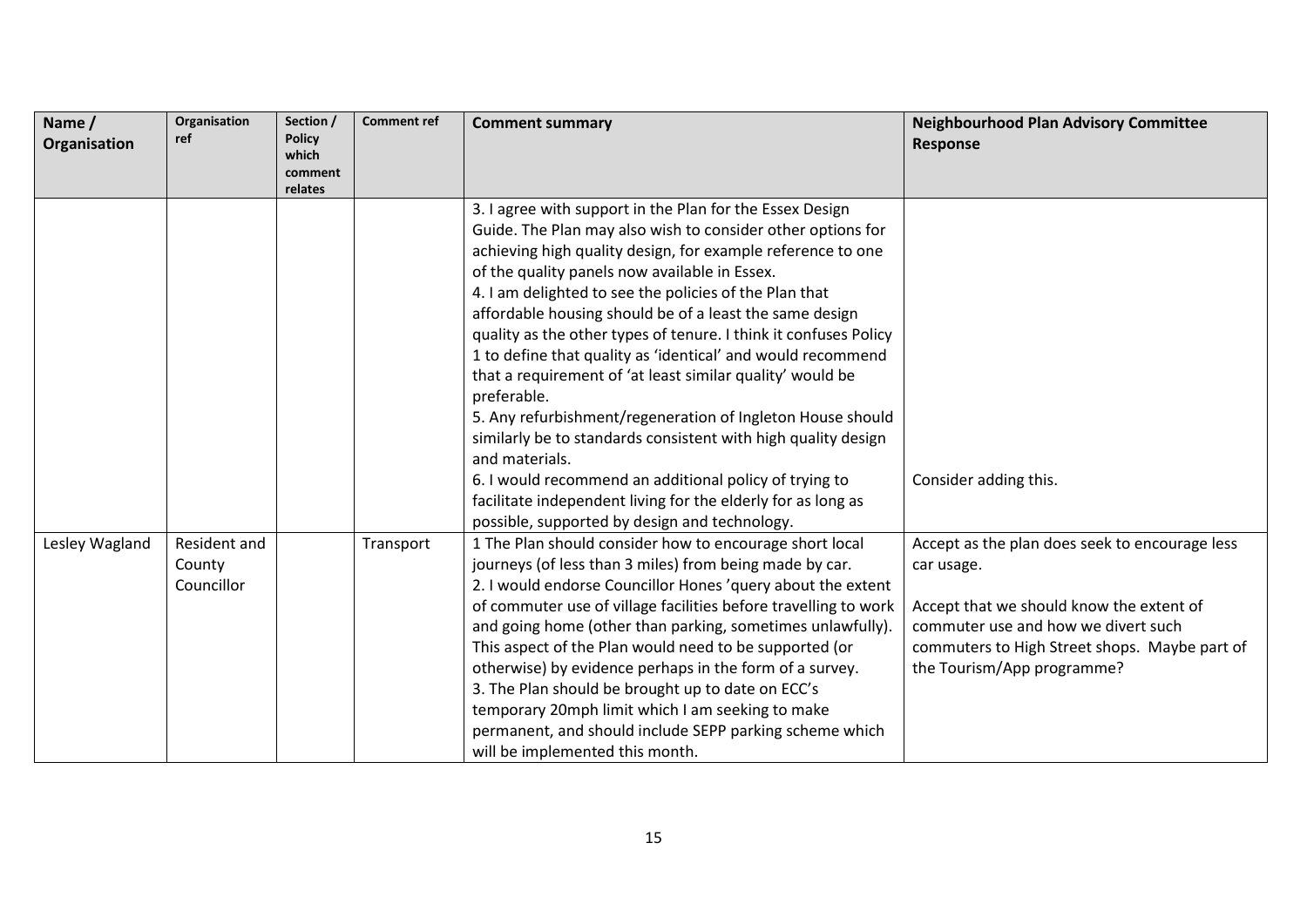| Name /<br>Organisation | Organisation<br>ref                         | Section /<br><b>Policy</b><br>which<br>comment<br>relates | <b>Comment ref</b> | <b>Comment summary</b>                                                                                                                                                                                                                                                                                                                                                                                                                            | <b>Neighbourhood Plan Advisory Committee</b><br><b>Response</b>                                                                                                                                                                                                                                                                                                                                                                            |
|------------------------|---------------------------------------------|-----------------------------------------------------------|--------------------|---------------------------------------------------------------------------------------------------------------------------------------------------------------------------------------------------------------------------------------------------------------------------------------------------------------------------------------------------------------------------------------------------------------------------------------------------|--------------------------------------------------------------------------------------------------------------------------------------------------------------------------------------------------------------------------------------------------------------------------------------------------------------------------------------------------------------------------------------------------------------------------------------------|
| Lesley Wagland         | Resident and<br>County<br>Councillor        |                                                           | Economy            | I consider that Councillor Hones is right that the Plan fails to<br>address an important issue for the viability of our High<br>Street conversions from retail (and other business use to<br>residential).<br>The Plan should not support uses inconsistent with historic<br>centre, such as amusement arcades or nightclubs and should<br>as Councillor Hones suggest update its comments on<br>changes of use, given recent changes in the law. | Accept we need to make it clear that we want to<br>retain existing retail and other businesses<br>wherever possible, and resist conversion to<br>residential.<br>Accept new businesses and change of use should<br>be consistent with heritage.                                                                                                                                                                                            |
| Lesley Wagland         | Resident and<br>County<br>Councillor        |                                                           | Heritage           | I would add that if could usefully consider the potential for<br>additional local listing of important assets to be assessed as<br>part of the Plan policies.                                                                                                                                                                                                                                                                                     | Noted                                                                                                                                                                                                                                                                                                                                                                                                                                      |
| Lesley Wagland         | Resident and<br>County<br>Councillor        |                                                           | Economy            | I would like to see some policies to address how wider<br>forecourts, frontages and ancillary spaces in the High Street<br>can be better used to make the High Street attractive to<br>visitors and on improvements to achieve more active<br>frontages, particularly for the long stretches of the two<br>supermarkets.                                                                                                                          | Accept. It was noted in the NP that the design of<br>shop fronts in the Primary Retail Area should<br>seek to maintain and enhance the character of<br>Ingatestone High Street. There is room for<br>improvement regarding the attractiveness of the<br>1960s buildings, the supermarkets in particular,<br>which jar with the historic buildings in the area.<br>Other aspects such as the state of the footpaths<br>require improvement. |
| Lesley Wagland         | <b>Resident and</b><br>County<br>Councillor |                                                           | Environment        | Given the significance of the green belt in the Plan, it would<br>seem sensible to incorporate some policies relating to<br>agriculture: to take just one example, agricultural buildings<br>and conversions.                                                                                                                                                                                                                                     | Noted                                                                                                                                                                                                                                                                                                                                                                                                                                      |
| Lesley Wagland         | Resident and<br>County<br>Councillor        |                                                           | Housing            | Section 106 agreements and planning conditions.<br>For many people, the worst thing about development near<br>them is how long it takes and how disruptive it is in the<br>making. It would be worth considering those planning<br>conditions and agreements which can help to make that                                                                                                                                                          | Information.                                                                                                                                                                                                                                                                                                                                                                                                                               |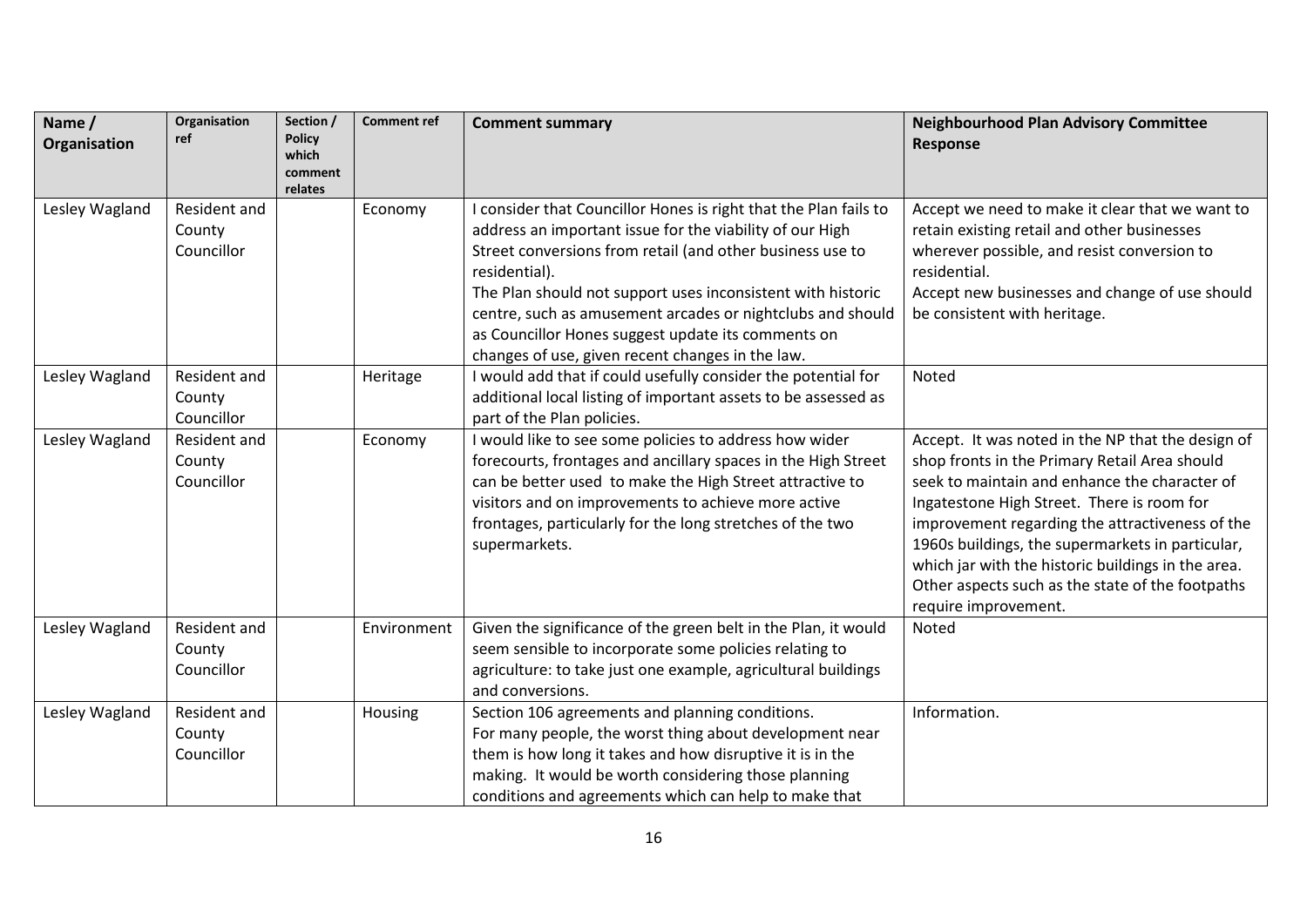| Name /<br>Organisation | Organisation<br>ref                       | Section /<br><b>Policy</b><br>which<br>comment<br>relates | <b>Comment ref</b>                  | <b>Comment summary</b>                                                                                                                                                                                                                                                      | <b>Neighbourhood Plan Advisory Committee</b><br>Response |
|------------------------|-------------------------------------------|-----------------------------------------------------------|-------------------------------------|-----------------------------------------------------------------------------------------------------------------------------------------------------------------------------------------------------------------------------------------------------------------------------|----------------------------------------------------------|
|                        |                                           |                                                           |                                     | process more bearable with benefits for the way local<br>communities and developers regard each other. It would be<br>useful to include reference to some of these aspects and, for<br>example to encourage construction management<br>agreements under section 106.        |                                                          |
| <b>Noelle Hones</b>    | <b>Resident and</b><br>Ward<br>Councillor |                                                           | <b>General text</b><br>Introduction | Page 6. First paragraph talks of the Brentwood Local Plan<br>(BLP). Should this not read as Brentwood's Local<br>Development Plan (LDP)? The document later refers to LDP<br>rather than BLP                                                                                | We need to be consistent. It is LDP                      |
| <b>Noelle Hones</b>    | Resident and<br>Ward<br>Councillor        |                                                           | <b>General text</b><br>Introduction | Page 7. The number of households (2095) taken from the<br>2011 census has now increased to 2268 which as local<br>councillors we use for our leaflet deliveries. I am happy to<br>provide a copy of streets by alphabetical order and the<br>number of residencies therein. | Where does 2268 come from?                               |
| <b>Noelle Hones</b>    | Resident and<br>Ward<br>Councillor        |                                                           | General text<br>Introduction        | Page 8. Under Conservation areas, the name of the church<br>should be St Mary the Virgin.                                                                                                                                                                                   | Accept.                                                  |
| <b>Noelle Hones</b>    | Resident and<br>Ward<br>Councillor        |                                                           | General text<br>Housing             | Page 12. Bottom left hand paragraph, fourth line from the<br>bottom, the line 'however the along Roman Road' should<br>lose the word 'the'.                                                                                                                                 | Accept.                                                  |
| <b>Noelle Hones</b>    | Resident and<br>Ward<br>Councillor        |                                                           | General text<br>Housing             | Page 13. The second paragraph mentions site R21 (Map 2)<br>but there is no Map 2 in the document. There is a mis-<br>spelling of 'palette' in the second paragraph on the right,<br>and the next paragraph should have an apostrophe in the<br>word site's.                 | Accept mis-spelling correction. There is a Map 2.        |
| <b>Noelle Hones</b>    | Resident and<br>Ward<br>Councillor        |                                                           | General text<br>Housing             | Page 14. 'Bungalows on Fryerning Lane' should this be<br>'Wadham Close and Steen Close - bungalows off of<br>Fryerning lane?'                                                                                                                                               | Yes. Accept correction.                                  |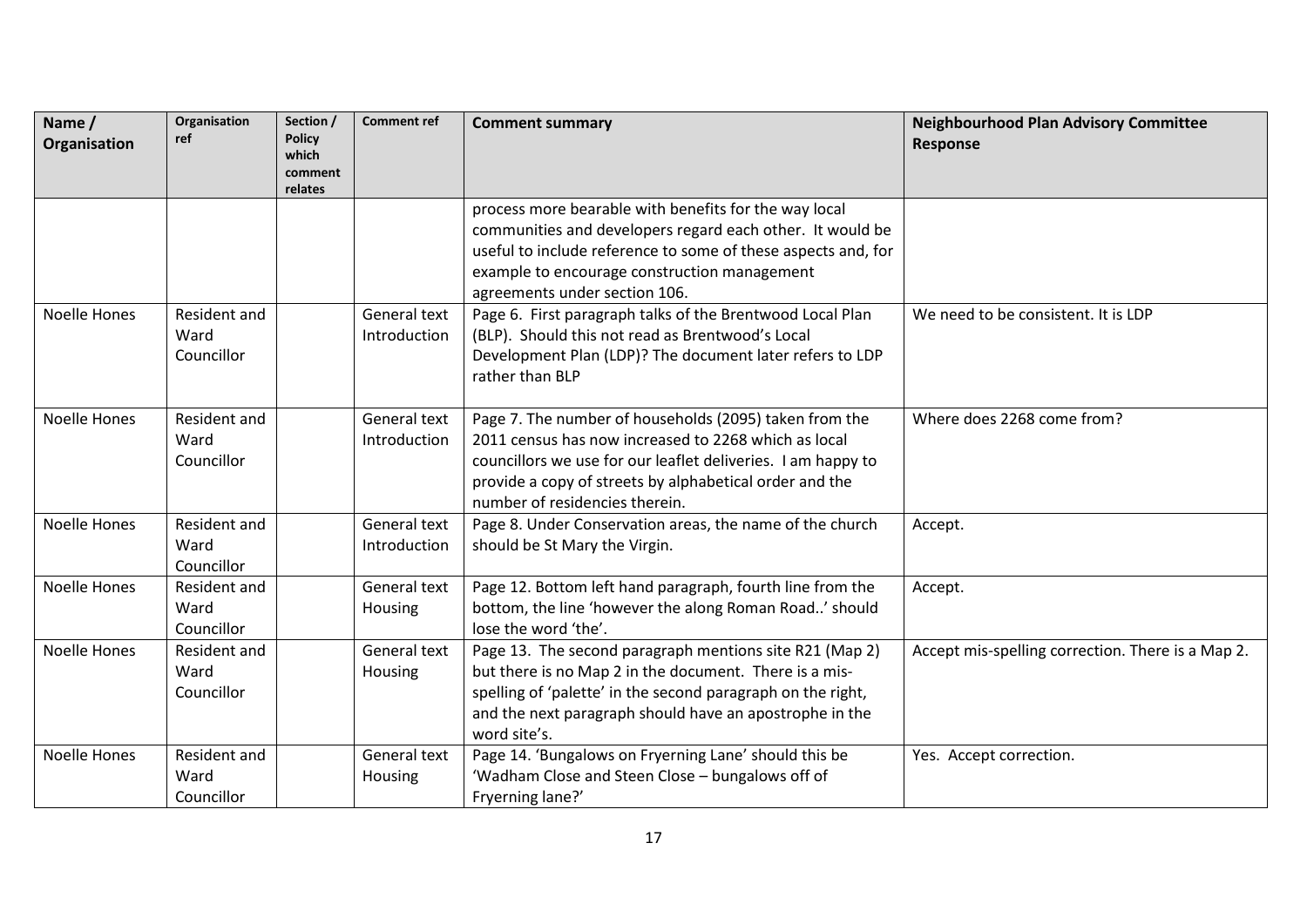| Name /<br>Organisation | Organisation<br>ref                | Section /<br><b>Policy</b><br>which<br>comment<br>relates | <b>Comment ref</b>      | <b>Comment summary</b>                                                                                                                                                                                                                                                                                                                                                                                                | <b>Neighbourhood Plan Advisory Committee</b><br><b>Response</b>                                                                                                                                                                        |
|------------------------|------------------------------------|-----------------------------------------------------------|-------------------------|-----------------------------------------------------------------------------------------------------------------------------------------------------------------------------------------------------------------------------------------------------------------------------------------------------------------------------------------------------------------------------------------------------------------------|----------------------------------------------------------------------------------------------------------------------------------------------------------------------------------------------------------------------------------------|
| Noelle Hones           | Resident and<br>Ward<br>Councillor |                                                           | General text<br>Economy | Page 22. Under the Economic Statistics paragraph the 'and'<br>between Ingatestone and Fryerning has been missed out.<br>Bullet point seven does not need 's' after proportion.                                                                                                                                                                                                                                        | Typos accepted.                                                                                                                                                                                                                        |
| Noelle Hones           | Resident and<br>Ward<br>Councillor |                                                           | Economy                 | It mentions that commuters use local businesses, services<br>and facilities before travelling to work or going home. Is this<br>true? What research has lead to this conclusion?                                                                                                                                                                                                                                      | That sentence (in penultimate para of page22)<br>could be rewritten to make better sense.                                                                                                                                              |
| <b>Noelle Hones</b>    | Resident and<br>Ward<br>Councillor |                                                           | Economy                 | Page 23. First line should read businesses, not business                                                                                                                                                                                                                                                                                                                                                              | Typo accepted                                                                                                                                                                                                                          |
| Noelle Hones           | Resident and<br>Ward<br>Councillor |                                                           | Economy                 | The paragraph on usage categories (A1, A2 etc) have been<br>changed effective 1 <sup>st</sup> September 2021. The categories are<br>now: Class E (commercial, business and service uses); Class<br>F.1 (learning and non-residential institutions); and Class F.2<br>(local community uses). I will attach a copy of the previous<br>and new classes with this submission. Change of use<br>therefore does not apply. | Could revise this section or add a line stating that<br>use categories are due to change in September<br>2021                                                                                                                          |
| <b>Noelle Hones</b>    | Resident and<br>Ward<br>Councillor |                                                           | Economy                 | There does not appear to be any mention in the document<br>as to how the Parish Council feels about retail units being<br>turned into residential dwellings.                                                                                                                                                                                                                                                          | See comment on p17. Accept we need to make it<br>clear that we want to retain existing retail and<br>other businesses in order to retain local<br>employment and amenities wherever possible,<br>and resist conversion to residential. |
| <b>Noelle Hones</b>    | Resident and<br>Ward<br>Councillor |                                                           | Transport               | Page 31. Second paragraph down, should this not read<br>'There are few designated street parking spaces in<br>Fryerning?' ie not 'a few'. It also says there are 2-3 spaces<br>outside the Parish Rooms and St Mary the Virgin. There are<br>a lot more than that surely?'                                                                                                                                            | We should check? May be the plan is referring to<br>free parking, not parking beyond barriers (for<br>example the Parish Rooms)                                                                                                        |
| <b>Noelle Hones</b>    | Resident and<br>Ward<br>Councillor |                                                           | Transport               | Page 31. Mentions A13 which should be A12.                                                                                                                                                                                                                                                                                                                                                                            | Accept                                                                                                                                                                                                                                 |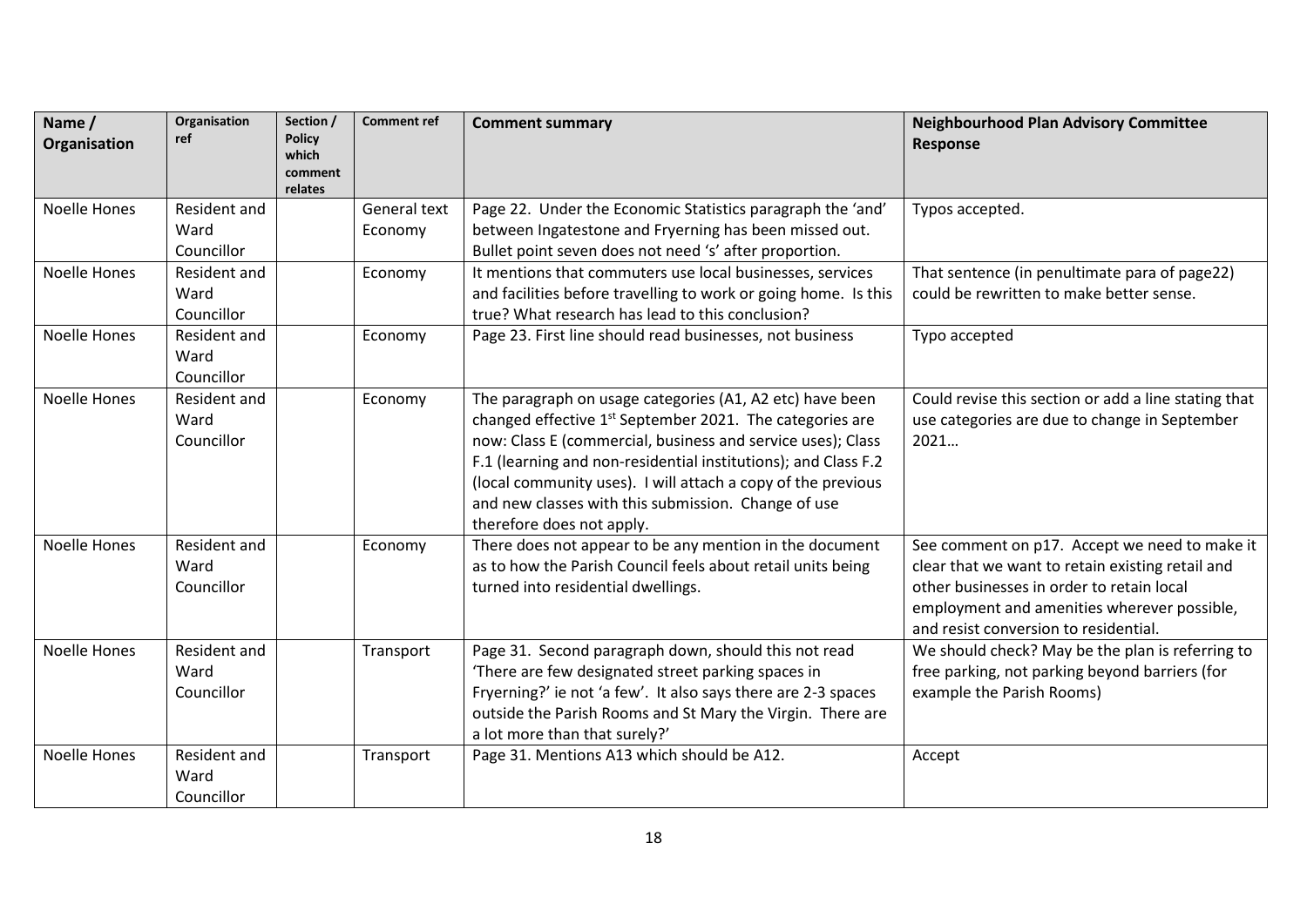| Name /<br>Organisation         | Organisation<br>ref                              | Section /<br><b>Policy</b><br>which<br>comment<br>relates | <b>Comment ref</b>                                          | <b>Comment summary</b>                                                                                                                                                                                                                                                                                                                                                                                                             | <b>Neighbourhood Plan Advisory Committee</b><br><b>Response</b> |
|--------------------------------|--------------------------------------------------|-----------------------------------------------------------|-------------------------------------------------------------|------------------------------------------------------------------------------------------------------------------------------------------------------------------------------------------------------------------------------------------------------------------------------------------------------------------------------------------------------------------------------------------------------------------------------------|-----------------------------------------------------------------|
| <b>Noelle Hones</b>            | Resident and<br>Ward<br>Councillor               |                                                           | Transport                                                   | Page 34. Speed bumps would not be allowed by the<br>emergency services. I would also add that reduced road<br>widths would not be allowed either as the High Street, being<br>the relief road to the A12 would not be able to<br>accommodate HGVs travelling in both directions.                                                                                                                                                   | Accept see above                                                |
| <b>Noelle Hones</b>            | Resident and<br>Ward<br>Councillor               |                                                           | Environment                                                 | Page 39. The picture captioned Mill Green Common is in fact<br>Church Green, at the junction of Fryerning Lane and<br>Blackmore Road.                                                                                                                                                                                                                                                                                              | Noted                                                           |
| Noelle Hones                   | Resident and<br>Ward<br>Councillor               |                                                           | Environment                                                 | Page 40. I'm slightly confused by the first line@ 'Public<br>access is restricted to Fairfield Recreation Ground and<br>Seymour Field'. As they are open public spaces, where does<br>the restriction come in?                                                                                                                                                                                                                     | Noted                                                           |
| <b>Noelle Hones</b>            | Resident and<br>Ward<br>Councillor               |                                                           | Wellbeing,<br>Leisure and<br>Community<br>Facilities        | Page 43. Christy Hall is mis spelt in the last paragraph.                                                                                                                                                                                                                                                                                                                                                                          | Accept.                                                         |
| Noelle Hones                   | Resident and<br>Ward<br>Councillor               |                                                           | Wellbeing,<br>Leisure and<br>Community<br><b>Facilities</b> | Page 45. Re the New Multi-use games facility (I think they<br>are referred to as mugas, Blackmore Village has one). Is this<br>proposed to replace the BMX track at the north end of<br>Seymour Field?                                                                                                                                                                                                                             | Noted                                                           |
| <b>Essex County</b><br>Council | Anne<br>Clitheroe<br>(AC)<br>Spacial<br>Planning |                                                           | Introduction                                                | Within the 'Local planning context' part of this section ECC<br>welcome the appropriate reference, to the Mineral Planning<br>Authority and Minerals Local Plan which, together with<br>Waste Local Plan references accurately reflects the<br>Development Plan within Brentwood.<br>One minor amendment is needed in order to ensure<br>consistency - replace 'Minerals Planning Authority' with<br>'Mineral Planning Authority'. | Noted                                                           |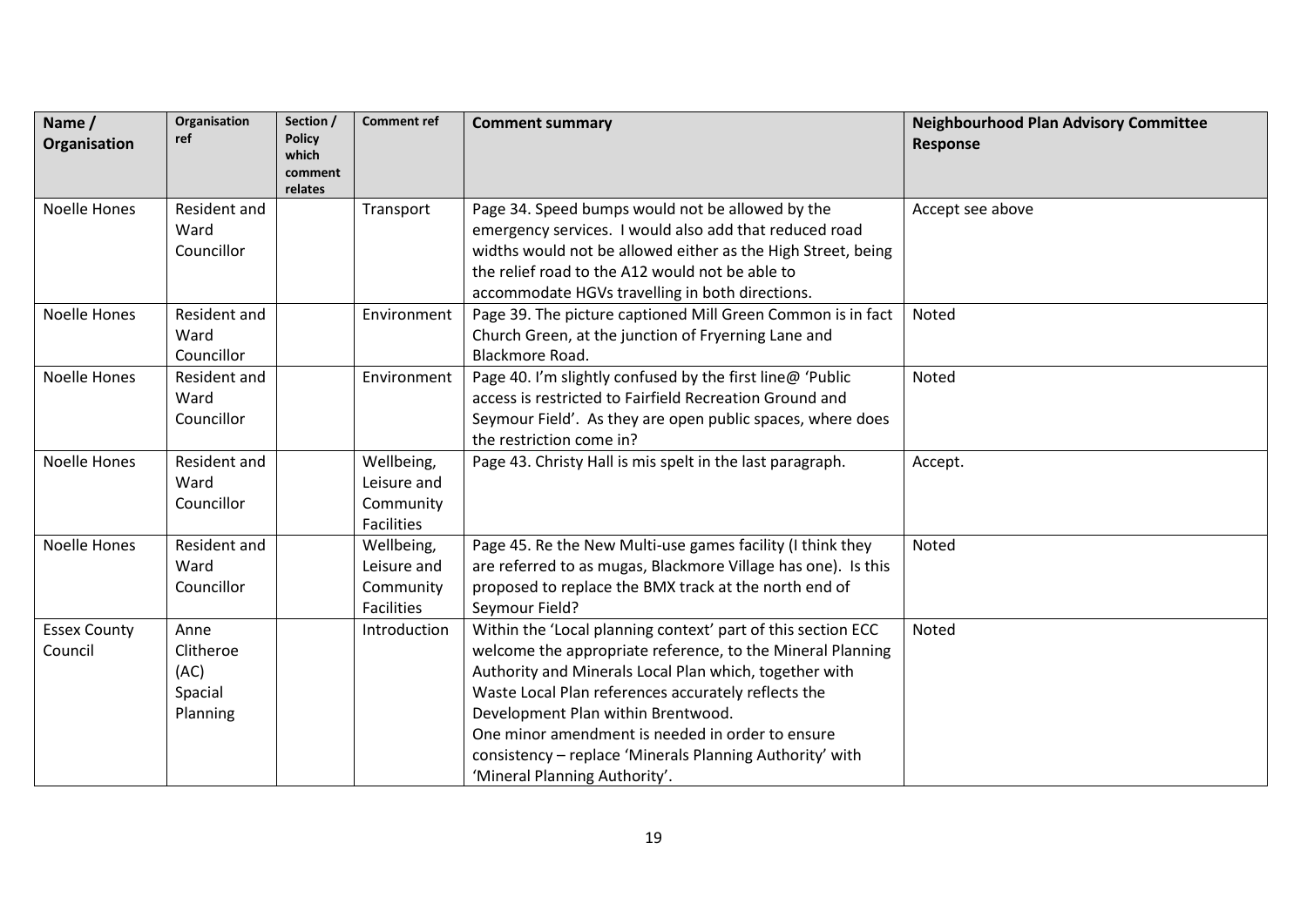| Name /<br>Organisation | Organisation<br>ref | Section /<br><b>Policy</b> | <b>Comment ref</b> | <b>Comment summary</b>                                       | <b>Neighbourhood Plan Advisory Committee</b><br>Response |
|------------------------|---------------------|----------------------------|--------------------|--------------------------------------------------------------|----------------------------------------------------------|
|                        |                     | which<br>comment           |                    |                                                              |                                                          |
|                        |                     | relates                    |                    |                                                              |                                                          |
| ECC                    | AC                  |                            | Housing            | ECC welcomes the inclusion within the proposed housing       | Need to check final LDP document site numbers.           |
|                        |                     |                            |                    | objectives of the need to ensure that adequate provision is  |                                                          |
|                        |                     |                            |                    | made for infrastructure when planning for residential        |                                                          |
|                        |                     |                            |                    | development, and seeking such development that reduces       |                                                          |
|                        |                     |                            |                    | car travel and supports sustainable modes of travel.         |                                                          |
|                        |                     |                            |                    | Reference is made within the NP to two housing allocation    |                                                          |
|                        |                     |                            |                    | sites which are consistent with those included in the        |                                                          |
|                        |                     |                            |                    | Brentwood Pre-Submission Local Plan. However the             |                                                          |
|                        |                     |                            |                    | reference numbers in the Plan appear to differ from those in |                                                          |
|                        |                     |                            |                    | the LDP. It is recommended that for consistency the Plan     |                                                          |
|                        |                     |                            |                    | should be amended to read as follows:                        |                                                          |
|                        |                     |                            |                    | Site R21 - Land South of Ingatestone<br>$\bullet$            |                                                          |
|                        |                     |                            |                    | Site R22 - Land adjacent to the A12 Ingatestone              |                                                          |
|                        |                     |                            |                    | To ensure factual representation of the current position of  |                                                          |
|                        |                     |                            |                    | Site R22 in respect of flooding, in line with paragraphs 155 |                                                          |
|                        |                     |                            |                    | and 56 of the NPPF, it is recommended that the following     |                                                          |
|                        |                     |                            |                    | text is included within the Plan:                            |                                                          |
|                        |                     |                            |                    | The site falls within the Mountnessing Critical<br>$\bullet$ | Accept the re-wording.                                   |
|                        |                     |                            |                    | Drainage Area (CDA). Any development within this             |                                                          |
|                        |                     |                            |                    | area should be directed away from areas of existing          |                                                          |
|                        |                     |                            |                    | flooding and where possible should try to have a             |                                                          |
|                        |                     |                            |                    | positive impact on existing areas of flood risk              |                                                          |
|                        |                     |                            |                    | downstream of the development. Early engagement              |                                                          |
|                        |                     |                            |                    | with the Lead Local Flood Authority (LLFA) and               |                                                          |
|                        |                     |                            |                    | consideration of the most up to date Surface Water           |                                                          |
|                        |                     |                            |                    | Management Plan (SWMP) and associated SWMP                   |                                                          |
|                        |                     |                            |                    | Action Plan, is critical to ensure that existing and         |                                                          |
|                        |                     |                            |                    | potential flood risk is properly managed.                    |                                                          |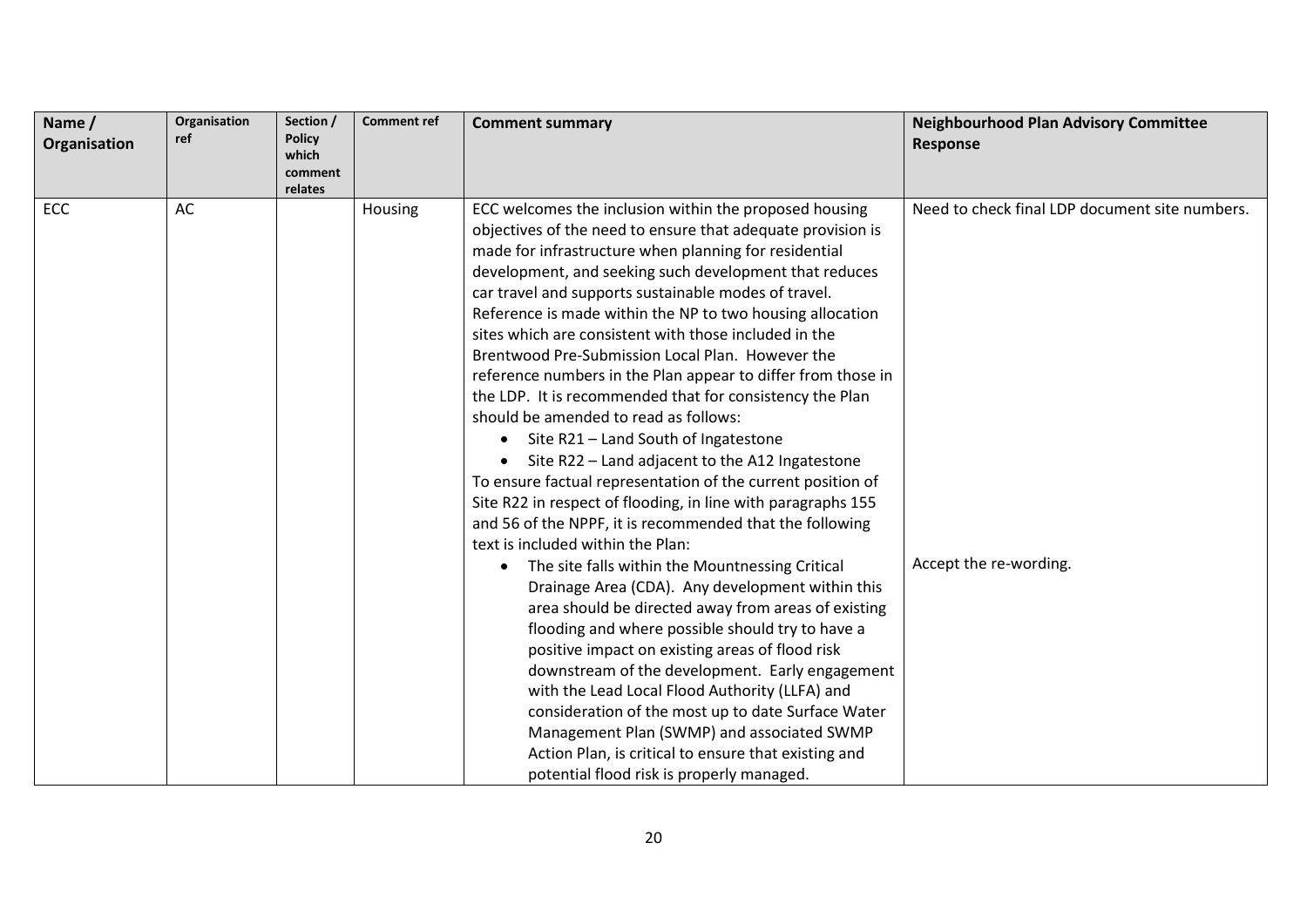| Name /<br>Organisation | Organisation<br>ref | Section /<br><b>Policy</b><br>which<br>comment<br>relates | <b>Comment ref</b>  | <b>Comment summary</b>                                                                                                                                                                                                                                                                                                                                                                                                                                                                                                                                                                                                                                                                             | <b>Neighbourhood Plan Advisory Committee</b><br>Response |
|------------------------|---------------------|-----------------------------------------------------------|---------------------|----------------------------------------------------------------------------------------------------------------------------------------------------------------------------------------------------------------------------------------------------------------------------------------------------------------------------------------------------------------------------------------------------------------------------------------------------------------------------------------------------------------------------------------------------------------------------------------------------------------------------------------------------------------------------------------------------|----------------------------------------------------------|
| ECC                    | AC                  |                                                           | Housing<br>Policy 1 | Reference to the requirement for street tree planting needs<br>to make clear the ongoing maintenance costs, which will<br>need to be covered through commuted sums.                                                                                                                                                                                                                                                                                                                                                                                                                                                                                                                                | Information.                                             |
| ECC                    | AC                  |                                                           | Housing<br>Policy 1 | The site lies within a CDA. It is therefore recommended that<br>the following further bullet is included in section A or Policy<br>1 to ensure flood risk is taken into account when considering<br>planning applications for site R22:<br>Provide appropriate surface water management in<br>$\bullet$<br>accordance with the LLFA's most up to date<br>Sustainable Drainage Systems (SuDS) Design Guide.<br>It is also recommended that the sixth bullet in section C of<br>Policy 1 is amended as follows:<br>Provides appropriate surface water management in<br>$\bullet$<br>accordance with the LLFA's most up to dateSuDS<br>Design Guide and provides appropriate waste water<br>drainage. | Accept text changes.                                     |
| ECC                    | AC                  |                                                           | Housing             | ECC welcomes the requirement for contributions towards<br>infrastructure to mitigate impacts of developments,<br>however as currently worded by specifically listing certain<br>infrastructure, the policy is effectively excluding other<br>infrastructure from being sought which may be essential to<br>mitigate the impacts of development such as those related<br>to highways and transportation provision, or flooding<br>mitigation. The policy should be reworded to clarify and<br>strengthen the need for all necessary infrastructure to be<br>secured and delivered.                                                                                                                  | Agree to review wording as suggested.                    |
| ECC                    | AC                  |                                                           | Housing<br>Policy 2 | ECC supports the Plan's commitment to requiring new<br>homes to demonstrate the principles of the HAPPI standard                                                                                                                                                                                                                                                                                                                                                                                                                                                                                                                                                                                   | Accepted.                                                |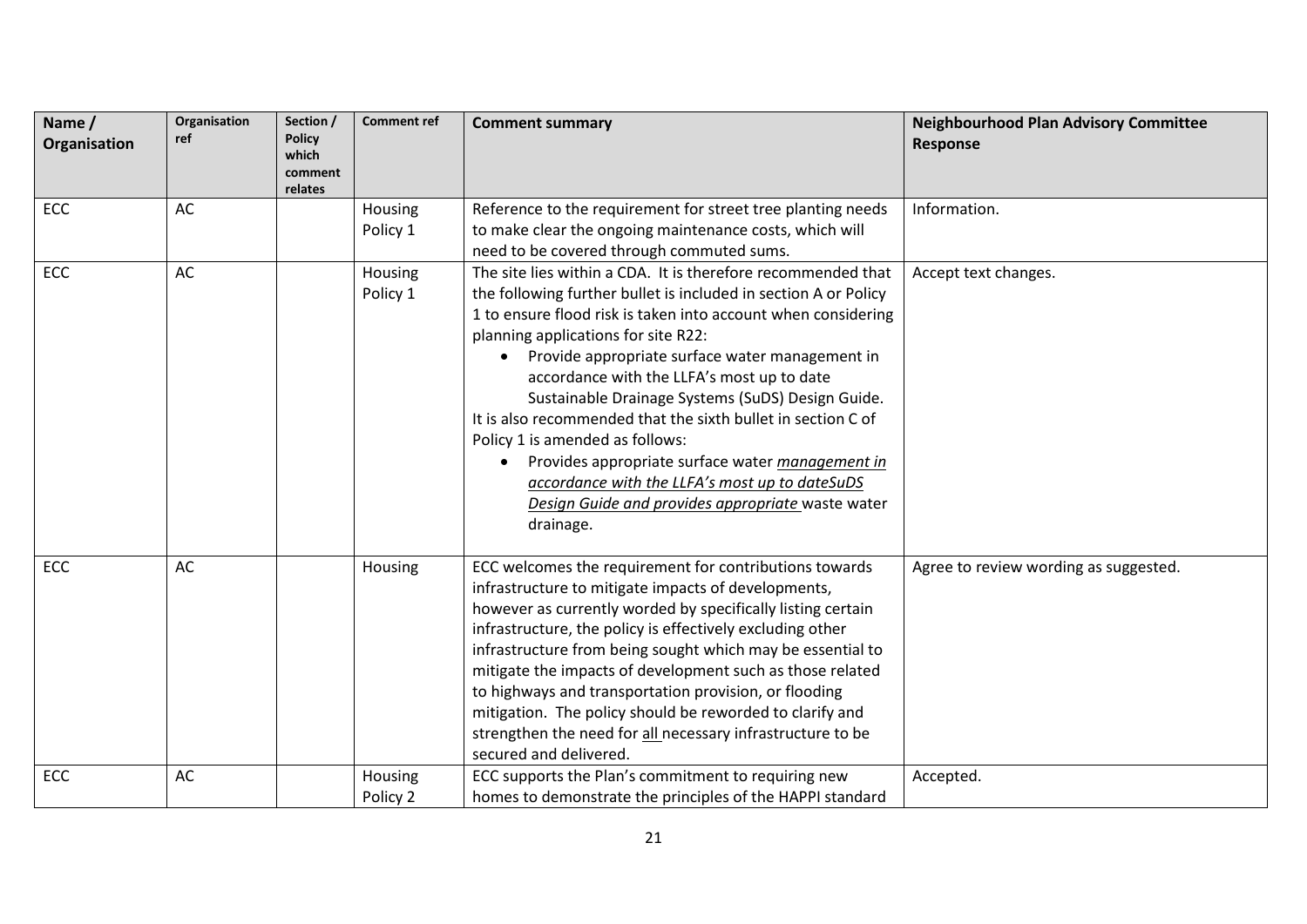| Name /<br>Organisation | Organisation<br>ref | Section /<br><b>Policy</b><br>which<br>comment<br>relates | <b>Comment ref</b> | <b>Comment summary</b>                                                                                                                                                                                                                                                                                                                                                                                                                                                                                                                                                                                                                                                                                                           | <b>Neighbourhood Plan Advisory Committee</b><br><b>Response</b> |
|------------------------|---------------------|-----------------------------------------------------------|--------------------|----------------------------------------------------------------------------------------------------------------------------------------------------------------------------------------------------------------------------------------------------------------------------------------------------------------------------------------------------------------------------------------------------------------------------------------------------------------------------------------------------------------------------------------------------------------------------------------------------------------------------------------------------------------------------------------------------------------------------------|-----------------------------------------------------------------|
|                        |                     |                                                           |                    | in Policy 2. However, ECC would encourage the Plan to<br>specifically reference (within Policy 2: Housing Design ) that a<br>minimum of 5% of new homes should be built to Building<br>Regulations Part M4 (3) a standard which ensures that at<br>least some new homes will be suitable for occupation by<br>wheelchair users.                                                                                                                                                                                                                                                                                                                                                                                                  |                                                                 |
| <b>ECC</b>             | AC                  |                                                           | Housing            | As statutory Adult Social Care provider ECC has a strong<br>interest in ensuring people can live for longer in their homes<br>without having to resort to needing care due to inadequate<br>housing. 2011 Census data indicated that approximately 2%<br>of households had a wheelchair user, and evidence for an<br>ageing population nationally indicates that this is now likely<br>to be higher. As the population ages, the number of<br>disabled people will increase, it is therefore considered that<br>5% figure should be sought to ensure that there will be<br>enough properties in the market (and in affordable housing<br>stock) to meet the demand for wheelchair accessible<br>properties with the Plan period. | Accepted.                                                       |
| ECC                    | AC                  |                                                           | Housing            | Currently, the submitted Brentwood LDP only requires such<br>a proportion of new dwellings to be delivered on housing<br>allocations over 60 homes. Therefore, incorporating such a<br>requirement into the housing allocation (R22) of 57 homes<br>in Ingatestone via the Plan provides an excellent opportunity<br>to provide a higher quality development than would<br>otherwise be achieved. Ensuring provision of wheelchair<br>accessible homes is particularly important given the higher<br>number of older households in the Parish compared to<br>national levels (as set out in the housing context section of<br>the Plan). Furthermore, designing and building new homes                                           | Accepted.                                                       |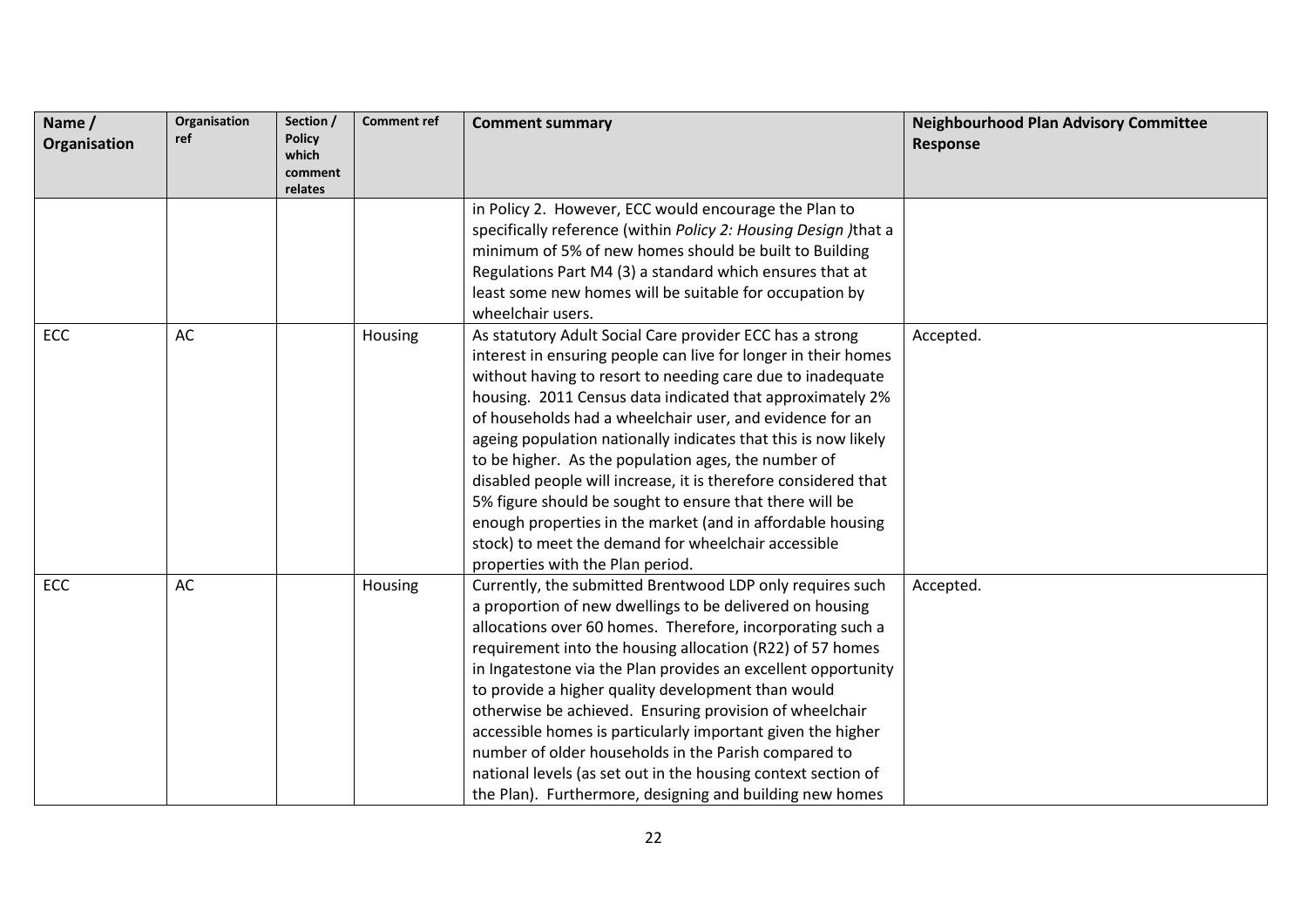| Name /<br>Organisation | Organisation<br>ref | Section /<br><b>Policy</b><br>which<br>comment<br>relates | <b>Comment ref</b>            | <b>Comment summary</b>                                                                                                                                                                                                                                                                                                                                                                                                                                                                                                      | <b>Neighbourhood Plan Advisory Committee</b><br><b>Response</b> |
|------------------------|---------------------|-----------------------------------------------------------|-------------------------------|-----------------------------------------------------------------------------------------------------------------------------------------------------------------------------------------------------------------------------------------------------------------------------------------------------------------------------------------------------------------------------------------------------------------------------------------------------------------------------------------------------------------------------|-----------------------------------------------------------------|
|                        |                     |                                                           |                               | to meet this standard is considerably cheaper than<br>retrofitting homes which were not originally built to the<br>standard. Making this change to the Plan should not be<br>overly burdensome for the housing developer as this<br>requirement would only equate to approximately three<br>dwellings of the housing scheme adhering to the standard.<br>ECC would expect at least one of these homes to be within<br>the affordable housing allocation of the scheme if local<br>evidence suggests such a need is present. |                                                                 |
| ECC                    | AC                  |                                                           | Housing                       | ECC supports the principle of development being accessible<br>to local services and facilities by good quality walking and<br>cycling routes, however consideration will also need to be<br>given to the location of the connections within the existing<br>network.                                                                                                                                                                                                                                                        | Agreed.                                                         |
| ECC                    | AC                  |                                                           | Housing<br>Design             | ECC welcomes reference to the need for development to<br>seek to limit the visual impact of car parking. Any solutions<br>should be in accordance with BBC's parking standards -<br>Parking Standards: Design and Good Practice 2009, which<br>they adopted as a Supplementary Planning Document (SPD)<br>on 10th March 2011.                                                                                                                                                                                               | Information.                                                    |
| <b>ECC</b>             | AC                  |                                                           | Housing<br>Design             | ECC as the Mineral and Waste Planning Authority welcomes<br>references to sustainable mineral and waste management.                                                                                                                                                                                                                                                                                                                                                                                                         | Information                                                     |
| <b>ECC</b>             | AC                  |                                                           | Housing<br>Design<br>Policy 2 | ECC as the LLFA recommends the SuDS management train is<br>used. This is where different SuDS features are connected to<br>pass surface water runoff from one feature to another. For<br>example infiltration is the best method to control runoff<br>locally, however in the absence of infiltration the use of<br>source control features such as permeable paving, water<br>butts, rain gardens and green roofs can slow down and                                                                                        | Information                                                     |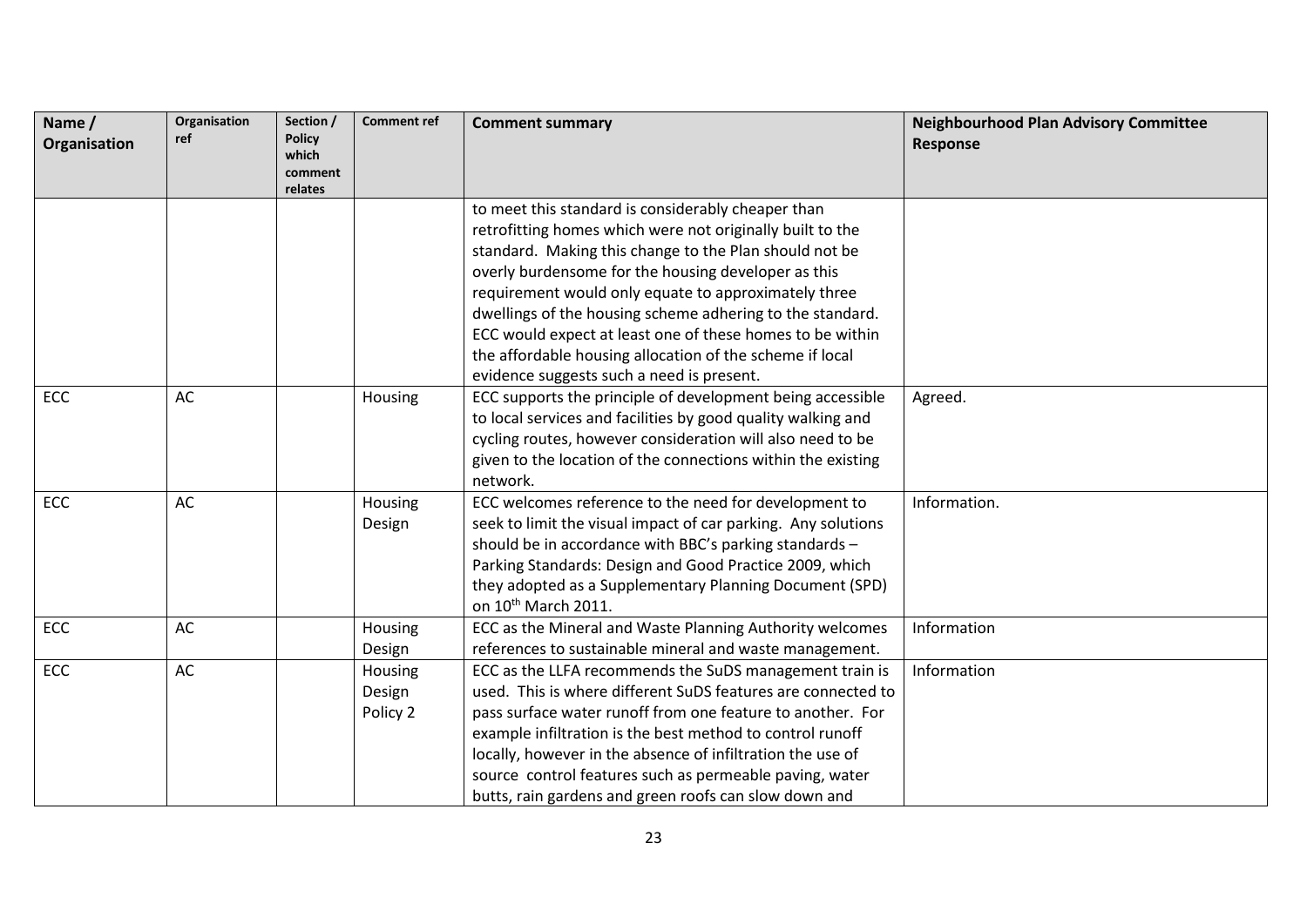| Name /       | Organisation | Section /              | <b>Comment ref</b> | <b>Comment summary</b>                                                                         | <b>Neighbourhood Plan Advisory Committee</b> |
|--------------|--------------|------------------------|--------------------|------------------------------------------------------------------------------------------------|----------------------------------------------|
| Organisation | ref          | <b>Policy</b><br>which |                    |                                                                                                | <b>Response</b>                              |
|              |              | comment                |                    |                                                                                                |                                              |
|              |              | relates                |                    |                                                                                                |                                              |
|              |              |                        |                    | manage runoff temporarily, before allowing the water to                                        |                                              |
|              |              |                        |                    | runoff into the drainage system downstream which could be                                      |                                              |
|              |              |                        |                    | connected to pipes, and open attenuation features such as                                      |                                              |
|              |              |                        |                    | ponds, swales and detention basins, before discharging into                                    |                                              |
|              |              |                        |                    | the sewer. Such system scan in some cases also provide an                                      |                                              |
|              |              |                        |                    | element of pollution control.<br>It is therefore recommended that a further bullet is included |                                              |
|              |              |                        |                    | in section A of Policy 2 as follows:                                                           |                                              |
|              |              |                        |                    | Design appropriate SuDS proposals to manage<br>$\bullet$                                       |                                              |
|              |              |                        |                    | surface water at its source using a variety of SuDS                                            | Agreed.                                      |
|              |              |                        |                    | methods such as infiltraton, interception, rainwater                                           |                                              |
|              |              |                        |                    | harvesting, and greywater recycling, which include                                             |                                              |
|              |              |                        |                    | source control features such as permeable paving,                                              |                                              |
|              |              |                        |                    | water butts, rain gardens, green roofs, and site                                               |                                              |
|              |              |                        |                    | control features such as swales, ponds and                                                     |                                              |
|              |              |                        |                    | detention basins.                                                                              |                                              |
|              |              |                        |                    |                                                                                                |                                              |
|              |              |                        |                    |                                                                                                |                                              |
| ECC          | AC           |                        | Housing            | It is recommended that in addition to incorporating                                            | Agreed.                                      |
|              |              |                        | Design             | sustainable design features reference is also made to having                                   |                                              |
|              |              |                        |                    | consideration of the layout and orientation of buildings                                       |                                              |
|              |              |                        |                    | within sites when seeking to achieve energy efficiency,                                        |                                              |
|              |              |                        |                    | energy conservation and efficiency, flood resilience, and                                      |                                              |
|              |              |                        |                    | sustainable waste and water management.                                                        |                                              |
| ECC          | AC           |                        | Heritage           | It is recommended that reference is made to the Essex                                          | Noted                                        |
|              |              |                        |                    | Historic Environment Record, which provides a list of                                          |                                              |
|              |              |                        |                    | heritage assets within the area.                                                               |                                              |
| ECC          | AC           |                        | Heritage           | Designated and non-designated heritage assets also include                                     | Noted                                        |
|              |              |                        |                    | all archaeological sites and deposits. It is recommended that                                  |                                              |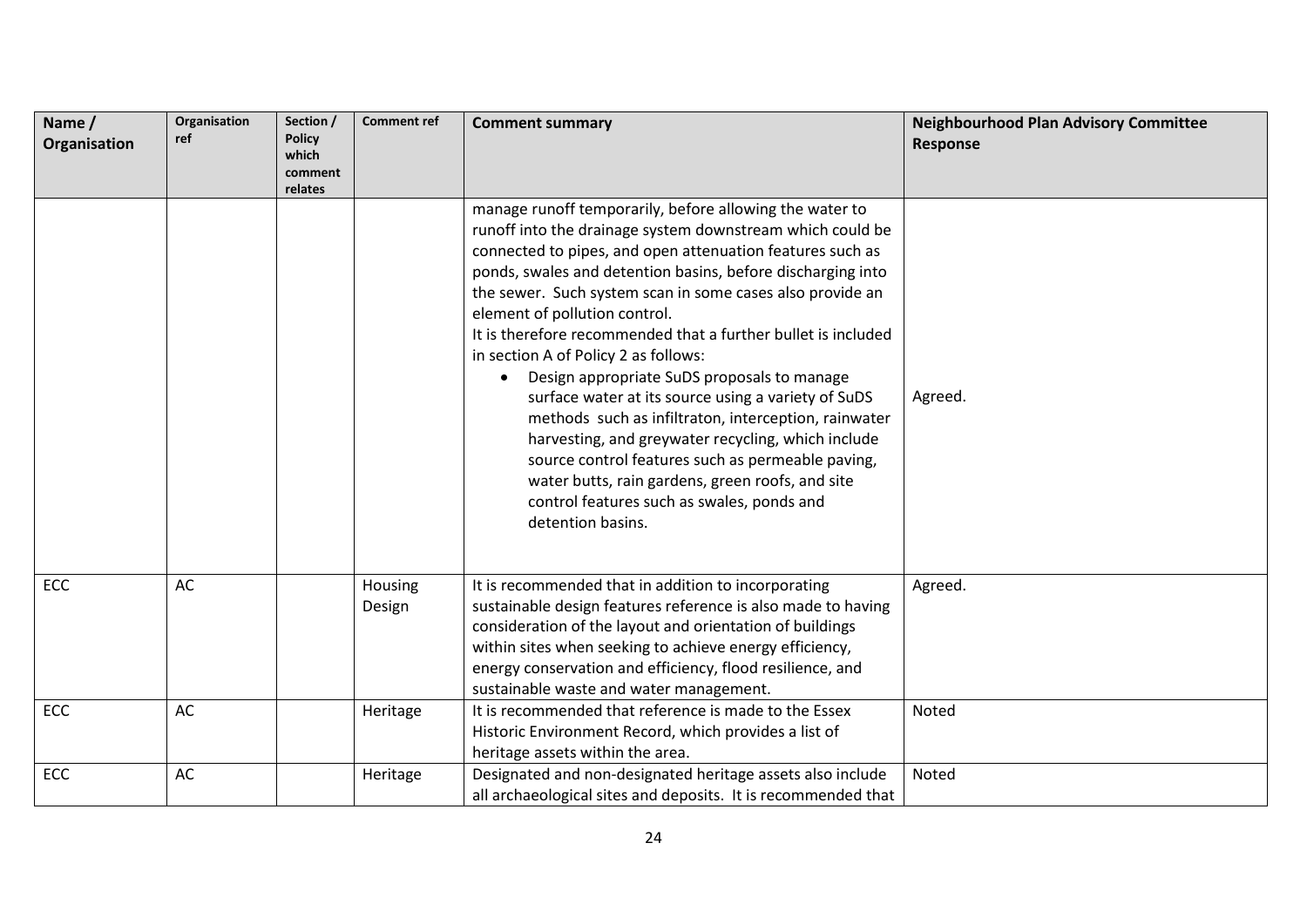| Name /<br>Organisation | Organisation<br>ref | Section /<br><b>Policy</b><br>which<br>comment<br>relates | <b>Comment ref</b>  | <b>Comment summary</b>                                                                                                                                                                                                                                                                                                                                                                                                                                                                                                                                                                                                                                                                                                                                                                                                                                                                                                                                                                                                                                                                     | <b>Neighbourhood Plan Advisory Committee</b><br><b>Response</b>                                                                                                                                                                                                                                                                                                                                                                                                                                                                                                                                                                                      |
|------------------------|---------------------|-----------------------------------------------------------|---------------------|--------------------------------------------------------------------------------------------------------------------------------------------------------------------------------------------------------------------------------------------------------------------------------------------------------------------------------------------------------------------------------------------------------------------------------------------------------------------------------------------------------------------------------------------------------------------------------------------------------------------------------------------------------------------------------------------------------------------------------------------------------------------------------------------------------------------------------------------------------------------------------------------------------------------------------------------------------------------------------------------------------------------------------------------------------------------------------------------|------------------------------------------------------------------------------------------------------------------------------------------------------------------------------------------------------------------------------------------------------------------------------------------------------------------------------------------------------------------------------------------------------------------------------------------------------------------------------------------------------------------------------------------------------------------------------------------------------------------------------------------------------|
|                        |                     |                                                           |                     | this is included with the definition of heritage assets. It is<br>considered that the presence of any archaeological assets<br>should also be assessed and the findings incorporated into<br>this section.                                                                                                                                                                                                                                                                                                                                                                                                                                                                                                                                                                                                                                                                                                                                                                                                                                                                                 |                                                                                                                                                                                                                                                                                                                                                                                                                                                                                                                                                                                                                                                      |
| ECC                    | AC                  |                                                           | Economy             | The Plan refers to the numbers of people working in<br>Ingatestone arriving by car as being justification for<br>improved car parking. It is considered that the Plan should<br>explore how these employees might be encouraged to travel<br>sustainably (survey of where existing employees travel from<br>and the times of day they travel). This could be used to look<br>at future pedestrian and cycle links as well as passenger<br>transport services.                                                                                                                                                                                                                                                                                                                                                                                                                                                                                                                                                                                                                              | Noted                                                                                                                                                                                                                                                                                                                                                                                                                                                                                                                                                                                                                                                |
| ECC                    | AC                  |                                                           | Economy<br>Policy 4 | Recognition of the role of transport to act as the catalyst for<br>emerging industry within the Plan is welcomed, especially<br>where reference is made to transport connections. In order<br>to help plan for the future and potentially changing shift to<br>more sustainable forms of transport, consideration should<br>also be given in this context to both the promotion, and<br>seeking to improve, the sustainable transport offering for<br>emerging business. The concept of working with businesses<br>to consider how they can operate more sustainably will form<br>an increasing focus, and given Ingatestone's rail/bus<br>connections, the opportunities for sustainable trip chaining<br>are advantageous at this location. The recent experiences<br>during the Covid-9 pandemic have resulted in a significant<br>change in people's, and businesses, working and travelling<br>patterns and behaviours, with an increase in those working<br>from home, and relying on businesses, services and facilities<br>within their local neighbourhoods and high streets, and | Accept transport infrastructure is vitally<br>important to the local economy and encouraging<br>new investment. It is essential that the quality<br>and frequency of rail services from Ingatestone is<br>maintained and important that other facilities<br>such as the booking office remain open. There is<br>also much room for improvement of the extent<br>and frequency of the (only) bus service<br>The parish has a higher than average proportion<br>of people who work from home or are self-<br>employed, and their number is likely to grow<br>post-Covid. That make access to state-of-art<br>broadband even more important - see below |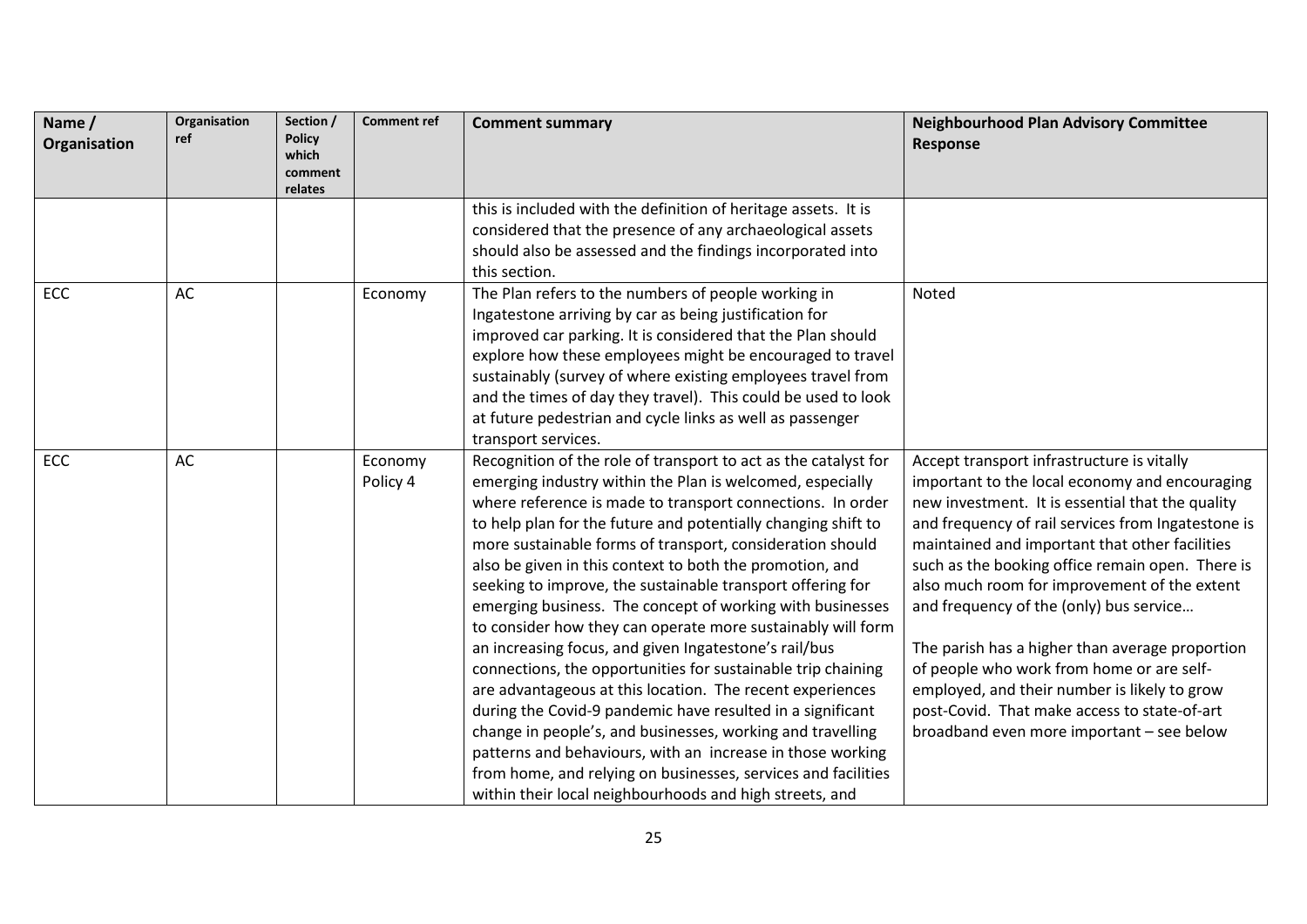| Name /<br>Organisation | Organisation<br>ref | Section /<br><b>Policy</b><br>which<br>comment<br>relates | <b>Comment ref</b>  | <b>Comment summary</b>                                                                                                                                                                                                                                                                                                                                                                                                                                                                                                                                                                                                                                                                                                                                                                                                                                                                                                                                                                                                                                                                                                                                                                                           | <b>Neighbourhood Plan Advisory Committee</b><br><b>Response</b>                                                                                                                                                                                                                                      |
|------------------------|---------------------|-----------------------------------------------------------|---------------------|------------------------------------------------------------------------------------------------------------------------------------------------------------------------------------------------------------------------------------------------------------------------------------------------------------------------------------------------------------------------------------------------------------------------------------------------------------------------------------------------------------------------------------------------------------------------------------------------------------------------------------------------------------------------------------------------------------------------------------------------------------------------------------------------------------------------------------------------------------------------------------------------------------------------------------------------------------------------------------------------------------------------------------------------------------------------------------------------------------------------------------------------------------------------------------------------------------------|------------------------------------------------------------------------------------------------------------------------------------------------------------------------------------------------------------------------------------------------------------------------------------------------------|
|                        |                     |                                                           |                     | accessing these by sustainable modes such as walking and<br>cycling. The Plan should seek to explore this further and<br>capture the positive benefits this can bring.<br>Similarly, appreciation of sustainable connectivity with the<br>more rural areas could also be considered further e.g. use of<br>shuttle bus services and interurban cycle routes. Transport<br>capacity by private car is reducing and so is sequential terms<br>sustainable travel as a viable alternative is reliant on there<br>being adequate connected alternatives being in place before<br>any development (residential and non-residential) follows.<br>It is therefore recommended that Policy 4 is amended (see<br>suggested wording below).<br>ECC support reference to the Plan seeking to maximise<br>employment opportunities, and specifically to create a<br>sustainable balance of older and younger people living and<br>working within the parish.<br>In relation to the need to factually represent the current<br>position of the allocated employment site in respect of<br>flooding, please refer to ECC's earlier comments and<br>recommendation in the Housing Section and include these in<br>this section. | Accept. We recognise the importance of<br>accessing businesses and services by sustainable<br>modes                                                                                                                                                                                                  |
| ECC                    | AC                  |                                                           | Economy<br>Policy 4 | The allocation of Site E08 - land adjacent to A12 and slip<br>road Ingatestone for 2.06ha of employment land within the<br>Plan is consistent with the Brentwood Pre-Submission Local<br>Plan.<br>The inclusion of additional land uses (residential care home,<br>early years and childcare (EYCC) facilities, a medical centre,<br>financial and professional services, gymnasium and banking                                                                                                                                                                                                                                                                                                                                                                                                                                                                                                                                                                                                                                                                                                                                                                                                                  | Site E08 will be primarily an industrial area (B1,<br>B2 and B8 uses) and, with the right infrastructure,<br>would be a good location for a<br>technology/business park and diversify the local<br>economy. We consider that the inclusion of<br>ancillary services such as financial and healthcare |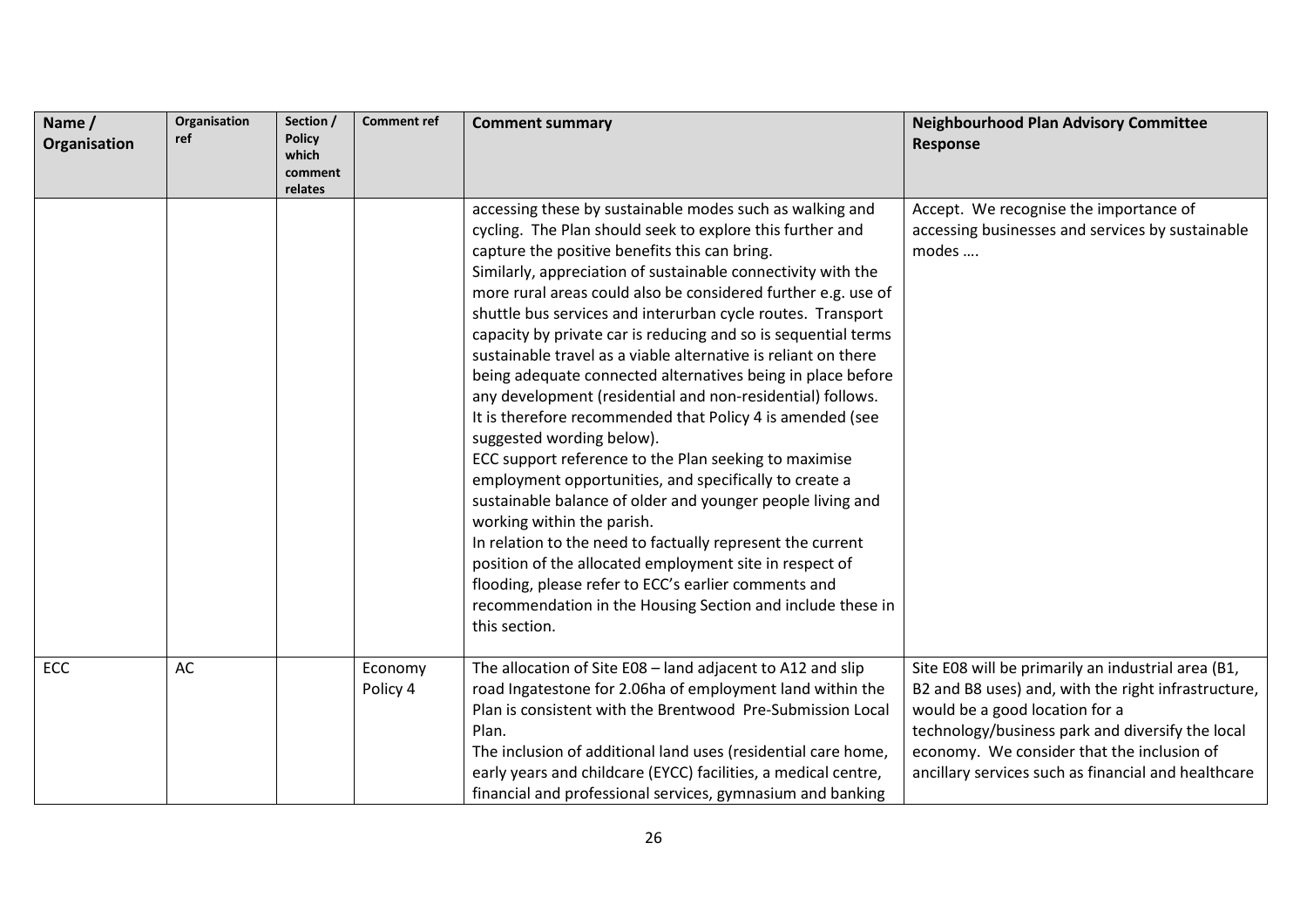| Name /<br>Organisation | Organisation<br>ref | Section /<br><b>Policy</b><br>which<br>comment<br>relates | <b>Comment ref</b> | <b>Comment summary</b>                                                                                                                                                                                                                                                                                                                                                                                                                                                                                                                                                                                                                                                                                                                                                                                                                                                                                                                                                                                                                                                                                                                                                                                                                        | <b>Neighbourhood Plan Advisory Committee</b><br>Response                                               |
|------------------------|---------------------|-----------------------------------------------------------|--------------------|-----------------------------------------------------------------------------------------------------------------------------------------------------------------------------------------------------------------------------------------------------------------------------------------------------------------------------------------------------------------------------------------------------------------------------------------------------------------------------------------------------------------------------------------------------------------------------------------------------------------------------------------------------------------------------------------------------------------------------------------------------------------------------------------------------------------------------------------------------------------------------------------------------------------------------------------------------------------------------------------------------------------------------------------------------------------------------------------------------------------------------------------------------------------------------------------------------------------------------------------------|--------------------------------------------------------------------------------------------------------|
|                        |                     |                                                           |                    | facilities) within this site allocation is not consistent with the<br>Brentwood Pre-Submission Local Plan.<br>From an ECC perspective an assessment was undertaken of<br>the requirement for EYCC provision, for development on this<br>site, part of the Brentwood LDP process. This did not<br>identify the need for such a facility on the site.<br>Furthermore, a full land compliance study would need to be<br>undertaken to establish whether the site is acceptable in<br>principle to accommodate an EYCC facility, particularly given<br>its close proximity to the strategic road network, which can<br>give rise to noise and air pollution concerns.<br>It should be noted that as part of it representations to the<br>BLDP consultations ECC has advised that vehicular access via<br>Roman Road may not be able to meet highway standards,<br>and that evidence is required to demonstrate that safe and<br>suitable access(es), for all highway users, including<br>pedestrians and cyclists can be achieved. This needs to be<br>undertaken in consultation with ECC as the Highway<br>Authority, and Highways England who control the A12 and<br>its slip roads.<br>It is therefore recommended that additional wording is | facilities would help to increase the<br>attractiveness of the site to potential investors,<br>Accept. |
|                        |                     |                                                           |                    | added to section A of Policy 4 as follows:<br>Are located in areas which are accessible to the<br>$\bullet$<br>surrounding highways network, and sustainable<br>transport network including public transport services<br>and cycle and pedestrian routes in the parish<br>It is considered that the inclusion of the bullet 'Provide<br>additional car parking on or near Ingatestone High Street'                                                                                                                                                                                                                                                                                                                                                                                                                                                                                                                                                                                                                                                                                                                                                                                                                                            |                                                                                                        |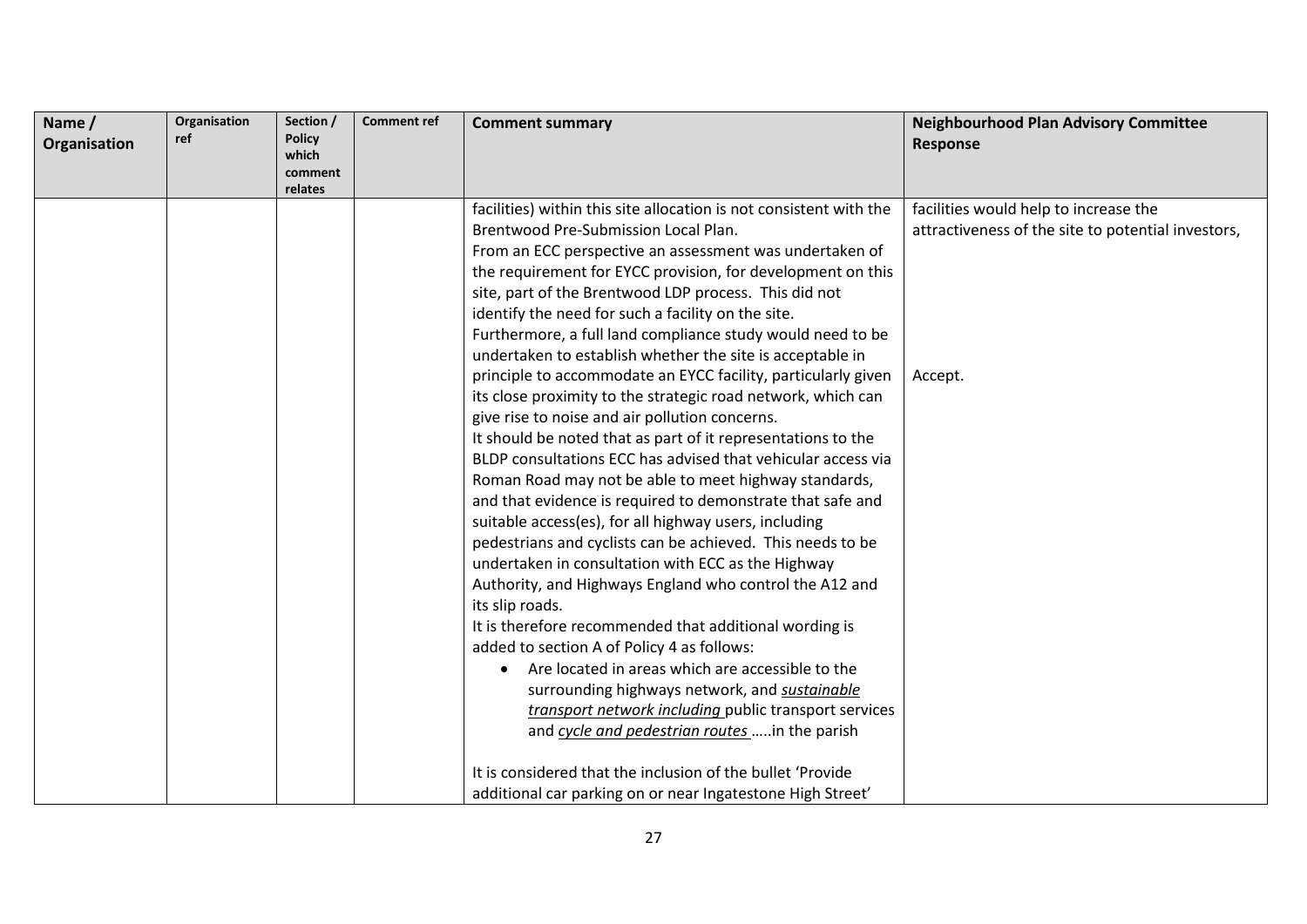| Name /<br>Organisation | Organisation<br>ref | Section /<br><b>Policy</b><br>which<br>comment<br>relates | <b>Comment ref</b>  | <b>Comment summary</b>                                                                                                                                                                                                                                                                                                                                                                                                                                                                                                                                                                                                                                                                     | <b>Neighbourhood Plan Advisory Committee</b><br>Response                                                                                                                                                                                                                                                                                                                                                                                                                                                                                                                                                                                                                                                                                                                                            |
|------------------------|---------------------|-----------------------------------------------------------|---------------------|--------------------------------------------------------------------------------------------------------------------------------------------------------------------------------------------------------------------------------------------------------------------------------------------------------------------------------------------------------------------------------------------------------------------------------------------------------------------------------------------------------------------------------------------------------------------------------------------------------------------------------------------------------------------------------------------|-----------------------------------------------------------------------------------------------------------------------------------------------------------------------------------------------------------------------------------------------------------------------------------------------------------------------------------------------------------------------------------------------------------------------------------------------------------------------------------------------------------------------------------------------------------------------------------------------------------------------------------------------------------------------------------------------------------------------------------------------------------------------------------------------------|
|                        |                     |                                                           |                     | contradicts other bullets that are seeking to reduce<br>congestion and promote sustainable travel, and create a<br>healthy and an attractive environment for businesses and<br>residents. It is recommended that this point should be<br>reviewed.                                                                                                                                                                                                                                                                                                                                                                                                                                         |                                                                                                                                                                                                                                                                                                                                                                                                                                                                                                                                                                                                                                                                                                                                                                                                     |
| ECC                    | AC                  |                                                           | Economy<br>Policy 4 | The Plan makes it clear that businesses in the area would<br>like better mobile/broadband provision, and that the Parish<br>would be supportive of development proposals which<br>provide infrastructure which supports and enhances<br>economic activity in the parish, particularly in enhanced<br>provision of mobile services and ultra-fast broadband.<br>ECC is supportive of this in principle, but it is recommended<br>that this be strengthened and should require ultrafast fixed<br>broadband and mobile services supporting at least superfast<br>speeds, rather than 'good quality'. It is therefore<br>recommended that wording to reflect this is included in<br>Policy 4. | Accept. The Economy section should be<br>strengthened, in the light of Covid and the<br>promises made by the government, to include<br>the need for ultrafast broadband and 5G mobile<br>telecoms. Most businesses and residents in the<br>parish have access to superfast "fibre-to-the-<br>cabinet" broadband that may meet their current<br>needs, but won't provide services fast enough in<br>a decade's time. The government ambition is for<br>the whole of the UK to have access to ultrafast<br>gigabit broadband by 2025, with substantial<br>funding promised to deliver that to the harder to<br>reach areas such as this parish. Similarly the<br>current mobile coverage in the parish is<br>inadequate and 5G mobile services will be<br>needed to improve business competitiveness. |
| ECC                    | AC                  |                                                           | Transport           | The supporting text on transport offers strong support for<br>looking at increased levels of parking provision, however, as<br>highlighted above, this contradicts other sustainable travel<br>objectives in the Plan. It is therefore recommended that a<br>stronger emphasis is placed on provision of facilities for<br>encouraging active and sustainable travel.                                                                                                                                                                                                                                                                                                                      | Accept review survey and if it doesn't answer the<br>questions propose commissioning one that does?<br>Along with comments above.                                                                                                                                                                                                                                                                                                                                                                                                                                                                                                                                                                                                                                                                   |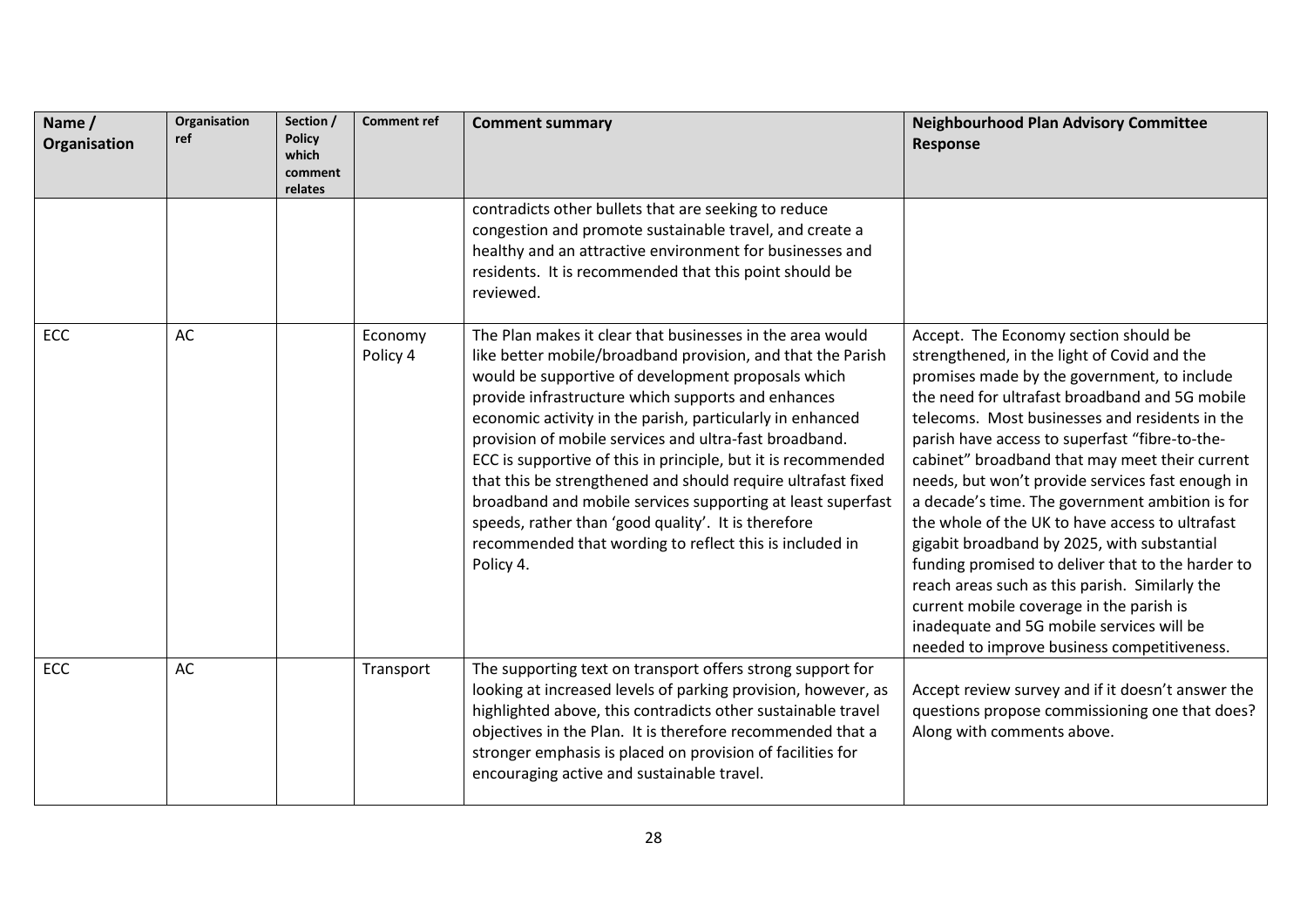| Name /<br>Organisation | Organisation<br>ref | Section /<br><b>Policy</b> | <b>Comment ref</b> | <b>Comment summary</b>                                           | <b>Neighbourhood Plan Advisory Committee</b><br><b>Response</b> |
|------------------------|---------------------|----------------------------|--------------------|------------------------------------------------------------------|-----------------------------------------------------------------|
|                        |                     | which<br>comment           |                    |                                                                  |                                                                 |
|                        |                     | relates                    |                    |                                                                  |                                                                 |
|                        |                     |                            |                    | Whilst there is a reference to a 2018 transport survey, it is    |                                                                 |
|                        |                     |                            |                    | not clear the format this took or the questions asked. Was it    |                                                                 |
|                        |                     |                            |                    | used as a means of ascertaining where residents wish to          |                                                                 |
|                        |                     |                            |                    | travel to and where employees of local businesses are            |                                                                 |
|                        |                     |                            |                    | travelling from, as well as how they achieve this currently?     |                                                                 |
|                        |                     |                            |                    | Such evidence can be being used to underpin proposals for        |                                                                 |
|                        |                     |                            |                    | new pedestrian, cycle and passenger transport                    |                                                                 |
|                        |                     |                            |                    | routes/infrastructure.                                           | Accept, need for more regular public transport                  |
|                        |                     |                            |                    | The transport section, whilst not dismissive of the role of      | policy.                                                         |
|                        |                     |                            |                    | public transport is not considered in its current form to be     |                                                                 |
|                        |                     |                            |                    | overly supportive either. There is passing reference to the      |                                                                 |
|                        |                     |                            |                    | levels of bus service in the village, but there is an absence of |                                                                 |
|                        |                     |                            |                    | any actions that are perceived would be beneficial to public     |                                                                 |
|                        |                     |                            |                    | transport services in the village. It is recommended that this   |                                                                 |
|                        |                     |                            |                    | context is strengthened. A more assertive stance in              |                                                                 |
|                        |                     |                            |                    | considering what improvements are aspired to either in           |                                                                 |
|                        |                     |                            |                    | terms of service provision or infrastructure can benefit the     |                                                                 |
|                        |                     |                            |                    | underlying sustainable transport message of the Plan.            |                                                                 |
| ECC                    | AC                  |                            | Transport          | It is clear that extensive work has been undertaken in           | Information                                                     |
|                        |                     |                            |                    | respect of safe walking routes, and the aspirations for school   |                                                                 |
|                        |                     |                            |                    | clear zones, which is welcomed. Reference to consideration       |                                                                 |
|                        |                     |                            |                    | of the environment around schools is also noted and              |                                                                 |
|                        |                     |                            |                    | discussions can be continued with the Brentwood Local            |                                                                 |
|                        |                     |                            |                    | Highways Panel as well as the Safer Journeys to School team      |                                                                 |
|                        |                     |                            |                    | in this regard.                                                  |                                                                 |
| ECC                    | AC                  |                            | Transport          | It is noted that there are aspirations to reduce the speed       | Information.                                                    |
|                        |                     |                            |                    | limit in certain areas within Ingatestone town centre. Such      |                                                                 |
|                        |                     |                            |                    | elements would need to be compliant with the Essex County        |                                                                 |
|                        |                     |                            |                    | Council Speed Management Strategy and should be                  |                                                                 |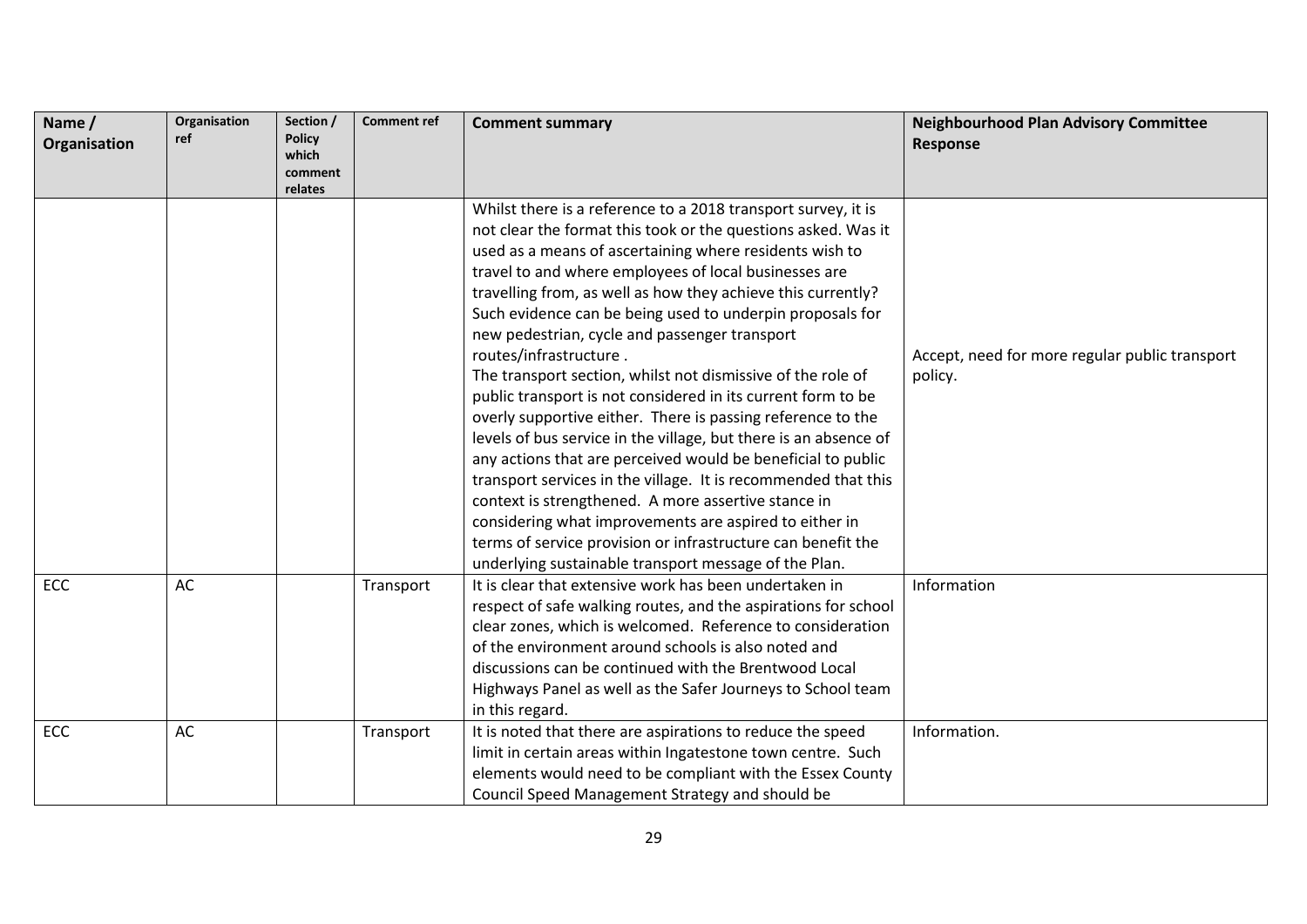| Name /       | Organisation<br>ref | Section /              | <b>Comment ref</b> | <b>Comment summary</b>                                         | <b>Neighbourhood Plan Advisory Committee</b> |
|--------------|---------------------|------------------------|--------------------|----------------------------------------------------------------|----------------------------------------------|
| Organisation |                     | <b>Policy</b><br>which |                    |                                                                | <b>Response</b>                              |
|              |                     | comment                |                    |                                                                |                                              |
|              |                     | relates                |                    |                                                                |                                              |
|              |                     |                        |                    | considered in close cooperation with County Council            |                                              |
|              |                     |                        |                    | Officers. The ability and means to enforce blanket speed       |                                              |
|              |                     |                        |                    | limit reductions, the implications of physical speed           |                                              |
|              |                     |                        |                    | deflection equipment, such as speed humps and chicanes,        |                                              |
|              |                     |                        |                    | on the appropriate and safe progression of vehicles            |                                              |
|              |                     |                        |                    | (including bus and other large vehicle movements) using the    |                                              |
|              |                     |                        |                    | road, as well as how the Plan would fund any measures          |                                              |
|              |                     |                        |                    | (initial delivery and on-going costs), are some of the matters |                                              |
|              |                     |                        |                    | that will need to be considered. The High Street is also a     |                                              |
|              |                     |                        |                    | relief road for the A12 and its strategic function must be     |                                              |
|              |                     |                        |                    | considered.                                                    |                                              |
| ECC          | AC                  |                        | Transport          | It is considered that the inclusion of the bullet 'Where       | Accept that we review these points (also     |
|              |                     |                        | Policy 5           | possible and appropriate, contribute towards improved or       | commented on above.                          |
|              |                     |                        |                    | additional car parking facilities with 'contradicts other      |                                              |
|              |                     |                        |                    | bullets that are seeking to reduce congestion and promote      |                                              |
|              |                     |                        |                    | sustainable travel, improve highway safety and create safe,    |                                              |
|              |                     |                        |                    | healthy, accessible, and attractive environments for           |                                              |
|              |                     |                        |                    | businesses and residents. This point should be reviewed.       |                                              |
| ECC          | AC                  |                        | Transport          | The Policy makes reference to being supportive of              | Accept, see abovere-questionnaire.           |
|              |                     |                        | Policy 5           | development contributing towards improving public              |                                              |
|              |                     |                        |                    | transport services within the village. Consideration would     |                                              |
|              |                     |                        |                    | need to be given to what this would relate to (location,       |                                              |
|              |                     |                        |                    | timings and frequencies of services, waiting facilities,       |                                              |
|              |                     |                        |                    | accessibility of bus stops etc). Furthermore, the viability of |                                              |
|              |                     |                        |                    | the developments proposed within the parish that would be      |                                              |
|              |                     |                        |                    | contributing towards this infrastructure.                      |                                              |
|              |                     |                        |                    | A transport statement to assess the number of trips            |                                              |
|              |                     |                        |                    | generated by a development is only required by ECC             |                                              |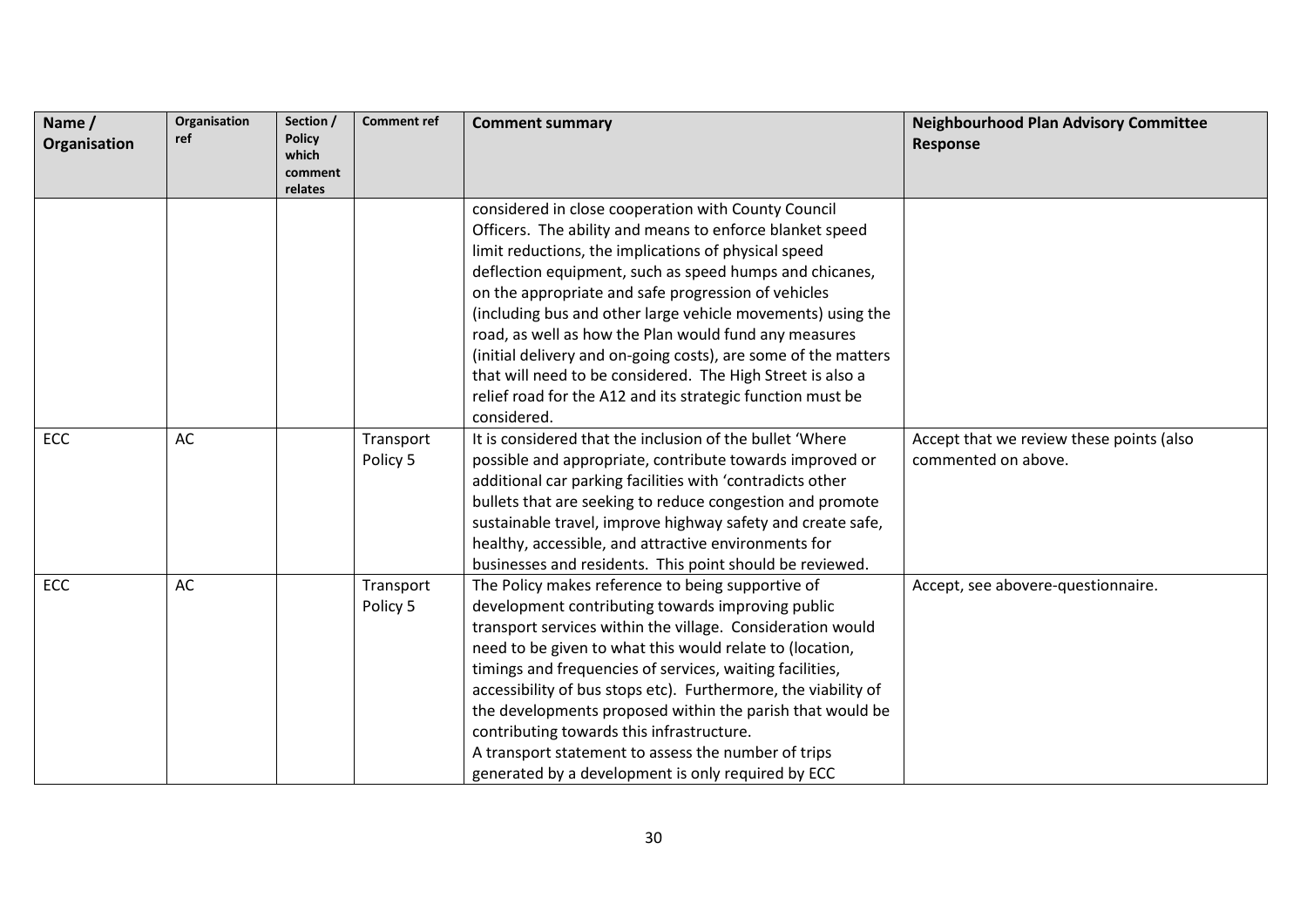| Name /<br>Organisation | Organisation<br>ref | Section /<br><b>Policy</b><br>which<br>comment<br>relates | <b>Comment ref</b> | <b>Comment summary</b>                                                                                                 | <b>Neighbourhood Plan Advisory Committee</b><br>Response |
|------------------------|---------------------|-----------------------------------------------------------|--------------------|------------------------------------------------------------------------------------------------------------------------|----------------------------------------------------------|
|                        |                     |                                                           |                    | (Development Management Policy terms) for development<br>of 25+ dwellings.                                             |                                                          |
| ECC                    | AC                  |                                                           | Environment        | Under the Extreme weather and flooding sub-section                                                                     | Noted                                                    |
|                        |                     |                                                           |                    | references should be made to the fact that there are two                                                               |                                                          |
|                        |                     |                                                           |                    |                                                                                                                        |                                                          |
|                        |                     |                                                           |                    | CDA's within the parish. Any development within the CDA's                                                              |                                                          |
|                        |                     |                                                           |                    | should be directed away from areas of existing flooding and                                                            |                                                          |
|                        |                     |                                                           |                    | where possible should try to have a positive impact on<br>existing areas of flood risk downstream of the development.  |                                                          |
|                        |                     |                                                           |                    | Early engagement with the LLFA and consideration of the                                                                |                                                          |
|                        |                     |                                                           |                    |                                                                                                                        |                                                          |
|                        |                     |                                                           |                    | most up to date Surface Water Management Plan (SWMP)<br>Action Plan, is critical to ensure that existing and potential |                                                          |
|                        |                     |                                                           |                    | flood risk is properly managed.                                                                                        |                                                          |
|                        |                     |                                                           |                    | It is also recommended that the wording set out under the                                                              |                                                          |
|                        |                     |                                                           |                    | Housing Design Section in respect of the SuDS management                                                               |                                                          |
|                        |                     |                                                           |                    | train is included in the Environment Section.                                                                          |                                                          |
| <b>ECC</b>             | AC                  |                                                           | Environment        | Please refer to ECC's earlier comments and                                                                             | Noted                                                    |
|                        |                     |                                                           | Policy 6           | recommendations in relation to walking and cycling route                                                               |                                                          |
|                        |                     |                                                           |                    | connections.                                                                                                           |                                                          |
| ECC                    | AC                  |                                                           | Environment        | Please refer to ECC's earlier comments and                                                                             | Noted                                                    |
|                        |                     |                                                           | Policy 6           |                                                                                                                        |                                                          |
| ECC                    | AC                  |                                                           | Environment        | recommendations in relation to street tree planting.                                                                   | Noted                                                    |
|                        |                     |                                                           |                    | The Policy requires new development proposals to seek                                                                  |                                                          |
|                        |                     |                                                           | Policy 6           | opportunities to reduce carbon emisssions by, amongst                                                                  |                                                          |
|                        |                     |                                                           |                    | other matters, encouraging home working by designing                                                                   |                                                          |
|                        |                     |                                                           |                    | homes to be adaptable and ensuring good quality mobile                                                                 |                                                          |
|                        |                     |                                                           |                    | phone and broadband connections. Please refer to ECC's<br>earlier comments and recommendations in relation to          |                                                          |
|                        |                     |                                                           |                    |                                                                                                                        |                                                          |
|                        |                     |                                                           |                    | broadband and mobile services.                                                                                         |                                                          |
| <b>ECC</b>             | AC                  |                                                           | Environment        | ECC welcomes references to sustainable mineral and waste                                                               | Noted                                                    |
|                        |                     |                                                           | Policy 6           | management.                                                                                                            |                                                          |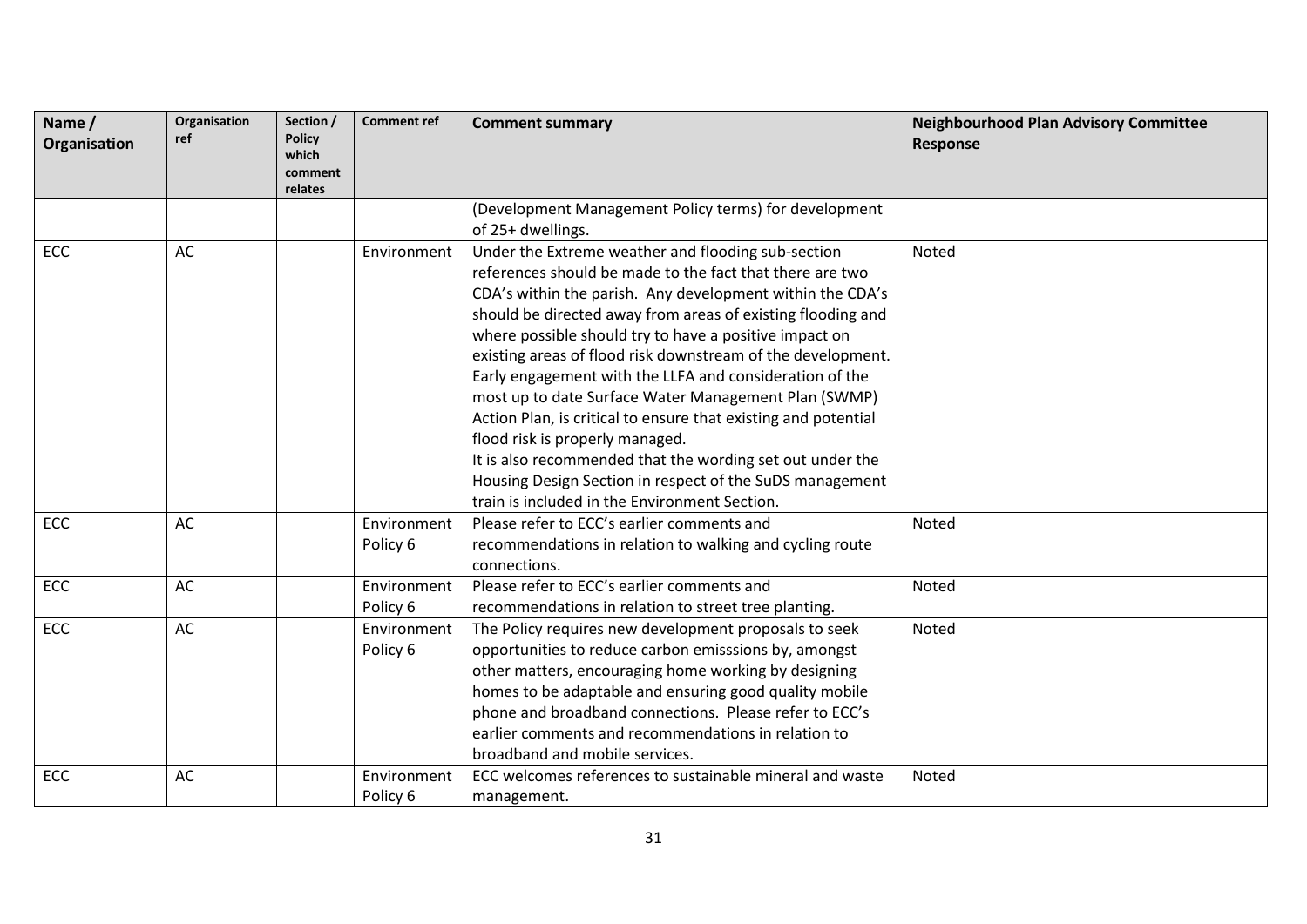| Name/<br>Organisation | Organisation<br>ref | Section /<br><b>Policy</b><br>which<br>comment<br>relates | <b>Comment ref</b>      | <b>Comment summary</b>                                                                                                                                                                                                                                                                                                                                                                                                                                                                                                                                                                                                                                                                                                                                                                                                                                                                                                                                                                         | <b>Neighbourhood Plan Advisory Committee</b><br><b>Response</b> |
|-----------------------|---------------------|-----------------------------------------------------------|-------------------------|------------------------------------------------------------------------------------------------------------------------------------------------------------------------------------------------------------------------------------------------------------------------------------------------------------------------------------------------------------------------------------------------------------------------------------------------------------------------------------------------------------------------------------------------------------------------------------------------------------------------------------------------------------------------------------------------------------------------------------------------------------------------------------------------------------------------------------------------------------------------------------------------------------------------------------------------------------------------------------------------|-----------------------------------------------------------------|
| ECC                   | AC                  |                                                           | Environment<br>Policy 6 | It is recommended that the paragraph in Policy 6 relating to<br>SuDS is amended as follows:<br>New development proposals should incorporate<br>sustainable urban drainage (SuDS) where<br>appropriate to manage <i>greenfield runoff</i> rates of<br>surface water runoff to reduce the potential for<br>flooding. SuDS schemes should be designed to<br>deliver multi-purpose space to enhance biodiversity<br>net gain and ecosystems within development<br>proposals.<br>It is also recommended that further paragraph is included in<br>Policy 6 as follows:<br>SuDS proposals should be designed appropriately to<br>$\bullet$<br>manage surface water at its source using a variety of<br>SuDS methods such as infiltration, interception,<br>rainwater harvesting, and grey water recycling,<br>which include source control features such as<br>permeable paving, water butts, rain gardens, green<br>roofs, and site control features such as swales,<br>ponds, and detention basins. | Noted                                                           |
| ECC                   | AC                  |                                                           | Glossary                | ECC is referenced correctly as the Waste Planning Authority<br>and Mineral Planning Authority. ECC also has responsibility<br>for other statutory services, which should be included in the<br>explanation column. ECCis the Highway and Transport<br>Authority (including responsibility for the delivery of the<br>Essex Local Transport Plan), the Local Education Authority<br>(including Early Years and Childcare (EYYC), Special<br>Education Needs and Disabilities (SEND), and Post 16                                                                                                                                                                                                                                                                                                                                                                                                                                                                                                | Accept and adopt.                                               |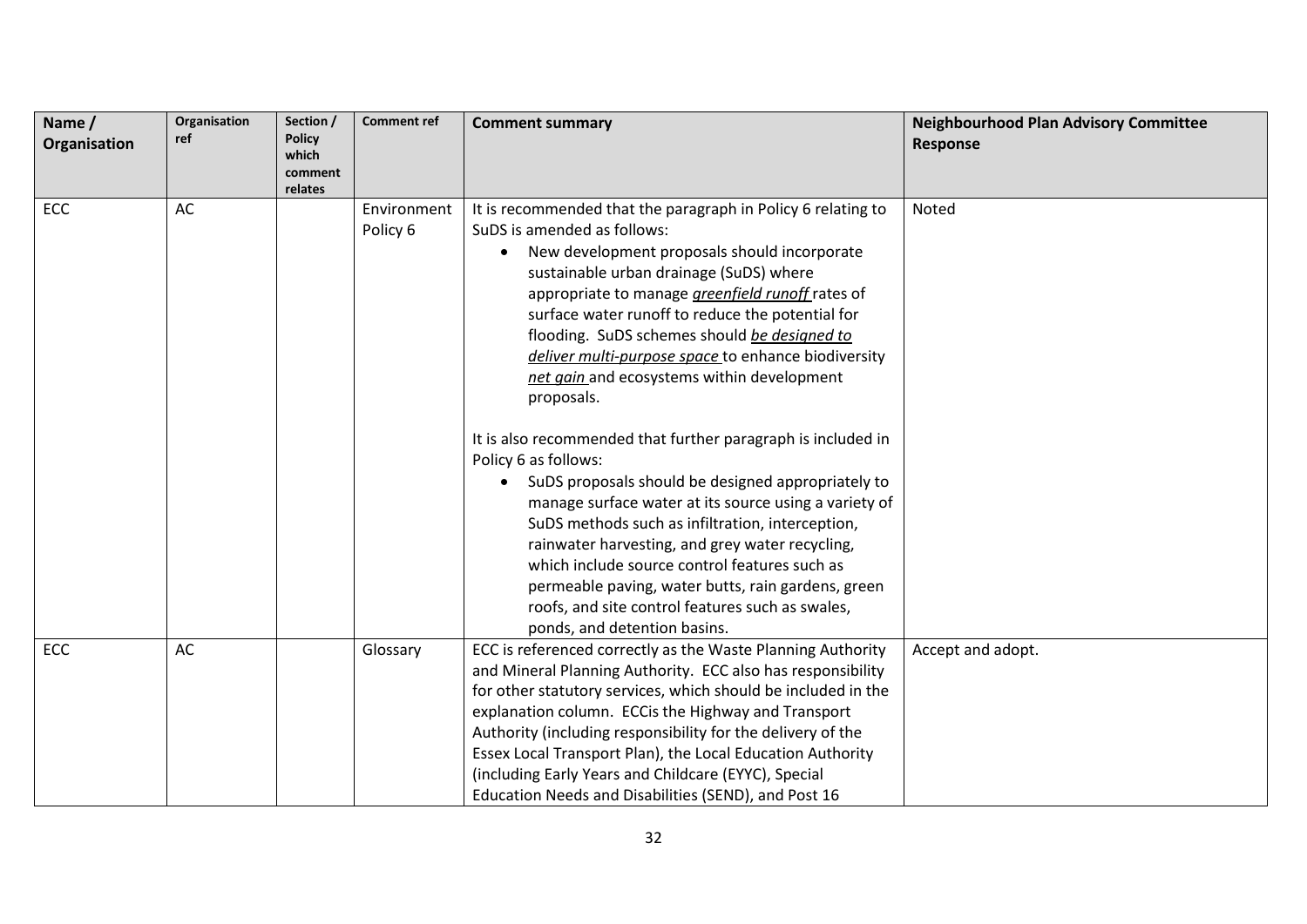| Name /<br>Organisation | Organisation<br>ref | Section /<br><b>Policy</b>  | <b>Comment ref</b>                  | <b>Comment summary</b>                                                                                                                                                                                                                                                                                                                                                                                                                                                                                                                                                                                                                                                                                                                                   | <b>Neighbourhood Plan Advisory Committee</b><br><b>Response</b> |
|------------------------|---------------------|-----------------------------|-------------------------------------|----------------------------------------------------------------------------------------------------------------------------------------------------------------------------------------------------------------------------------------------------------------------------------------------------------------------------------------------------------------------------------------------------------------------------------------------------------------------------------------------------------------------------------------------------------------------------------------------------------------------------------------------------------------------------------------------------------------------------------------------------------|-----------------------------------------------------------------|
|                        |                     | which<br>comment<br>relates |                                     |                                                                                                                                                                                                                                                                                                                                                                                                                                                                                                                                                                                                                                                                                                                                                          |                                                                 |
|                        |                     |                             |                                     | education), the Lead Local Flood Authority (LLFA), lead<br>advisors on Public Health, and adult social care (in relation to<br>the securing the right housing mix which takes account of<br>the housing needs of older people and adults with<br>disabilities).                                                                                                                                                                                                                                                                                                                                                                                                                                                                                          |                                                                 |
| ECC                    | AC                  |                             | Glossary                            | Reference is made to the Essex Design Guide (EDG) 2018 and<br>that it provides architectural details for developments. This<br>should also include other important elements that are<br>relevant to the proposed NP, such as older peoples housing,<br>climate change and energy efficiency.                                                                                                                                                                                                                                                                                                                                                                                                                                                             | Accept.                                                         |
| <b>ECC</b>             | AC                  |                             | Glossary                            | Brentwood Borough Council adopted the Parking Standards:<br>Design and Good Practice 2009 as a Supplementary Planning<br>Document(SPD) as of 10 <sup>th</sup> March 2011. For consistency this<br>should be included in both the Reference and Glossary<br>sections of the Plan.                                                                                                                                                                                                                                                                                                                                                                                                                                                                         | Accept.                                                         |
| <b>ECC</b>             | AC                  |                             | Appendix                            | No. 14 should read the Essex Green Infrastructure Strategy<br>2020.                                                                                                                                                                                                                                                                                                                                                                                                                                                                                                                                                                                                                                                                                      | Accept.                                                         |
| Ray Ball               | Resident            |                             | <b>General Text</b><br>And Heritage | The condition of the footpaths throughout the High Street<br>have not been addressed for some considerable time. I have<br>lived in Ingatestone for some 45 years and the footpaths<br>have received no attention at all for that period at least.<br>They are a patchwork quilt of past repairs with areas which<br>are broken up and failing. There are potential trip hazards in<br>paths which are in parts very narrow and which, being the<br>centre of the village, are fairly heavily trafficked by a<br>population with a high percentage of elderly people. They<br>are both hazardous and a visual eyesore. Other<br>considerations aside, it is a Conservation Area where the LPA<br>has a duty under s72 of the 1990 Act to ensure 'special | Noted                                                           |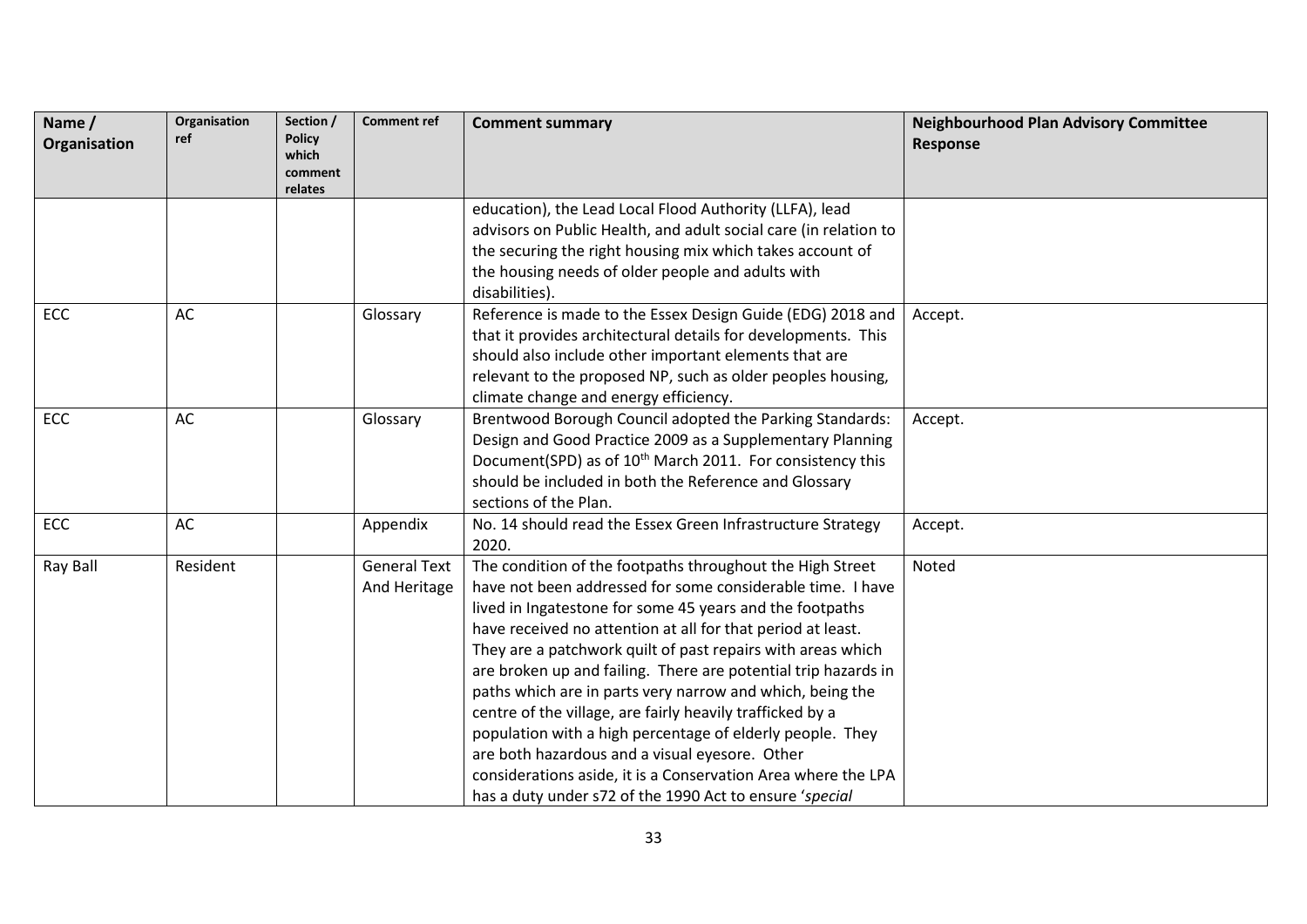| Name /<br>Organisation | Organisation<br>ref | Section /<br><b>Policy</b><br>which<br>comment<br>relates | <b>Comment ref</b>                                    | <b>Comment summary</b>                                                                                                                                                                                                                                                                                                                                                                                                                                                                                                                                                                                                     | <b>Neighbourhood Plan Advisory Committee</b><br>Response      |
|------------------------|---------------------|-----------------------------------------------------------|-------------------------------------------------------|----------------------------------------------------------------------------------------------------------------------------------------------------------------------------------------------------------------------------------------------------------------------------------------------------------------------------------------------------------------------------------------------------------------------------------------------------------------------------------------------------------------------------------------------------------------------------------------------------------------------------|---------------------------------------------------------------|
|                        |                     |                                                           |                                                       | attention shall be paid to the desirability of preserving or<br>enhancing the character or appearance of that area'.<br>The Ingatestone High Street Conservation Area Appraisal<br>2008 carried out by ECC on behalf of BBC recognized the<br>importance of groundscape and streetscape matters in the<br>overall character of a Conservation Area.<br>The cast iron bollard recently knocked over outside the<br>antiques shop has been taken away rather than re-installed<br>and others within the High Street have for many years been<br>leaning at various angles and all need refurbishing.                         |                                                               |
| Ray Ball               | Resident            |                                                           | <b>General Text</b><br>and Heritage<br>and<br>Economy | The Plan lacks any reference to streetscape and<br>groundscape matters which I thought ought to be included if<br>the Plan is to become the Parishes overall objectives in<br>development terms for the village's future and part of the<br>evolving statutory LDP. Perhaps a section could be included<br>under 'Heritage' and even referred to under 'Economy' since<br>an enhanced High Street could lead to an improved footfall<br>for shopping from outside the area.                                                                                                                                                | Accept.                                                       |
| Ray Ball               | Resident            |                                                           | General text                                          | The front cover of the draft Plan shows what could be<br>achieved simply with a different colour surface road and<br>footpaths. As broad suggestions I think one should look<br>towards incorporating rumble strips (granite sett paved<br>sections) either end of the High Street (where the 20 mph<br>starts?), the Market Place road section to be paved in an<br>alternative material, perhaps some kind of interlocking<br>paviors, the footpaths brought out in a different colour by<br>using resin bonded macadam (looks like a shingle drive but is<br>a flat surface) which would constitute a safety feature as | Information.<br>Accept a review is needed on the streetscape. |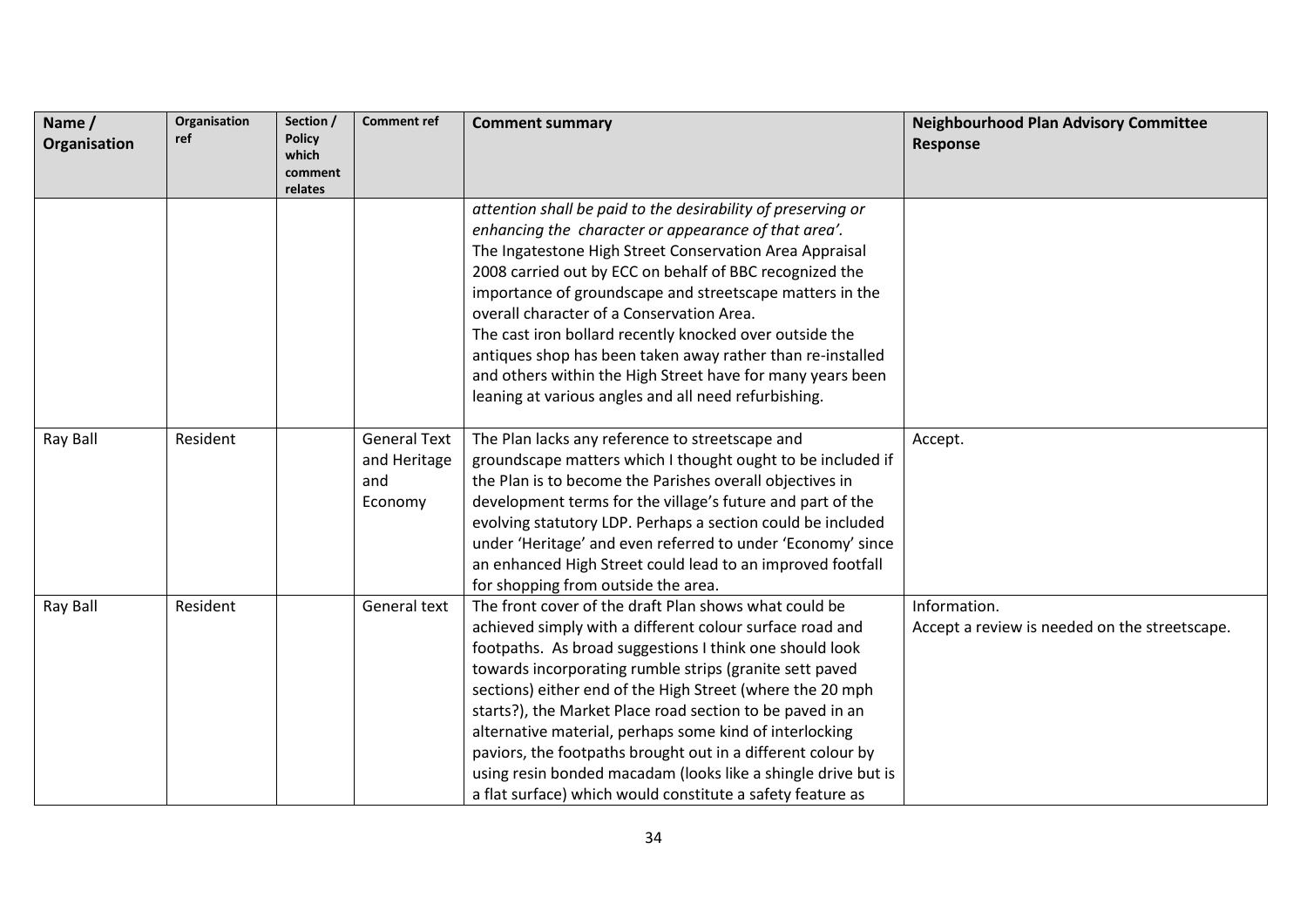| Name /       | Organisation<br>ref | Section /<br><b>Policy</b> | <b>Comment ref</b> | <b>Comment summary</b>                                           | <b>Neighbourhood Plan Advisory Committee</b>      |
|--------------|---------------------|----------------------------|--------------------|------------------------------------------------------------------|---------------------------------------------------|
| Organisation |                     | which<br>comment           |                    |                                                                  | <b>Response</b>                                   |
|              |                     | relates                    |                    |                                                                  |                                                   |
|              |                     |                            |                    | well as providing a visual contrast with the road and some       |                                                   |
|              |                     |                            |                    | decent, larger scale structural planting within Market Place -   |                                                   |
|              |                     |                            |                    | 3 or 4 more trees and large, permanent (brickbuild?)             |                                                   |
|              |                     |                            |                    | planters filled with largely evergreen shrubs for all year       |                                                   |
|              |                     |                            |                    | round colour and texture and perhaps some seating in             |                                                   |
|              |                     |                            |                    | Market Place. The street lighting needs regularizing and I'm     |                                                   |
|              |                     |                            |                    | not sure the 'heritage style' lights in Market Place are ideal - |                                                   |
|              |                     |                            |                    | some appropriately designed modern lanterns would, in my         |                                                   |
|              |                     |                            |                    | view, be far preferable ie. Buildings, street furniture and      |                                                   |
|              |                     |                            |                    | other artifacts need to be of their time rather than evoking a   |                                                   |
|              |                     |                            |                    | fake historicism.                                                |                                                   |
| Ray Ball     | Resident            |                            | Introduction       | Page 6 refers to the need to ensure the Plan does not breach     | Accept. Needs consideration, - a timing issue.    |
|              |                     |                            |                    | and is compatible with EU obligations. Of course, after the      |                                                   |
|              |                     |                            |                    | end of this year - well before the Plan is likely to be adopted  |                                                   |
|              |                     |                            |                    | - that will no longer be relevant!                               |                                                   |
| Ray Ball     | Resident            |                            | Economy            | Page 23. The Plan refers to the Council supporting various       | Accept we should strive to maintain a good        |
|              |                     |                            |                    | uses within the retail frontage areas. If that support refers    | balance of suitable retail, hospitality and other |
|              |                     |                            |                    | to supporting the existing such uses that is a worthy            | services in the High Street, consistent with      |
|              |                     |                            |                    | objective. However, I think one needs to be a little more        | heritage.                                         |
|              |                     |                            |                    | careful with some of the used listed if they are proposed        |                                                   |
|              |                     |                            |                    | new uses within the retail frontage area. Do we really want      |                                                   |
|              |                     |                            |                    | to see a proliferation of A3 and A4 uses over and above          |                                                   |
|              |                     |                            |                    | those that presently exist? We currently have 2 pubs, 4          |                                                   |
|              |                     |                            |                    | restaurants/bars (assuming Pieros and The Lot sites remain       |                                                   |
|              |                     |                            |                    | in their current use) and 2 cafes (Ravens and Abigails)? Do      |                                                   |
|              |                     |                            |                    | we really want to see the High Street echo the southern end      |                                                   |
|              |                     |                            |                    | of Brentwood High Street where virtually every use is a          |                                                   |
|              |                     |                            |                    | drinking or eating establishment? I would also question          |                                                   |
|              |                     |                            |                    | whether we would want to support uses such as nightclubs,        |                                                   |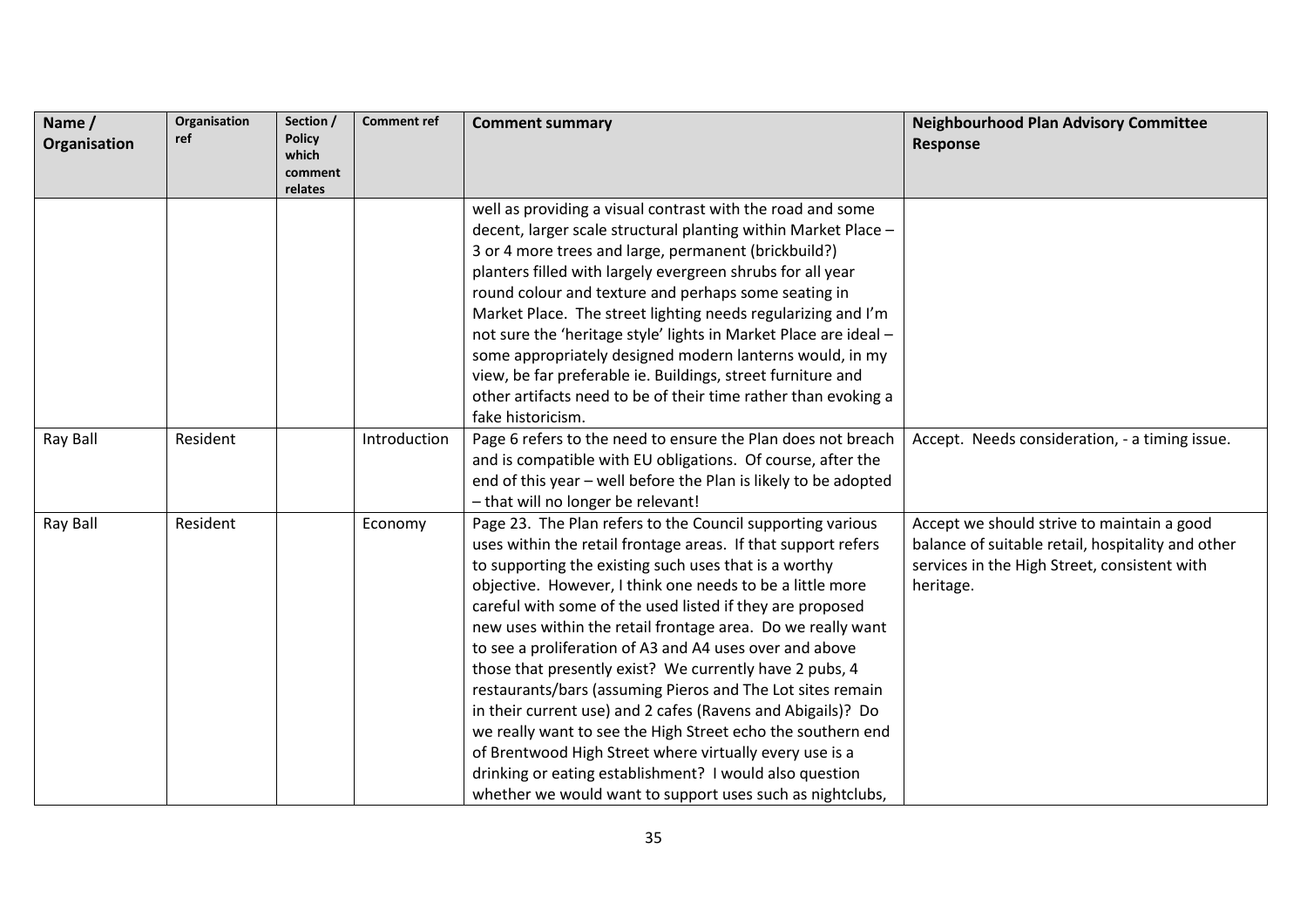| Name /<br>Organisation | Organisation<br>ref | Section /<br><b>Policy</b><br>which | <b>Comment ref</b>  | <b>Comment summary</b>                                                                                                                                                                                                                                                                                                                                                                                                                                                                                                        | <b>Neighbourhood Plan Advisory Committee</b><br>Response                                                                                                                                                                               |
|------------------------|---------------------|-------------------------------------|---------------------|-------------------------------------------------------------------------------------------------------------------------------------------------------------------------------------------------------------------------------------------------------------------------------------------------------------------------------------------------------------------------------------------------------------------------------------------------------------------------------------------------------------------------------|----------------------------------------------------------------------------------------------------------------------------------------------------------------------------------------------------------------------------------------|
|                        |                     | comment<br>relates                  |                     |                                                                                                                                                                                                                                                                                                                                                                                                                                                                                                                               |                                                                                                                                                                                                                                        |
|                        |                     |                                     |                     | amusement arcades, tattooists and beauty parlours (the top<br>end of the Ongar Road leading off Brentwood High Street is<br>an example of how those establishments can change the<br>character of a shopping frontage and not for the better. I<br>know some of those uses have probably been lifted from the<br>Borough Council's emerging Local Plan but that is not to say<br>they are suitable for Ingatestone.                                                                                                           |                                                                                                                                                                                                                                        |
| Ray Sturmer            | Resident            |                                     | Vision<br>Statement | In the Vision Statement I would like to see a reference along<br>the lines of 'Whilst trying to achieve optimum services, to<br>enhance the local environment and to support local<br>community activities and businesses, to ensure financial<br>prudence and control and to obtain funding from multiple<br>sources to contain costs for Council Tax Payers'.                                                                                                                                                               | Consideration needed.                                                                                                                                                                                                                  |
| Ray Sturmer            | Resident            |                                     | Consultation        | Have Lord Petre, Wadham College, the Anglo European<br>School, Borough Councillors and other interested parties<br>been consulted in respect of their interests?                                                                                                                                                                                                                                                                                                                                                              | Yes. They were consulted.                                                                                                                                                                                                              |
| Ray Sturmer            | Resident            |                                     | Housing             | Page 11. The relationship between demography and housing<br>needs is complex. What is the need? Is this the present<br>need or is there a view of how the village be populated in<br>the future. At certain times it appeared that there was too<br>much emphasis on apartments and smaller dwellings both of<br>which suggest an identifiable demographic and which have<br>smaller footprints. This may have been related to the fact<br>that the Parish is viewed as ideal for commuters. Will this<br>always be the case? | The 'need' in terms of numbers of dwellings was<br>generated by BBC's Strategic Housing Review.<br>Further analysis of local need could be<br>undertaken, although questions were asked<br>about this in the Residents' questionnaire. |
| Ray Sturmer            | Resident            |                                     | Housing             | Page 13. 'Affordable Housing' always raises my scepticism.<br>Could an explanation of what the Council means by the                                                                                                                                                                                                                                                                                                                                                                                                           | Could go in the appendix or glossary?                                                                                                                                                                                                  |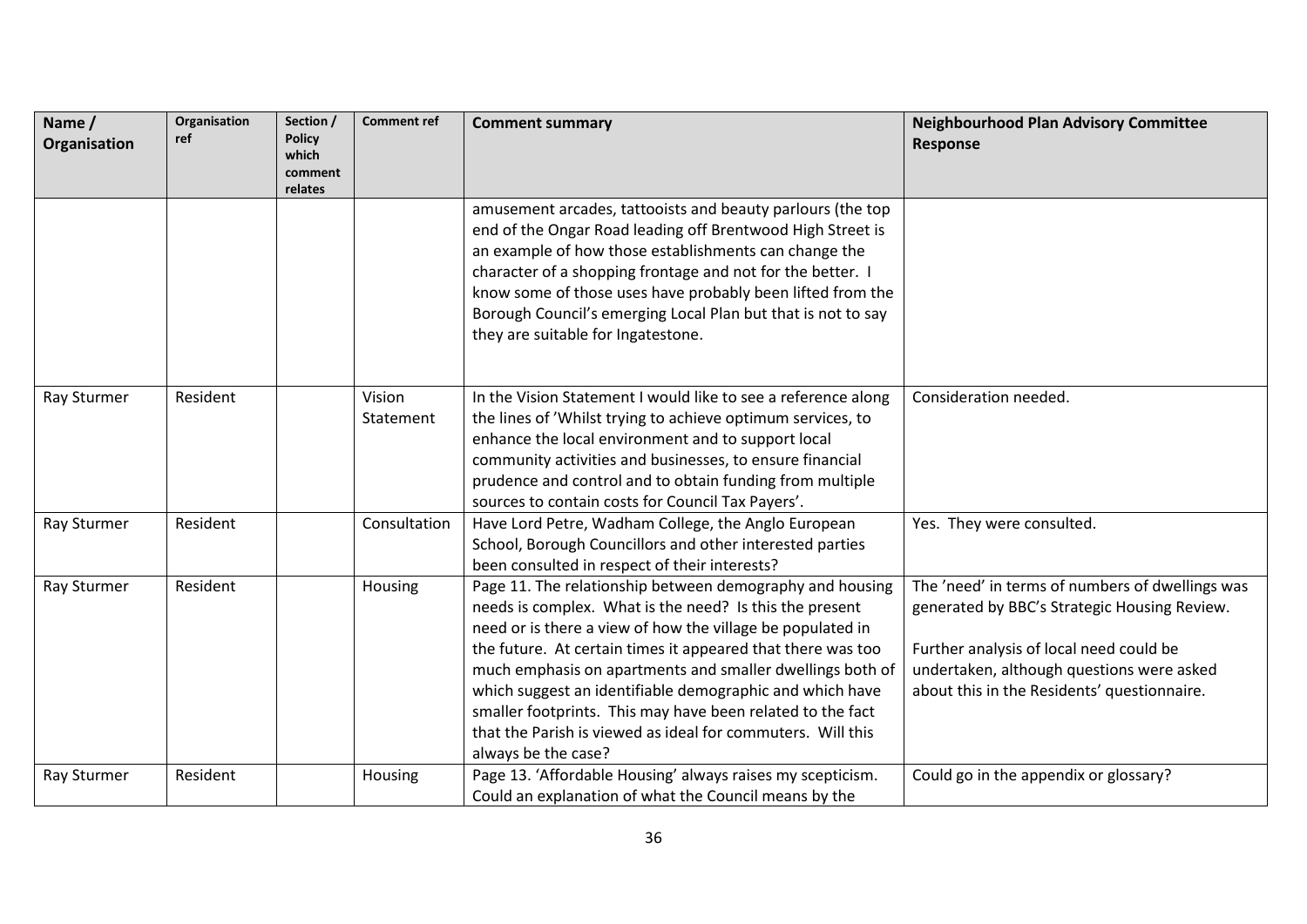| Name /<br>Organisation | Organisation<br>ref | Section /<br><b>Policy</b><br>which<br>comment<br>relates | <b>Comment ref</b> | <b>Comment summary</b>                                          | <b>Neighbourhood Plan Advisory Committee</b><br>Response |
|------------------------|---------------------|-----------------------------------------------------------|--------------------|-----------------------------------------------------------------|----------------------------------------------------------|
|                        |                     |                                                           |                    | term, how it would work in practice and how permanent           |                                                          |
|                        |                     |                                                           |                    | such status would be included?                                  |                                                          |
| Ray Sturmer            | Resident            |                                                           | Housing and        | I would object to any developments where the road width is      | Agreed.                                                  |
|                        |                     |                                                           | Housing            | inadequate, as for example at Harebridge Crescent. The          |                                                          |
|                        |                     |                                                           | Design             | restricted access contains obvious dangers. Also building       |                                                          |
|                        |                     |                                                           |                    | regulations are notoriously weak in the UK as can be            |                                                          |
|                        |                     |                                                           |                    | witnessed by insulation, solar energy and fire protection       |                                                          |
|                        |                     |                                                           |                    | shortcomings. Governments seem to have allowed builders         |                                                          |
|                        |                     |                                                           |                    | to shortcut standards to enhance the profitability of the       |                                                          |
|                        |                     |                                                           |                    | industry, and possibly to assist affordability, but at the      |                                                          |
|                        |                     |                                                           |                    | expense of consumer protections and sustainability.             |                                                          |
|                        |                     |                                                           |                    | Regulations should be strengthened.                             |                                                          |
| Ray Sturmer            | Resident            |                                                           | Economy            | Page 22. As already alluded to, home working may become         | Noted                                                    |
|                        |                     |                                                           |                    | a permanent feature of future working practice.                 |                                                          |
| Ray Sturmer            | Resident            |                                                           | Transport          | Page 33. Stating the obvious, it is unlikely that solutions can | Information?                                             |
|                        |                     |                                                           |                    | be found to the narrow pavements listed in the table. One       |                                                          |
|                        |                     |                                                           |                    | idea might be, if the relevant authorities would agree, to      |                                                          |
|                        |                     |                                                           |                    | have chicanes at such points which would narrow the road        |                                                          |
|                        |                     |                                                           |                    | and allow for a widening of the pavements. There are            |                                                          |
|                        |                     |                                                           |                    | examples of chicanes in various surrounding villages,           |                                                          |
|                        |                     |                                                           |                    | Melbourne Estate comes to mind.                                 |                                                          |
| Ray Sturmer            | Resident            |                                                           | Transport          | Page 35. Air Quality is important as shown by many medical      | Noted                                                    |
|                        |                     |                                                           |                    | studies. Some forms of transport could help to mitigate the     |                                                          |
|                        |                     |                                                           |                    | effects but they may be insignificant for some years to come,   |                                                          |
|                        |                     |                                                           |                    | especially as there is going to be increased house building in  |                                                          |
|                        |                     |                                                           |                    | and around the village. A lower speed limit could contribute    |                                                          |
|                        |                     |                                                           |                    | more quickly. Having driven through Writtle on many             |                                                          |
|                        |                     |                                                           |                    | occasions, I would be concerned about the introduction of       |                                                          |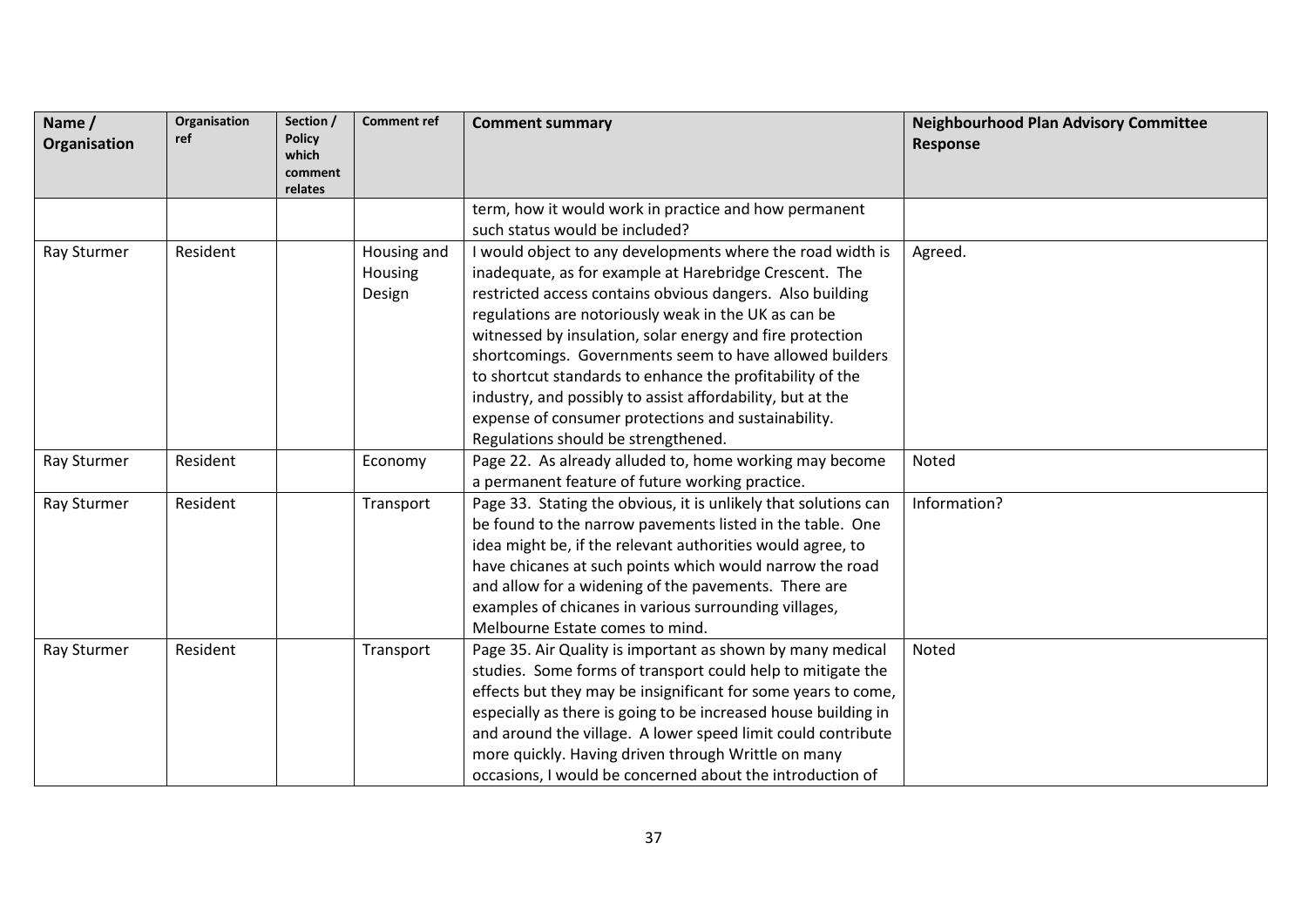| Name /<br>Organisation | Organisation<br>ref | Section /<br><b>Policy</b><br>which<br>comment | <b>Comment ref</b> | <b>Comment summary</b>                                          | <b>Neighbourhood Plan Advisory Committee</b><br>Response |
|------------------------|---------------------|------------------------------------------------|--------------------|-----------------------------------------------------------------|----------------------------------------------------------|
|                        |                     | relates                                        |                    |                                                                 |                                                          |
|                        |                     |                                                |                    | speed humps which have detrimental effects on tyre wear         |                                                          |
|                        |                     |                                                |                    | (safety) and to adjacent buildings.                             |                                                          |
| Ray Sturmer            | Resident            |                                                | Environment        | Road drainage is becoming an important issue in the village,    | Noted                                                    |
|                        |                     |                                                |                    | where certain areas area cause of concern to motorists and      |                                                          |
|                        |                     |                                                |                    | pedestrians. Unquestionably some of this is due to poor         |                                                          |
|                        |                     |                                                |                    | maintenance of surface drains but there is a major problem      |                                                          |
|                        |                     |                                                |                    | just before the bridge over the A12. Regular clearing of        |                                                          |
|                        |                     |                                                |                    | drains and major works at the latter site are essential.        |                                                          |
| Ray Sturmer            | Resident            |                                                | Wellbeing,         | Page 45. I fully concur that all community facilities should    | Noted                                                    |
|                        |                     |                                                | Leisure and        | be viable for a long time. I believe there have been            |                                                          |
|                        |                     |                                                | Community          | instances of the Parish Council providing play facilities which |                                                          |
|                        |                     |                                                | Facilities.        | have proved to have limited appeal, sometimes achieved by       |                                                          |
|                        |                     |                                                |                    | use of substantial funds from non-council sources.              |                                                          |
| Ray Sturmer            | Resident            |                                                | General text       | Much of the vibrancy of an area comes from the initiatives      | Agreed.                                                  |
|                        |                     |                                                | And                | of the local community and businesses. The Council can          |                                                          |
|                        |                     |                                                | Economy            | contribute, not just financially, to the appeal of the villages |                                                          |
|                        |                     |                                                |                    | by stimulating organisations of all types to develop activities |                                                          |
|                        |                     |                                                |                    | which are attractive to residents, businesses and visitors.     |                                                          |
|                        |                     |                                                |                    | One recalls the Victorian Evenings which were very popular,     |                                                          |
|                        |                     |                                                |                    | at least for a number of years. Perhaps there is scope for      |                                                          |
|                        |                     |                                                |                    | examining this subject. For the present, the COVID-19           |                                                          |
|                        |                     |                                                |                    | pandemic is inhibiting activities but in the future it may be   |                                                          |
|                        |                     |                                                |                    | possible to put Ingatestone and Fryerning into the public       |                                                          |
|                        |                     |                                                |                    | consciousness to a greater degree.                              |                                                          |
| Ray Sturmer            | Resident            |                                                | General text       | There needs to be continual co-operation with and between       | Agreed.                                                  |
|                        |                     |                                                |                    | the Borough, the Borough Councillors for this area and the      |                                                          |
|                        |                     |                                                |                    | County Councillor to optimise the support, financial and        |                                                          |
|                        |                     |                                                |                    | other, which the residents of our villages should receive.      |                                                          |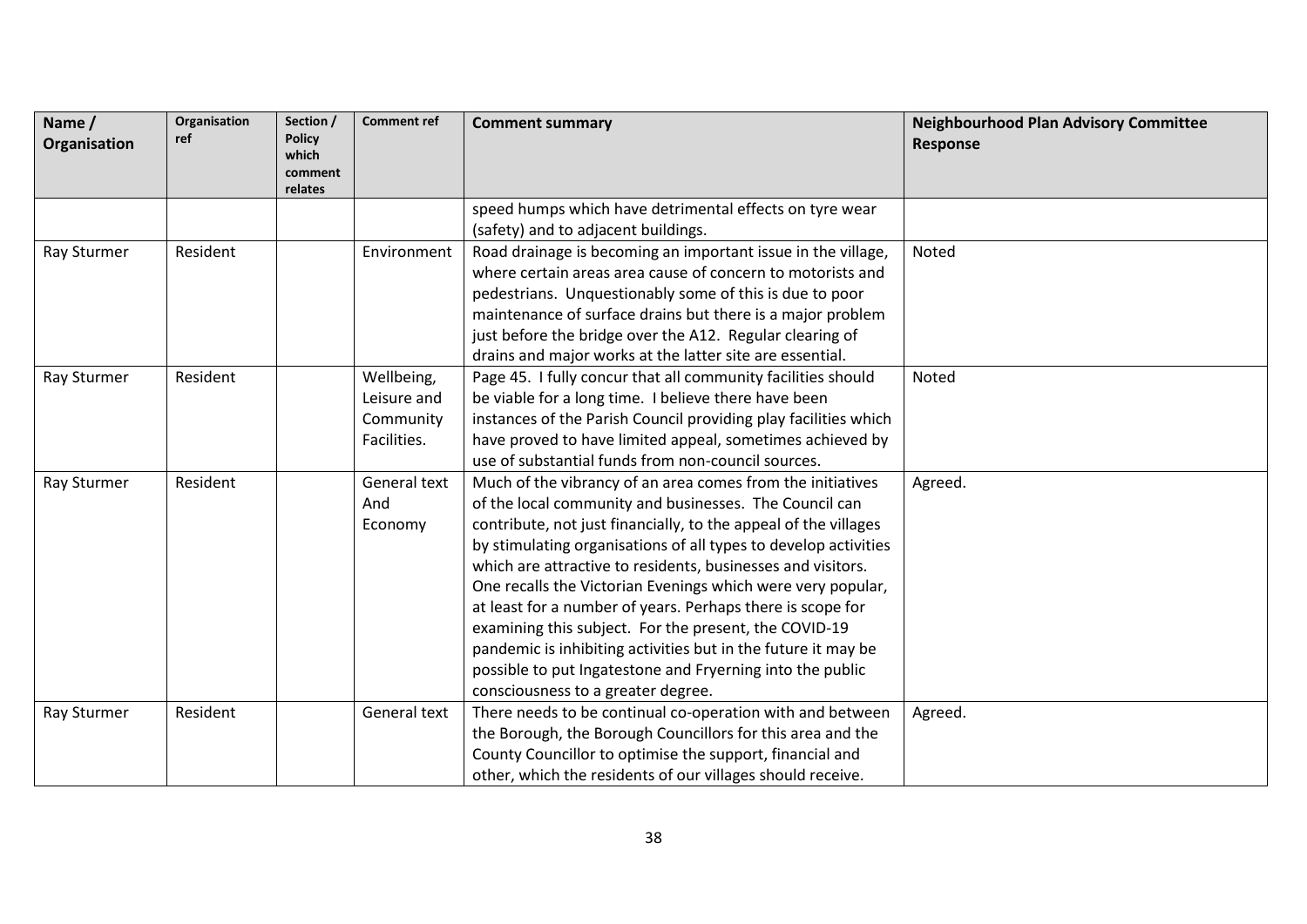| Name /<br>Organisation              | Organisation<br>ref | Section /<br><b>Policy</b><br>which<br>comment<br>relates | <b>Comment ref</b>         | <b>Comment summary</b>                                                                                                                                                                                                                                                                                                                                                                                                  | <b>Neighbourhood Plan Advisory Committee</b><br>Response |
|-------------------------------------|---------------------|-----------------------------------------------------------|----------------------------|-------------------------------------------------------------------------------------------------------------------------------------------------------------------------------------------------------------------------------------------------------------------------------------------------------------------------------------------------------------------------------------------------------------------------|----------------------------------------------------------|
| NAPC (elaine)                       |                     |                                                           | Introduction               | Add Fairfield, leased from Lord Petre, Seymour Field, leased<br>from BBC, Mill Green Common, owned by Lord Petre.                                                                                                                                                                                                                                                                                                       | Noted                                                    |
| (elaine)                            |                     |                                                           |                            | Add CCTV would be beneficial to Fairfield                                                                                                                                                                                                                                                                                                                                                                               | Noted                                                    |
| (elaine)                            |                     |                                                           |                            | BMX are of Seymour Field to become a wildlife area, multi-<br>use section part of the IFPC plan for main area near hedge to<br>ex BMX track area.                                                                                                                                                                                                                                                                       | Noted                                                    |
| Brentwood<br><b>Borough Council</b> |                     |                                                           | Housing<br>Policy 1        | BBC supports the housing allocation proposed for R22.<br>The requirement for 35% affordable housing is welcomed<br>and complies with LDP policy HP05 (Affordable Housing).<br>It is suggested that a minor change is required to amend the<br>site number quoted in the NP from R21to R22, to conform<br>with current policy numbering in the LDP.                                                                      | Agreed.                                                  |
| Brentwood<br><b>Borough Council</b> |                     |                                                           | Economy<br>Policy 4        | This seeks to support the LDP employment allocation E08.<br>Changes to the Use Classes Order were introduced by the<br>Government after the NP consultation period commenced.<br>These changes should be reviewed and amendments made<br>to the NP accordingly before it is submitted to the Council as<br>part of Regulation 15 stage.                                                                                 | Agreed.                                                  |
| Brentwood<br><b>Borough Council</b> |                     |                                                           | Environment<br>Policy 6    | The Council suggests reference is made to Natural England's<br>Nature Network Evidence Handbook, and Nature Networks -<br>a summary for practitioners, which outline how applicants<br>can achieve biodiversity net gains. Also the Council<br>recommend that reference be made to the Essex Coastal<br>Recreational disturbance Avoidance & Mitigation Strategy<br>(RAMS) as this has direct impact within the parish. | Noted                                                    |
| Brentwood<br><b>Borough Council</b> |                     |                                                           | Well Being,<br>Leisure and | The inclusion of wellbeing, recreation and leisure facilities in<br>the NP is welcomed. The Council suggests that the<br>Brentwood Built Facilities Strategy and Brentwood Leisure                                                                                                                                                                                                                                      | Noted                                                    |